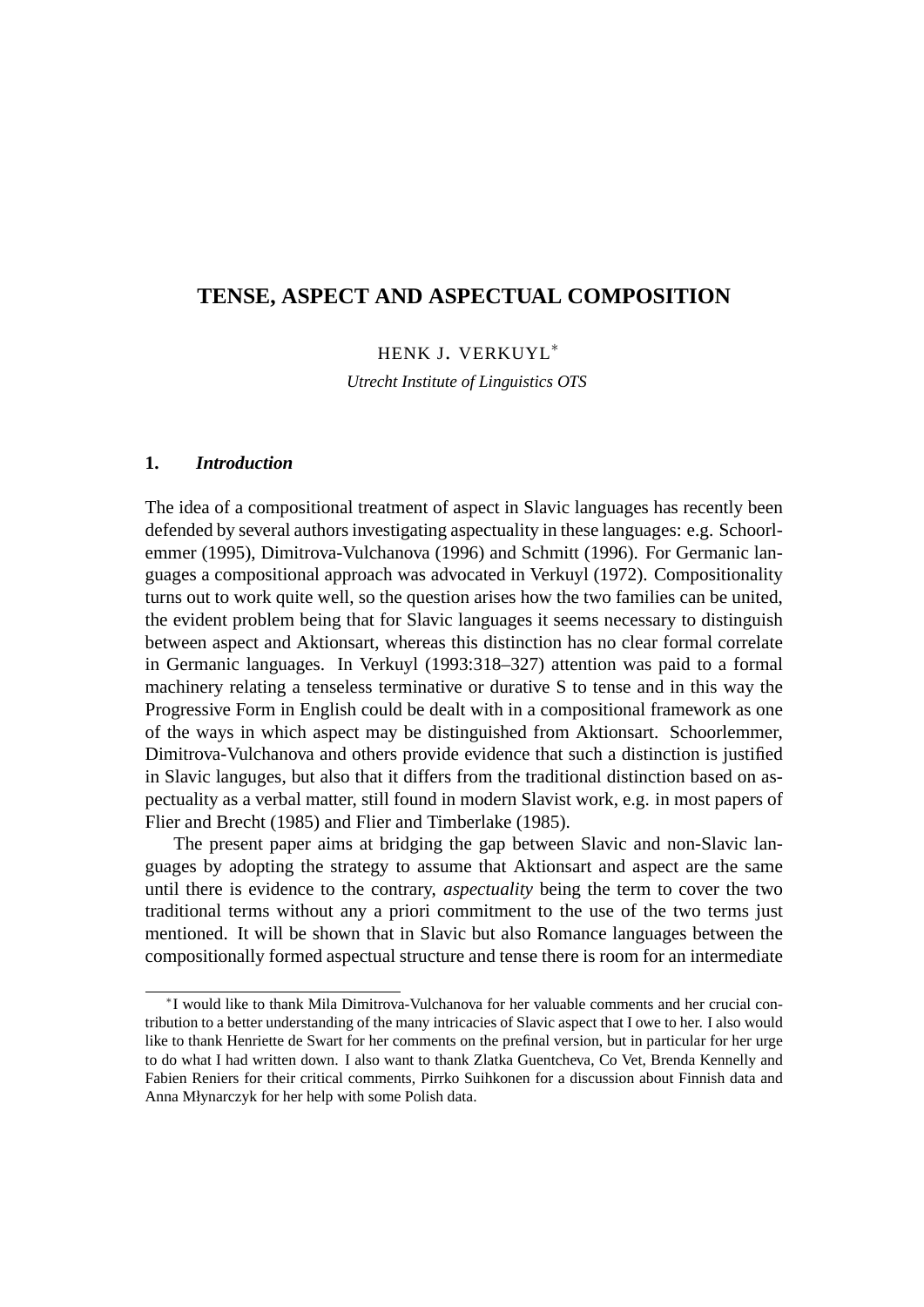operator called  $ASP_{\alpha}$ , possibly occurring at two different positions, where  $\alpha$  ranges over some set-theoretical possibilities. On this assumption Slavic, Germanic and Romance languages can be described from a uniform semantic perspective. Aspectuality can be seen as a unified phenomenon concerning certain properties of temporal structuring by natural language, for which languages have developed different strategies to encode it in their morphology or syntax. It is the aim of this paper to focus on perfectivity and on primary and secondary imperfectivization in Slavic languages and to relate their description to the description of the Progressive Form in English, its counterpart in Dutch, and the Imparfait as distinct from the Passe Simple in French. In this ´ way, a unified formalism can be developed within a compositional framework.

#### **2.** *Perfectivity and Imperfectivity in Slavic languages*

The traditional position of linguists with respect to aspectuality in Slavic languages, in particular Russian, may be characterized in terms of scheme (1).

(1)  $[v \pm P](a_1, \ldots, a_n)$ 

This is a predication scheme: the verb has a number of arguments. For  $n = 2$ , it holds for Russian sentences such as (2):

a. *Ivan pil pivo* Ivan Imp-drank beer 'Ivan was drinking/drank beer' b. *Ivan vypil dva piva* Ivan Perf-drank two beer 'Ivan drank two beers' (2)

[±P] expresses here an opposition between the imperfective verbal form *pil* and its perfective counterpart *vypil*. In the Slavist literature on aspect it is customary to speak about perfective verbs and imperfective verbs.<sup>1</sup> This usage is misleading. It leads astray as it ignores the idea that a morpheme added to a stem may be part of the syntactic organization of the sentence as a whole, and so of its interpretation. In spite of the fact that there are perfective verbs without a prefix, in Russian e.g. *kupyt' ´* (buy), *dat'* (give), the general idea is that semantically the perfective prefix works as an operator on a verbal stem providing some sense of total indivisibility, completion, delimitation, resultativity or situation change, among others.<sup>2</sup> I tend to generalize over these defini-

<sup>&</sup>lt;sup>1</sup> Not only in didactic grammars of Slavic languages such as the Russian Kolni-Balozky (1960) or Bulgarian Walter and Karvanbasieva (1987), but also in the scientific literature on Slavic aspectuality.

<sup>2</sup> There is a tradition of 'total indivisibility' originated by J. Maslov cited in Guentcheva (1990) and Brecht (1985), cf. also Comrie (1976), Barentsen (1985); of completeness in the sense of completion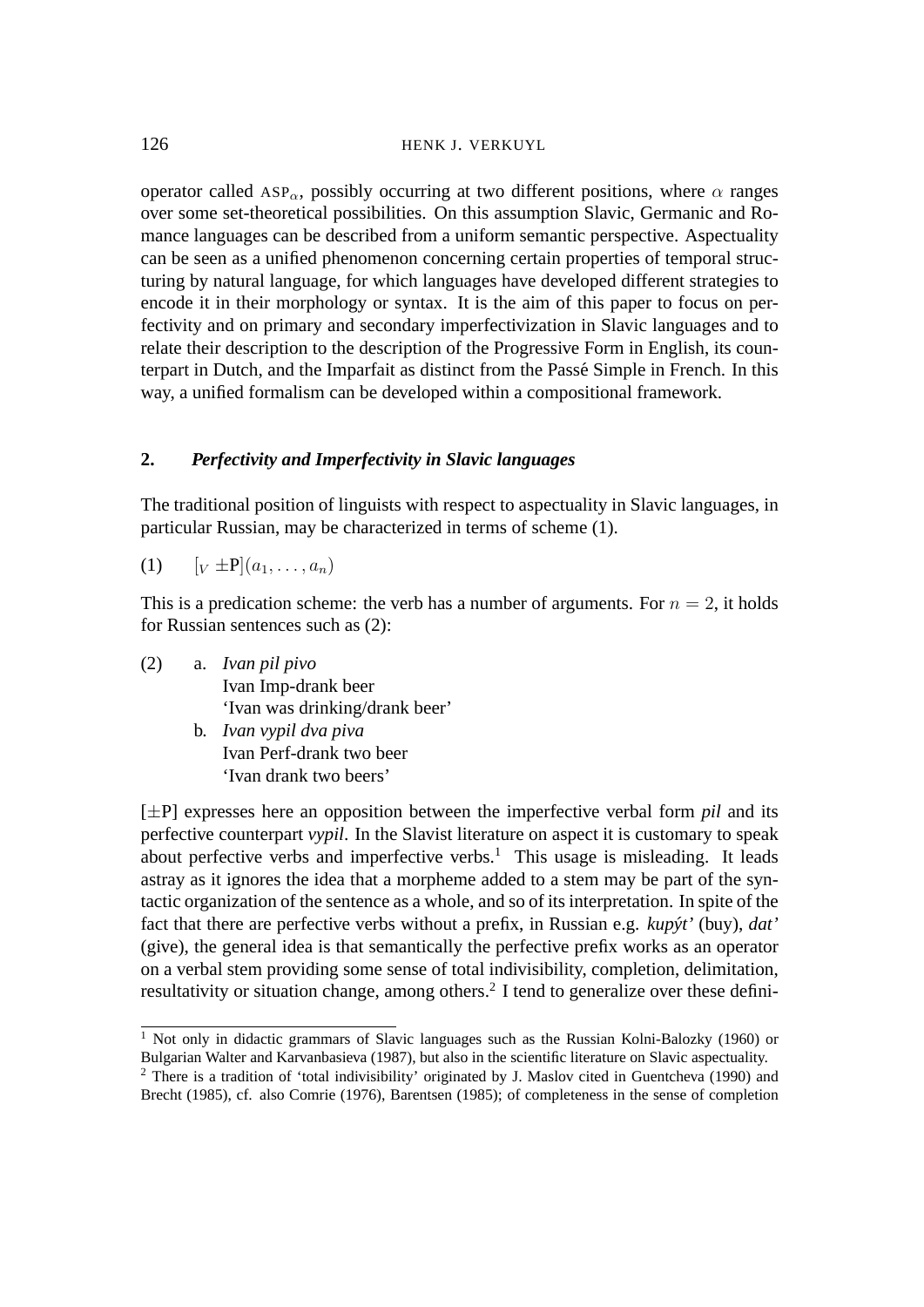tions in terms of the notion of discreteness within a certain continuous structure.<sup>3</sup> This characterization is compatible with most of the notions just mentioned. The perfective prefix *vy*- may be seen as being added to a neutral verb stem.<sup>4</sup> It gives (2b) its sense of completedness. Likewise *pil* may be taken as a combination of a neutral verb stem and an Imp-operator, giving (2a) its sense of *medias in res*.

Scheme (1) also holds for the other Slavic languages albeit in different ways and forms, because each of these languages has developed different options on a common aspectual ground. Bulgarian is often considered the Slavic language with the most developed aspectual system, having all the important distinctions such as primary and secondary imperfectivization as well as a more complex tense system than any of the other Slavic languages. Moreover, Bulgarian has a definite article lacking in Russian as shown in (3).

- a. *Az jam jabulki* I Imp-eat apples 'I am eating apples' b. *Az ste izjam jabulkite ˇ* (3)
	- I will Perf-eat apples-the 'I will eat the apples'

The absence of a perfective prefix in (3a) encodes an imperfective interpretation, whereas the presence of the prefix *iz-* in (3b) yields a perfective interpretation. But here the definite article in the form of the suffix *-te* is required.

In Bulgarian, secondary imperfectivization plays an important role in the construction of aspectual information at the sentential level and therefore some authors have put more emphasis on the aspectual importance of the opposition between (b) and (c) than of the opposition between (a) and (b).

a. *Ivan piese dve biri ˇ* Ivan Imp-drank two beers 'Ivan was drinking two beers' b. *Ivan izpi dve biri* (4)

Ivan Perf-drank-Aor. two beers' 'Ivan drank two beers

or completedness as in Leskien (1919), Jacobsohn (1933), Kolni-Balozky (1960), Jakobson (1971), Kabakčiev (1984), among many others; of delimitation as in Paillard (1989), Lindstedt (1984) and Guentcheva (1990), of resultativity as in Seljakin (1984), of situation change as in Barentsen (1985), Stambolieva (1995), etc., etc. It is obvious that some of the semantic definitions imply other ones.

<sup>&</sup>lt;sup>3</sup> The appropriate metaphor in which this term has the proper effect may be described in terms of some object—a whale or some other fish—perceived in the sea (of time), only temporarily distinguishable as a discrete object in the mass surrounding it.

<sup>&</sup>lt;sup>4</sup> This might be rephrased as saying that Perf is an operator on an imperfective stem as e.g. in Barentsen (1985), but I think that the formulation chosen does more justice to the idea that a choice between two ways of structuring information is crucially involved.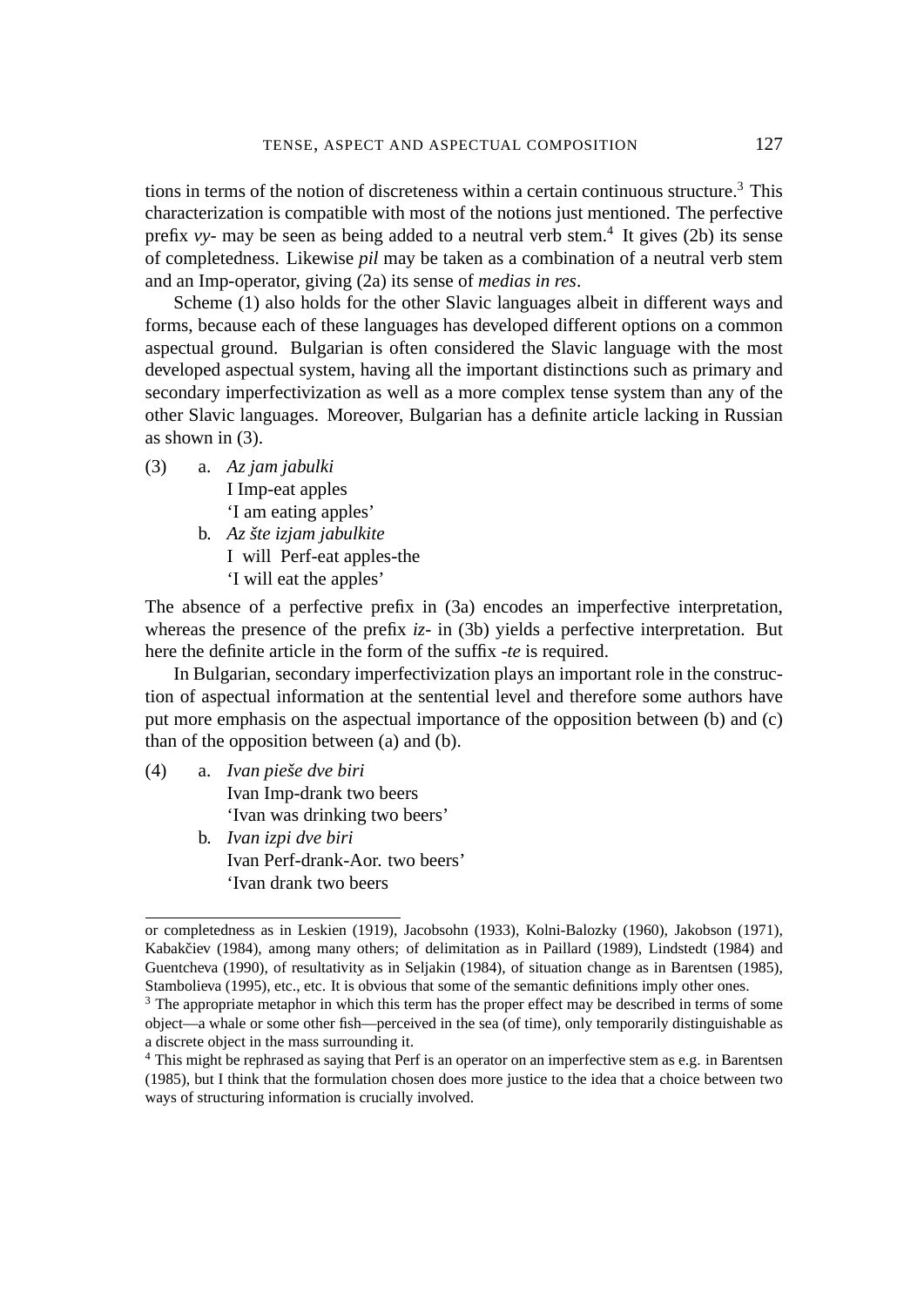c. *Ivan izpivase po dve biri (vseki den) ˇ* Ivan Perf-drank-Imp times two beers (every day) 'Ivan used to drink/was drinking two beers (every day)'

In some Slavic languages this triple system has not been developed as completely as in Bulgarian, so it seems fair to test the compositional machinery at least on that language by providing an account for the system of oppositions underlying sentences like ().<sup>5</sup>

It should be observed that those defending the position that Slavic aspect is a matter of verb morphology only, are bound to defend the view that the arguments of the verb do not relate to the information expressed by  $[\nu+P]$  or  $[\nu-P]$  in (1). This cannot be true. As noted e.g. in Dimitrova-Vulchanova (1996:19) the presence of the definite article *-te* in Bulgarian may be explained in terms of the presence of *iz-*. Likewise a Russian sentence like (5) shows a dependency between the presence of the perfective prefix and the interpretation of the indefinite mass NP: it must be taken as pertaining to a contextually identified quantity of beer.<sup>6</sup>

*Ivan vypil pivo* Ivan Perf-drank beer-Acc 'Ivan drank the beer' (5)

Of course, one might attribute this to the accusative case of *pivo* rather than to the presence of the perfective prefix *vy-*, the more so because the difference between accusative and genitive/partitive case plays an aspectual role in Russian. But firstly, the difference between (5) and (2a) *Ivan pil pivo* cannot be explained in terms of case difference, and secondly in Russian—as distinct from Finnish—it is rather the partitive/genitive case which expresses imperfective aspect than the accusative (Cf. Jacobsohn 1933, Lindstedt 1984).

Whatever the role of case, one might say that, in general, even those who stuck or stick to Slavic aspect as only a matter of verb morphology and verb semantics, implicitly assume the correctness of (1) in the sense that the verb is taken as a predicate having a number of arguments. That is, there is a certain domain within which it seems relevant to speak about the formation of aspectuality. The well-known tests establishing perfective or imperfective aspect consist of adverbials operating on schemes of the

<sup>&</sup>lt;sup>5</sup> I will do that on the basis of Guentcheva (1990) and Dimitrova-Vulchanova (1996) and on work mentioned in their books.

 $6$  Cf. Paillard (1989) for a detailed analysis of the relation between the verb and its internal argument. Comrie (1976) observes that (5) also means 'Ivan has drunk the beer', but I will use only one gloss.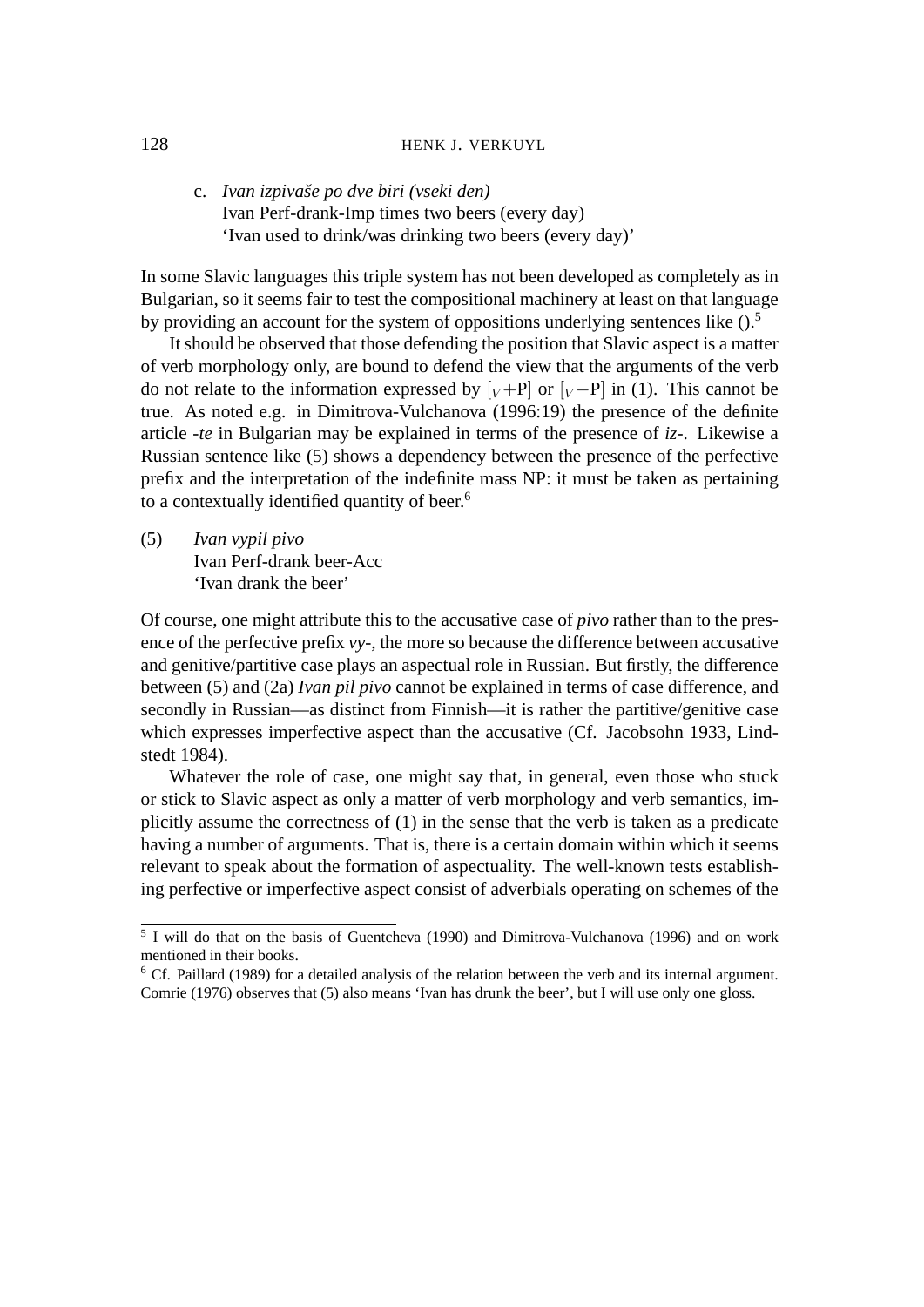form  $(1).<sup>7</sup>$ 

| (6) | a. $\# Ivan$ vypil |              | dva piva                                      | s čas              |
|-----|--------------------|--------------|-----------------------------------------------|--------------------|
|     | John               | Perf-drank   | two beer                                      | for about an hour  |
|     |                    |              | $\#$ 'John drank two beers for about an hour' |                    |
|     | b. <i>Ivan</i>     | pil          | dva piva                                      | s čas              |
|     | John               | Imp-drank    | two beer                                      | for about an hour  |
|     | 'John              | was drinking | two beers                                     | for about an hour' |

The single event interpretation in which Ivan drank two beers is excluded in (6a). Likewise, one may say (7a) whereas (7b) is not acceptable.

| (7) |  | a. Ivan vypil dva piva za čas       |      |            |
|-----|--|-------------------------------------|------|------------|
|     |  | John Perf-drank two beer in an hour |      |            |
|     |  | 'John drank two beers in an hour'   |      |            |
|     |  | b. ? <i>Ivan pil</i>                | pivo | za čas     |
|     |  | John Imp-drank beer                 |      | in an hour |

Concluding this brief survey of basic notions involved in the study of Slavic aspectuality, it should be observed that the traditional position on aspectuality is characterized by the tendency to regard perfectivity and imperfectivity as a morphological-semantic phenomenon restricted to Slavic languages. Although case is a factor of some sort, it does not play a decisive role, so that the burden of the account for the aspectual difference is put on a semantic characterization of the morphemes involved in bringing about the opposition between perfectivity and imperfectivity, in a combinatorial fashion. The position in which aspect is seen as exclusively a matter of verb morphology has been dominant in Slavist linguistics ever since the 19th century. Unfortunately, in modern literature on Slavic aspect, the traditional position has been supported by the quite uncritical adoption of Vendler's quadripartition which I consider a setback with respect to the insight in linguistic theory formation slowly emerging in the first half of this century, namely that aspectuality is a sentential matter.<sup>8</sup>

#### **3.** *Terminativity and Durativity in Germanic languages*

Scheme (1) makes it possible to compare the traditional Slavist analysis of the perfectiveimperfective partition to an analogous opposition found in Germanic languages, as

<sup>7</sup> For those who think that history started with one generation before their own entrance into linguistics, it should be observed that these tests were available at the beginning of the 20th century, as mentioned in my 1972-book.

<sup>&</sup>lt;sup>8</sup> Cf. e.g. papers in Flier and Brecht (1985), Flier and Timberlake (1985). For a semantic knock-down argument on the verb quadripartition: Verkuyl (1996); for an extensive critical analysis of Vendler's classification: Verkuyl (1989).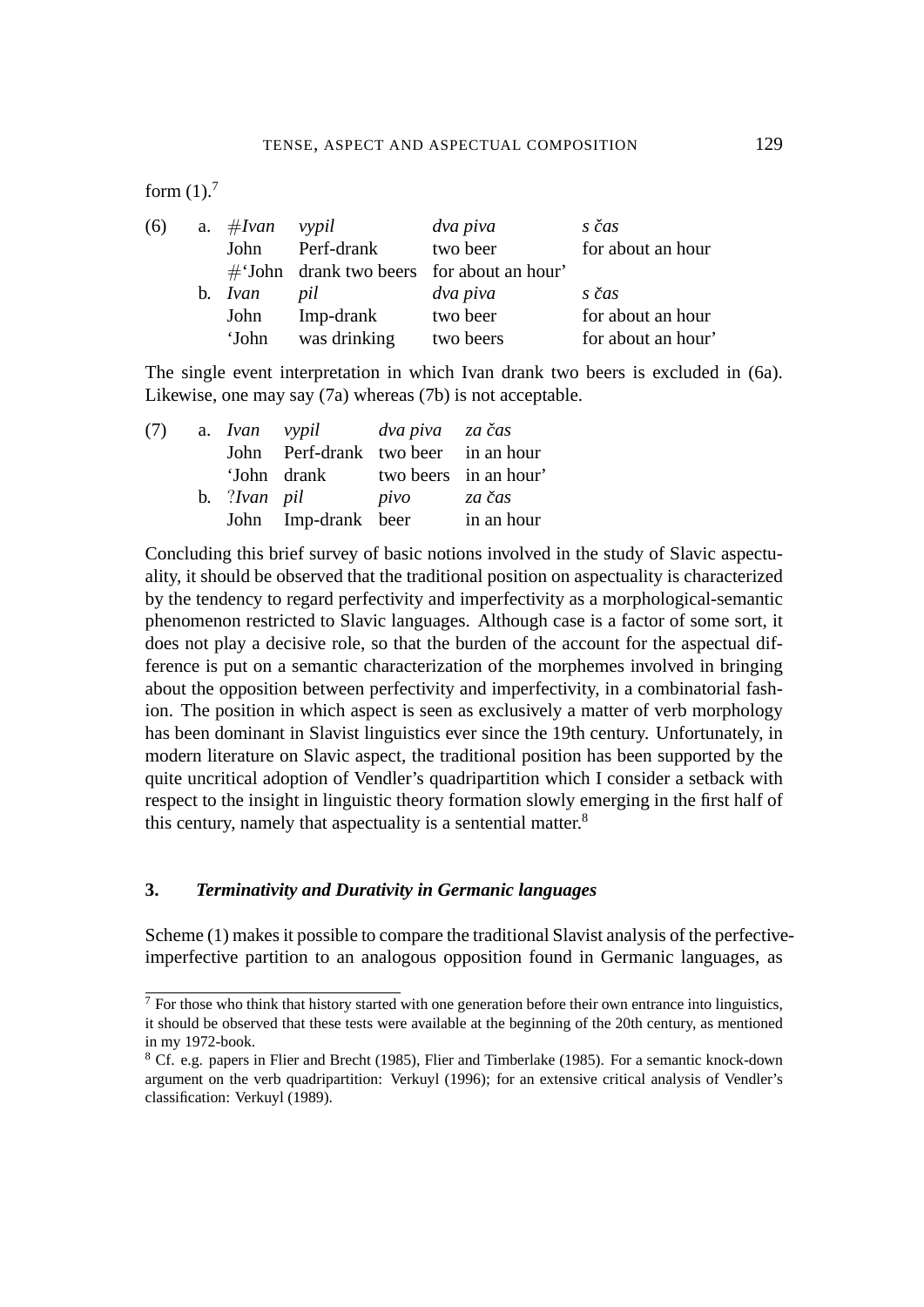proposed in Verkuyl (1972), presented here in its feature form (8).<sup>9</sup>

$$
(8) \qquad [\pm T_{S} \left[ \left[ \pm \text{ADDTO} \right] \right] \left( \left[ \pm \text{SQA} \right], \ldots, \left[ \pm \text{SQA} \right] \right)]
$$

This scheme expresses a predication of a [ $\pm$ ADDTO]-verb over one or more [ $\pm$ SQA]-NPs in sentences like (9).

(9) *a.* John 
$$
[\text{vp} \text{drank} \text{two } \text{bers}]
$$
\n $[{}_{+}T_{s}[+{}_{S}QA] \quad [{}_{+}T_{VP}[+{}_{A}DD~TO] \quad [+{}_{S}QA]]] \Rightarrow terminative$ \n*b.* John  $[\text{vp} \text{drank} \text{ beer}]$ \n $[-{}_{-}F_{s}[+{}_{S}QA] \quad [-{}_{-}T_{VP}[+{}_{A}DD~TO] \quad [-{}_{S}QA]]] \Rightarrow durative$ \n*c.* adults  $[\text{vp} \text{drank} \text{ two } \text{bers}]$ \n $[-{}_{-}F_{s}[-{}_{S}QA] \quad [{}_{+}T_{VP}[+{}_{A}DD~TO] \quad [+{}_{S}QA]]] \Rightarrow durative$ \n*d.* John  $[\text{vp} \text{wanted} \text{ two } \text{bers}]$ \n $[-{}_{-}F_{s}[+{}_{S}QA] \quad [-{}_{-}T_{VP}[-{}_{A}DD~TO] \quad [+{}_{S}QA]]] \Rightarrow durative$ 

Let me first give a short description of how composition proceeds in (9). The terminativity  $[+T<sub>S</sub>]$  of the sentence (9a) is formed in two steps. The [+ADD TO]-verb expressing dynamicity, progress in time, non-stativity—first takes its internal argument (in many cases its direct object) to form a VP which receives a compositionally formed aspectual value  $[\pm T_{VP}]$  which combines with the value contributed by the external argument (often the subject-NP) to form a  $[\pm T_s]$ -value at the sentential level.<sup>10</sup> In this way, the terminativity of sentences like (9a) can be explained: the NP *two beers* can be marked as [+SQA] because it pertains to a specified quantity of beers. The Count Noun *beer* denotes in the domain of interpretation the set of all glasses or bottles or comparable measuring units containing beer. The NP *two beers* is a specified subset of this set. The basic idea is that, in English, the determiner *two* restricts the head noun denotation: the intersection of the set of beers and the things drunk by Ivan has a fixed cardinality k.<sup>11</sup> In *Ivan drank a litre of beer* the story is somewhat different but analogous. Here, *beer* denotes the mass of beer in the domain of discourse and *a litre* of separates a specified quantity thereof.<sup>12</sup> The  $[-\text{SQA}]$ -specification in (9b) concerns

<sup>&</sup>lt;sup>9</sup> It is easy to talk about compositionality in terms of features, because it abbreviates information which is semantically quite complex. But it is necessary to keep in mind that features are not only handy but also potentially misleading notations, because they cannot handle very well relations between constituents marked as having features. I will use them here as long as their use does not cause problems because the traditional Slavist position on aspect as a matter of the verb is crucially based on a sort of feature analysis and this provides a natural point of departure for a comparison.

 $10$  The terminative nature of the VP is quite different from the one at the S-level. When necessary, I will use 'VP-terminative' for the VP and 'terminative' plain for the tenseless S only.

<sup>&</sup>lt;sup>11</sup> In this case  $k = 2$ , in *some beers*  $k = m$  and  $m \ge 2$ , in *all beers*  $k = ||[beer||, etc.).$ 

 $12$  For a detailed analysis Verkuyl (1972:73–84); cf. also Krifka (1987) for a mereological approach, but compare Verkuyl (1993:177–180) based on Bunt (1981). See also Molla-Aliod (1997). ´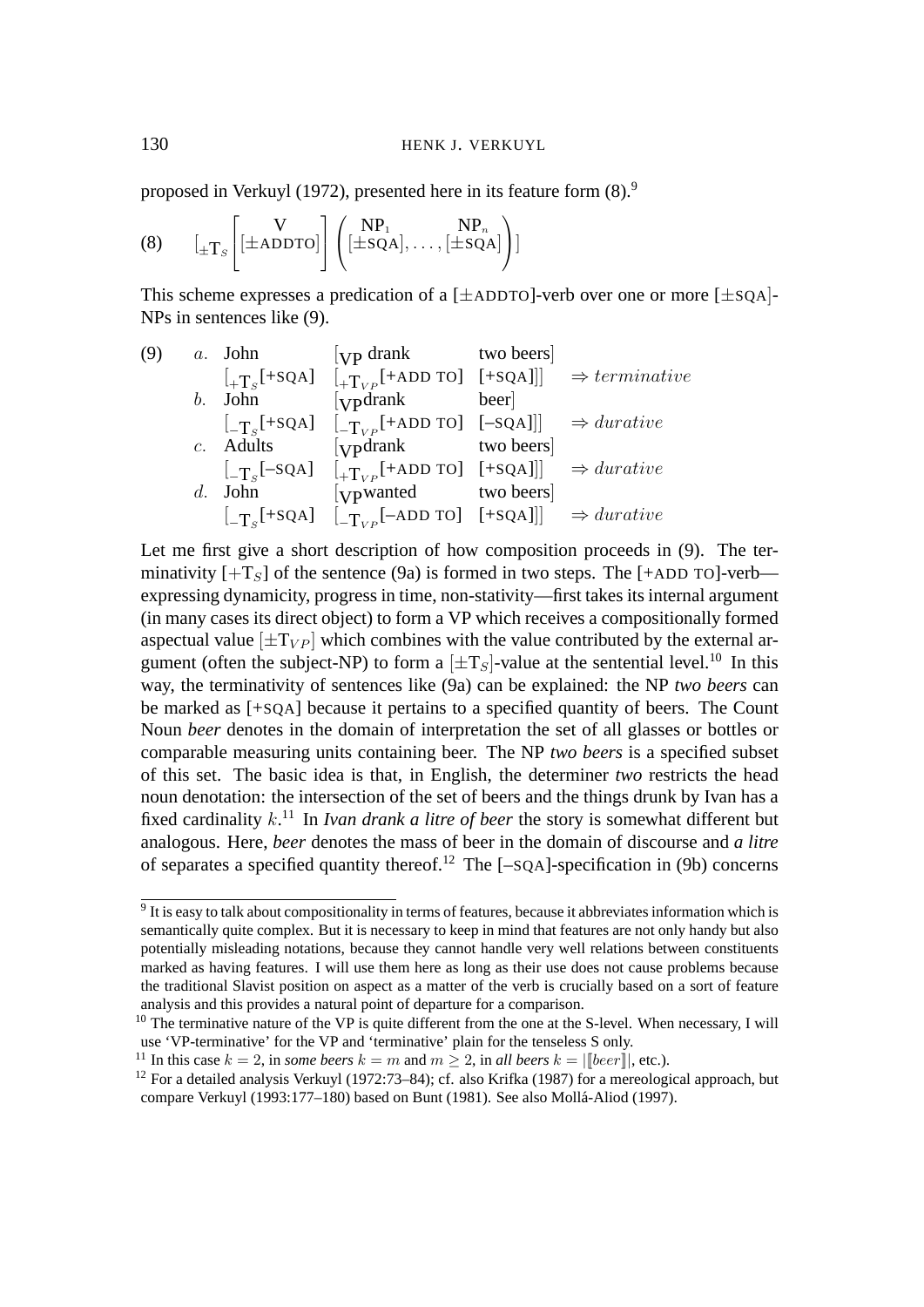the count noun *beer* in the sense of measuring units discussed above. Due to the bare plural in (9c), the NP *adults* does not delimit a set of counting units in the domain such that its cardinality could in principle be established. In (9d), the verb is stative: whatever the nature of the NPs, the sentence will be durative.

Focussing now on the feature-values, one may observe that the occurrence of only plus-values in (9a) on the one hand and the occurrence of a minus-value in the other cases, display an opposition between a (tenseless) terminative sentence marked  $[+T<sub>S</sub>]$ on the one hand and (tenseless) durative sentences marked  $[-T<sub>S</sub>]$  on the other hand. Thus, (9) demonstrates the so-called *Plus-Principle*, which says that terminative sentences need plus-values and that one minus is sufficient to bring about durativity. It should be underscored that features fail to do justice to interdependencies between the verb and its arguments. In other words, only a full fledged semantics in which dependencies can be accounted for formally, may help us to characterize and understand the compositionally formed aspectuality of a sentence. On the other hand, from a presentational point of view, the feature notation is quite handy, so I will use it until it is necessary to go deeper into real semantics. Moreover, for Germanic languages like Dutch and English the features serve their purpose very well, because they predict exactly the three aspectual classes that are relevant in aspectual composition as can be seen from Figure 1.



*Figure 1*: *Construal of three compositionally formed aspectual categories*

Here we see that sentences pertain to states if their verb is stative: the nature of the NP does not play a role. Whenever the verb is non-stative (dynamic), there are two possibilities: if an argument is [–SQA] we speak about processes, as in (9b) or (2a). If the argument is  $[+SQA]$ , we speak about a terminative event.<sup>13</sup> Note that the tripartition is construed rather than assumed. This is exactly the reason why I reject the view that Aktionsart is something objective and aspect something subjective: if we want to speak about something in the domain in terms of a (terminative) event we choose linguistic means for doing so as an alternative for choosing different means when we want something presented as a process. From this it follows, that I do not assume the independent existence of ontological classes like states, processes or events, so I do

 $13$  The situation is more complicated because negation in an otherwise terminative sentence yields a state. For a more detailed analysis of this ontological tripartition Verkuyl (1993:19).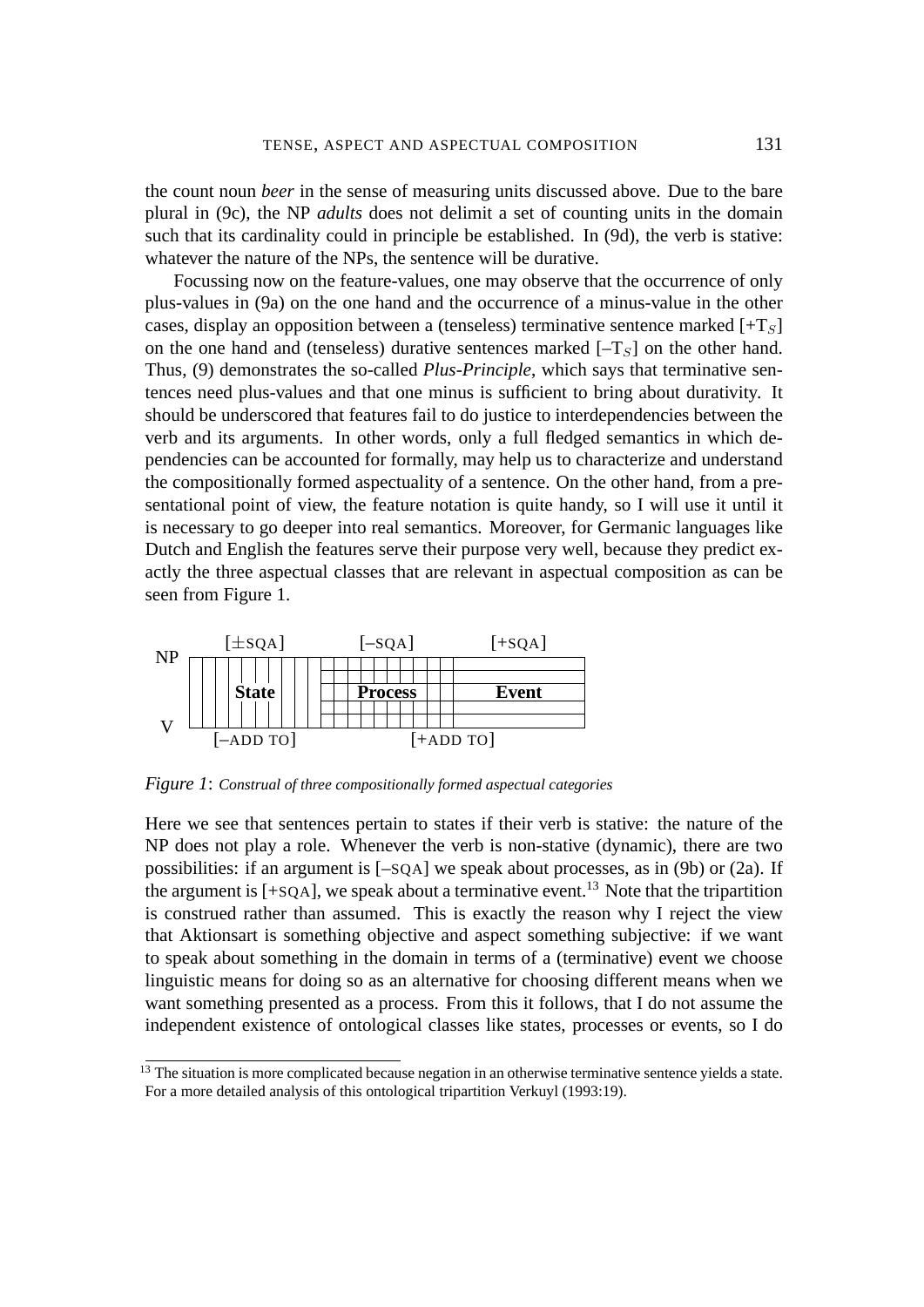not follow the practice of those who take the ontological classes as "being out there". We speak about events, processes or states not because they are out there, but because we filter them out by our language. If we see John drinking beer we know that we are looking at something bounded (we are mortal after all). Yet by saying *John drank two beers* we talk about what we present as a terminative event, whereas by saying *John drank beer* we talk about the same situation as if it might continue forever (replace *John* by *Zeus*, say), hence as a process. Of course, there is something "out there", but the point is that our language is an important cognitive means of filtering out structure in the domain of interpretation about which we talk.<sup>14</sup>

# **4.** *Aspectual asymmetry*

The two composite [T]-features in (9) are made up by the features associated with the verb and its argument NPs. The level at which sentential terminativity is formed will be called *inner aspectuality*. It marks a certain restriction of the scheme (8), which will be useful in exploring the aspectuality of a sentence like (7a) *Ivan vypil dva piva za cas ˇ* . Its aspectuality taken as a whole (i.e. including the adverbial *za cas ˇ* ) is a matter of *outer aspectuality*: it involves the interaction between the inner aspectuality of *Ivan vypil dva piva* and the adverbial *za cas ˇ* . Outer aspectuality lies outside the scope of the present paper. It is not yet clear whether or not the result of applying tense as an operator INFL on the tenseless S by the rule  $INFL(S) = S'$  yielding a tensed S', belongs to the realm of outer aspectuality.

Before going into the status of  $[\pm T_{VP}]$  and into a more precise interpretation of the two basic semantic features involved, i.e.  $[\pm ADD\ TO]$  and  $[\pm SQA]$ , let me first illustrate the system underlying the features glossed in (9) with the help of Figure 2.



*Figure 2*:*Aspectual composition*

<sup>14</sup> So, in modeltheoretical terms, given a model **M** standardly consisting of a domain of interpretation *D* and an interpretation function *I* defined on a language *L*, the present perspective on ontological classes is that *I* filters out structure in *D*; cf. De Swart (1996) for an opposite position.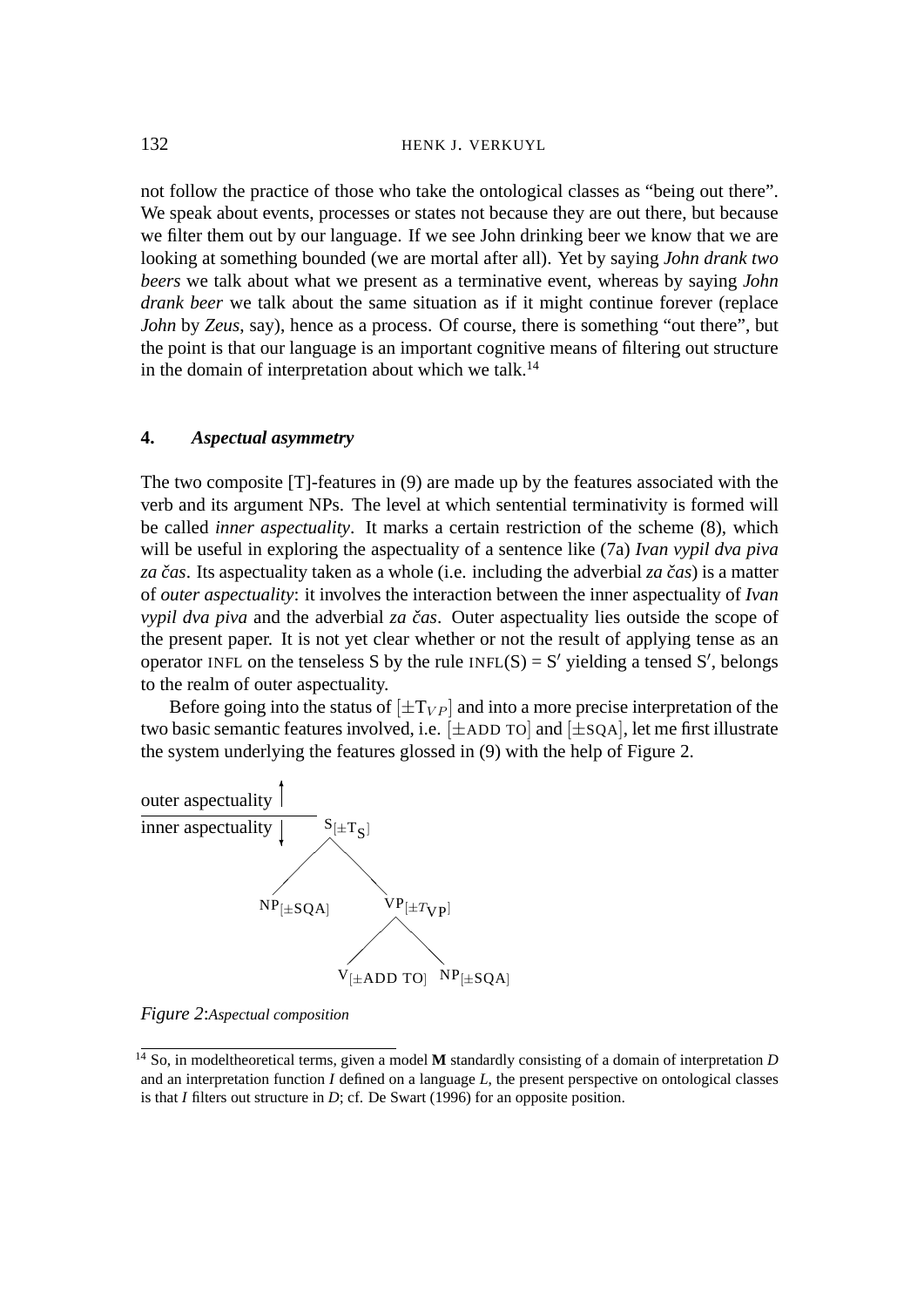There are quite a number of arguments that in Dutch and English aspectuality is obtained on the basis of the asymmetry displayed by Figure 2, the semantic object denoted by the VP playing a crucial role in the formation of aspectuality.<sup>15</sup>

The notion of internal argument has been used here along the lines pegged out in the syntactic literature of the seventies and eighties, in particular in the generative literature (e.g. Williams 1980;1981). Those who adhere to syntactic asymmetry in generative syntax tend to dissolve it at the level of Logical Form by using schemes of the form  $P(a_1, \ldots, a_n)$  in which the arguments are equipollent, their values being taken as members of n-tuples. The Plus-Principle is based on asymmetric predication of the sort well-known in Montague grammar. Its format is rather  $NP_1(\gamma_P [V NP_2])$ . That is, the external argument NP relates to the VP as a whole: the VP denotes a semantic object in which the information expressed by the V and  $NP<sub>2</sub>$  has been amalgamated into what we call the VP.

This point can be clarified with the help of the sentences in (10).

- a. Judith ate five sandwiches  $(10)$ 
	- b. Three girls ate five sandwiches

Informally, one might describe the predication with respect to Judith in (10a) as her "going through a Path" consisting of eating five sandwiches. Suppose that she is one of the three girls in (10b). In order to provide for the possible interpretation in (10b) that 15 sandwiches were eaten by the three girls, we need a semantics in which the relation between the external NP *Three girls* and the VP is defined in terms of multiplication. That is, (10b) can be understood in terms of the following configuration (formally defined as an injective function):

$$
(11) \quad g_1 \mapsto \llbracket \text{VP}_1 \rrbracket \quad g_2 \mapsto \llbracket \text{VP}_2 \rrbracket \quad g_3 \mapsto \llbracket \text{VP}_3 \rrbracket
$$

In other words, each of the three girls receives her own copy of the information provided by the VP *eat five sandwiches* presented in (10a). Internally, the semantic objects denoted in this way may differ structurally. That is, the first girl Judith may have eaten in a  $1+1+1+1+1$ -way, the second girl in a  $2+2+1$ -way and the third one may have managed to eat them all five together. We do not know this from hearing sentences like (10b). In this way, each girl receives her own individual Path "through the predication". By choosing this metaphor, I put myself in the localistic tradition revived by Gruber (1964;1965) which describes nonstativity in terms of a "movement" from a Source position to a Goal-position.

In the formalization of this framework this "movement" by a Theme is taken as computing for each of the members  $x$  of the external argument denotation the way in

<sup>&</sup>lt;sup>15</sup> For the generative eye:  $VP = V''$ ,  $S = VP$  and  $NP = DP$ . Apart from that a fully generative structure would contain functional projections.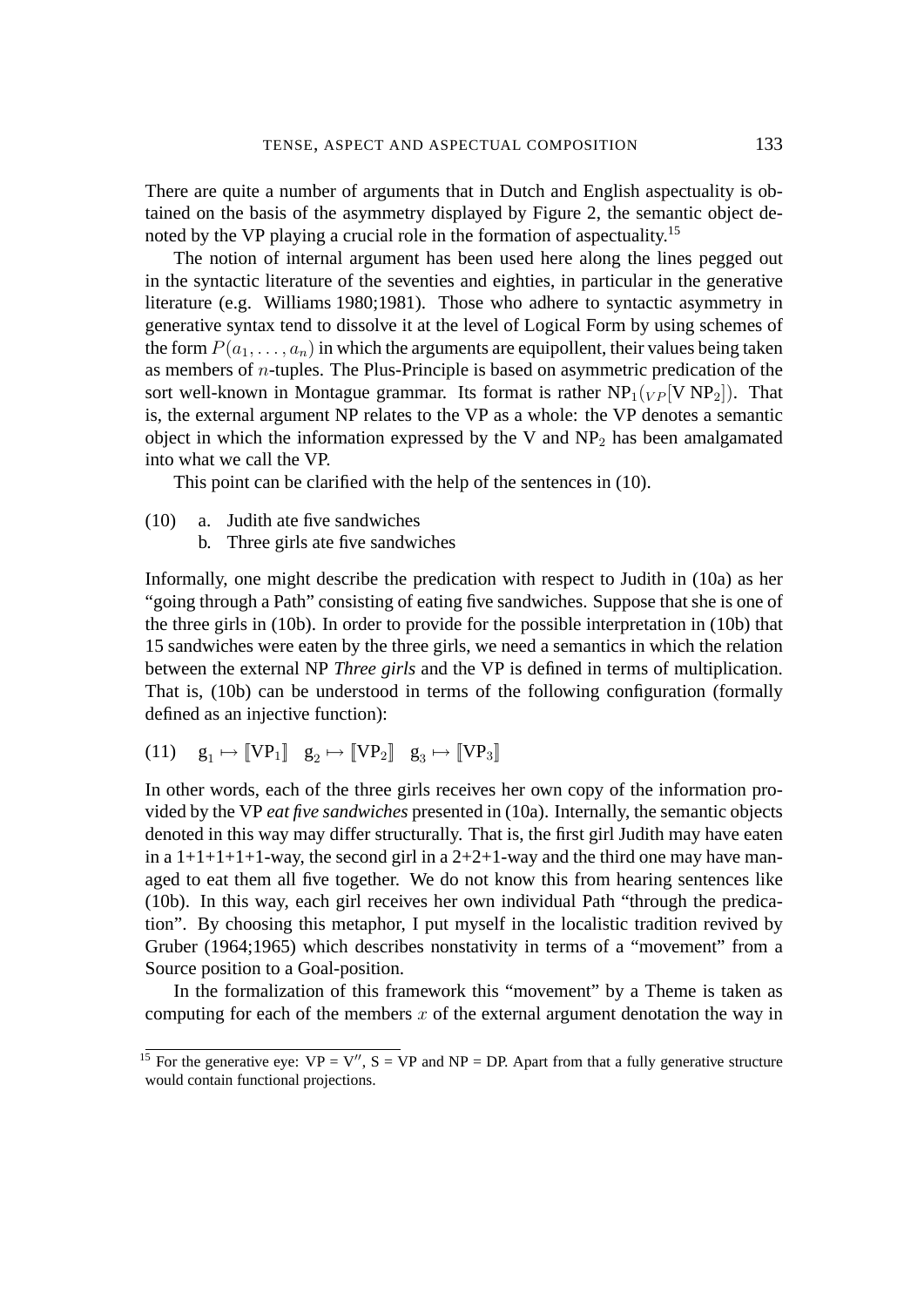which x undergoes the predication expressed by the VP.<sup>16</sup> Suppose that we follow the second girl on her "Path" through the predication in a specific situation exemplified in Figure 3. At index 1 (provided by the nonstative verb) two of the members of the internal argument denotation are counted as being involved in the predication 'being eaten by girl<sub>2</sub>. At index 2, the third and fourth sandwich are counted, and at index 3, all five have been eaten. At the third index, the function connecting indices and members of the internal argument denotation comes to a stop. This explains the terminative nature of the VP *eat five sandwiches*.



*Figure 3: The Path of girl*<sub>2</sub>

The formal machinery necessary to deal with the fact that sentences like (10b) express a set of combinatorial possibilities requires type logic (cf. for details Verkuyl 1995a or Verkuyl 1993). Formally, the Path of girl<sub>2</sub> is essentially a function mapping indices into the internal argument denotation. The representation in Figure 3 should be understood as just illustrating an instantantiation of the sort of information expressed by this function. It represents  $[\![VP_2]\!]$  in (11). This VP can be said to be terminative. Note that the distributivity in (11) bears on aspectuality: for each of the three girls there is a terminative event. To account for this we need to assume that the VP forms a semantic unit distributed over each of the girls.

So far I have ignored another interpretation of sentences like (10) which I call *kolkhoz-collective*. In this case, all three girls are mapped (by a constant function) to just one image:  $g_1 \mapsto [IVP], g_2 \mapsto [IVP], g_3 \mapsto [IVP]$ . None of the girls may say that she ate five sandwiches. On this interpretation the sentence is also terminative.

Distributivity and (kolkhoz-)collectivity in the sense given here form two sides of the interpretive coin available. It is interesting to see that Bulgarian distinguishes between them: it needs two different sentences to express the two interpretations.

a. *Tri momičeta izjadoxa (Perf.Aor.) pet sandvica* 'Three girls ate five sandwiches (together)' (12)

<sup>&</sup>lt;sup>16</sup> The function  $\ell_x$  is defined as  $\ell_x = {\langle i, y \rangle} [\![\text{AT}(x, y)]\!]_{M,i} = 1$ , for each member x of the external argument, i.e. as a set of pairs of indices and parts y of the internal argument denotation such that at each index  $i$  the x and y are in the relation expressed by the Verb. Each index can be seen as a point at which the predication is checked as to how the external argument and some part of the internal argument satisfy the predication expressed by the verb: the indices are essentially counting points at which the progress expressed by the verb is computed as to its satisfaction. The function comes to a stop if there is nothing left to count.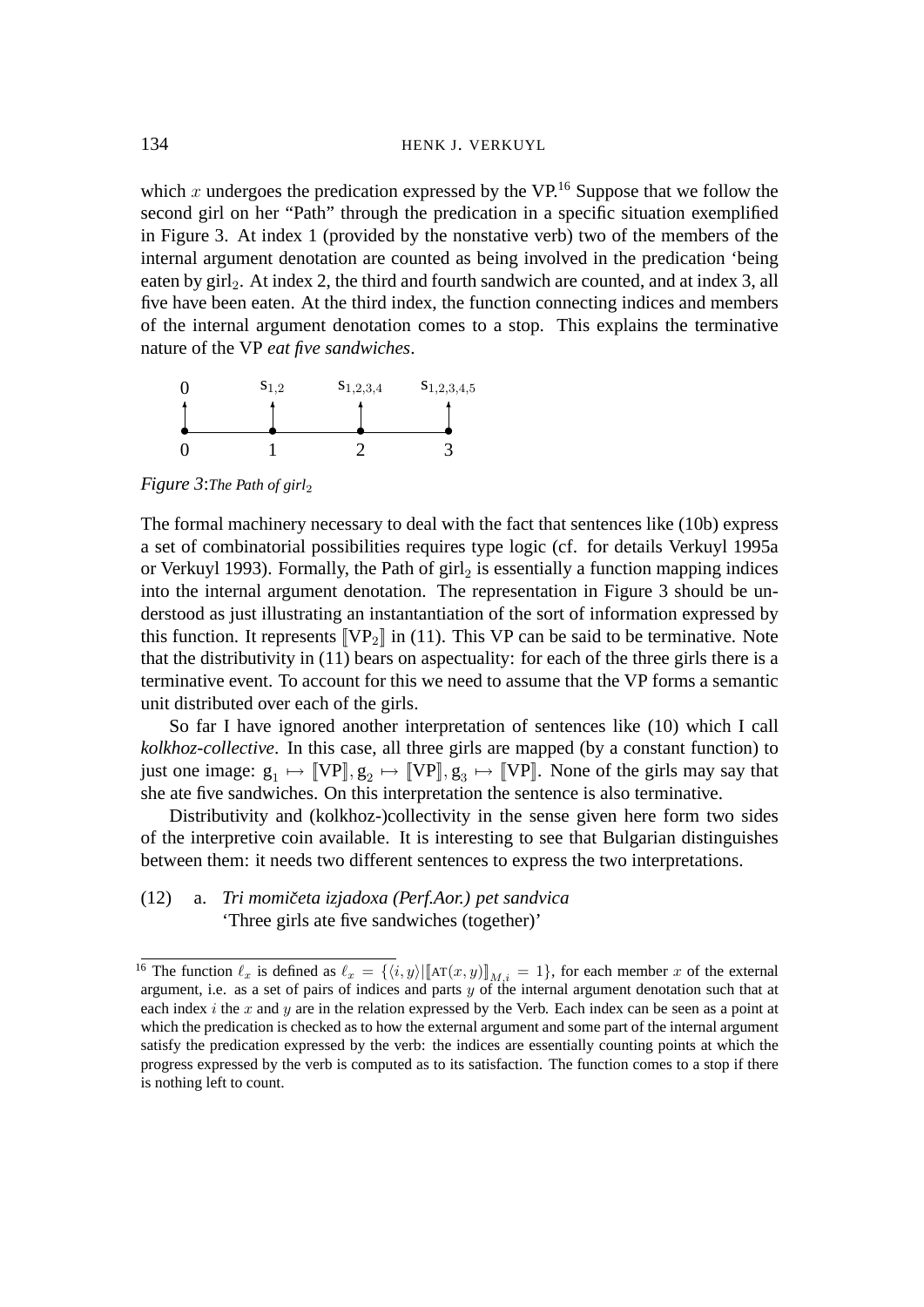b. *Tri momiceta izjadoxa (Perf.Aor.) po pet sandvica (vsjaka) ˇ* 'Three girls ate five sandwiches (each)'

Sentence (a) expresses kolkhoz-collectivity: in a specific situation three girls ate five sandwiches alltogether. None of them may say that she ate five sandwiches: (a) leaves in the dark the contribution of each of the girls to the satisfaction of the predication. Sentence (b) covers (11): the distributing particle *po* is necessary and for some speakers also the presence of *vsjaka* (each) is preferred.<sup>17</sup> I will return to the sentences in () in the last section. Here, again, the rightwardedness of the perfective affix is demonstrated: the difference between (a) and (b) shows up in the VP.

# **5.** *How terminative is perfectivity?*

Let me now first test the assumption  $[\pm P] = [\pm T]$ , where  $[\pm T]$  stands for terminative (or telic) and [–T] for durative (or atelic). The least one can say is that [+T] corresponds very closely to the Russian  $[+P]$ . In fact, the two tests (6) and (7) to mark perfectivity and imperfectivity operate both for Germanic and Slavic languages:

a. #John drank two beers for about an hour b.  $\#$ Ivan vypil dva piva s čas (13)

In both cases the single event interpretation in which John drank two beers is excluded, whereas it is possible in (14).

- a. John drank two beers in an hour  $(14)$ 
	- b. Ivan vypil dva piva za čas

In my work on aspectuality in Germanic languages I have been aware of the fact that the claim that  $[\pm P] = [\pm T]$  has as a consequence that two oppositions are conflated: the opposition between the so-called Aktionsarten and the opposition between Imp and Perf. Yet it seems to me that the way this difference was dealt with in the literature made it necessary to conflate the two oppositions as a matter of strategy: it is necessary to show that  $[\pm P] \neq [\pm T]$  rather than to assume it, in particular if one aims at a universally applicable theory of aspectuality as part of a theory about how languages deal with temporal structure. This strategy made it possible to relate the aspectuality of Slavic languages to that of Germanic and other languages, the idea being that if a common ground can be found for a similar semantic interpretation of sentences, the way is open to see in which ways languages use different ways to express the temporal structure of their sentences, while sharing a lot of common ground.

 $17$  I owe this observation to Mila Dimitrova-Vulchanova (email). It enhances the distinction between distributivity and kolkhoz-collectivity as formalized in Verkuyl (1995), although it should be noted that () is used only in contexts expressing contrast.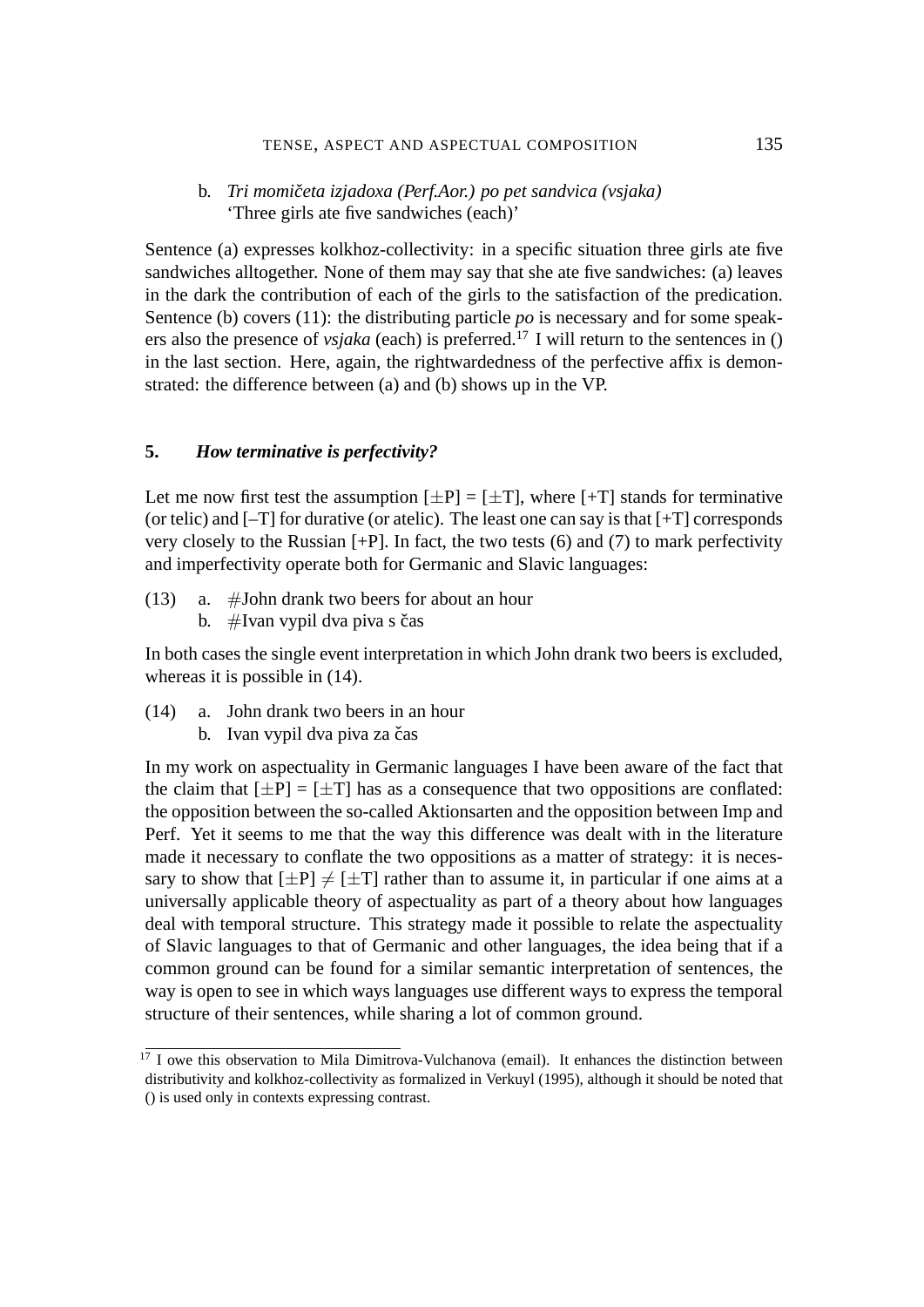Assuming for the moment that  $[\pm T] = [\pm P]$ , we can see that (8) predicts correctly for (9a) *John drank two beers* that it expresses perfective aspect. On the assumption that *pivo* is [–SQA], (8) also predicts the imperfectivity of the Russian counterpart of  $(9b)$ , i.e.  $(2a)$  repeated here as  $(15)$ .

| $(15)$ <i>Ivan pil</i> |                              | pivo            |
|------------------------|------------------------------|-----------------|
|                        | $[+SOA]$ $[+ADDTO]$          | $[-\text{SQA}]$ |
|                        | John was drinking/drank beer |                 |

The Bulgarian sentences in (3) are also covered by (8), if both *jam* and *izjam* receive a [+ADDTO]-feature and if the difference between *jabulkite* (the apples) and *jabulki* (apples) is explained in terms of an opposition between [+SQA] and [–SQA], respectively.

However, there is an obvious problem with respect to the thesis that the Germanic scheme in Figure 2 may be seen as a universal format of aspectual composition. As noticed above, the English verb *drink* is a [+ADD TO]-verb providing for a sense of nonstativity, so why should we not assume this feature to be present in its Russian counterpart? Given the  $[+SOA]$ -nature of the two arguments, a  $[+T]$ -value is predicted at the sentential level, for (2b) repeated here as (16a).

|  | $(16)$ a. <i>Ivan vypil</i> |                                 | dva piva |
|--|-----------------------------|---------------------------------|----------|
|  |                             | $[+SQA]$ $[[+ADD TO]$ $[+SQA]]$ |          |
|  |                             | b. <i>Ivan vypil</i>            | pivo     |
|  |                             | $[+SQA]$ $[[+ADD TO]$ $[-SQA]]$ |          |

But something is wrong here: both sentences in (16) are  $[+P]$ , whereas (8) predicts a  $[-]$ T] for (16b), the perfective counterpart of (2a). One may not simply change the verbal feature [+ADD TO] into [–ADD TO] in the case of (16b), because the imperfective verb form *pil* cannot be put on a par with the imperfective form of verbs which are really stative, such as *khotel* (wanted-3sg-masc). Let us therefore change the assumption that *pivo* be [–SQA]. This is not an unreasonable move: *pivo* is the accusative form and because of that, it expresses quantification of some sort. At any rate, it may be labeled as [+SQA] and that would solve the problem in (16). But now, obviously, (15) would become a problem. Note also that, in cases like (17), [+T] and [+P] do not match.

| (17) | a. $On$  | čital                         | etu knigu |
|------|----------|-------------------------------|-----------|
|      | He       | Imp-read                      | this book |
|      | $[+SQA]$ | $[+ADD TO]$ $[+SQA]$          |           |
|      | b. $On$  | pročital                      | etu knigu |
|      | He       | Perf-read                     | this book |
|      |          | $[+SQA]$ $[+ADD TO]$ $[+SQA]$ |           |

This suggests that the features involved in the aspectual composition of the Germanic cases do not or do not immediately match with those used to fully characterize the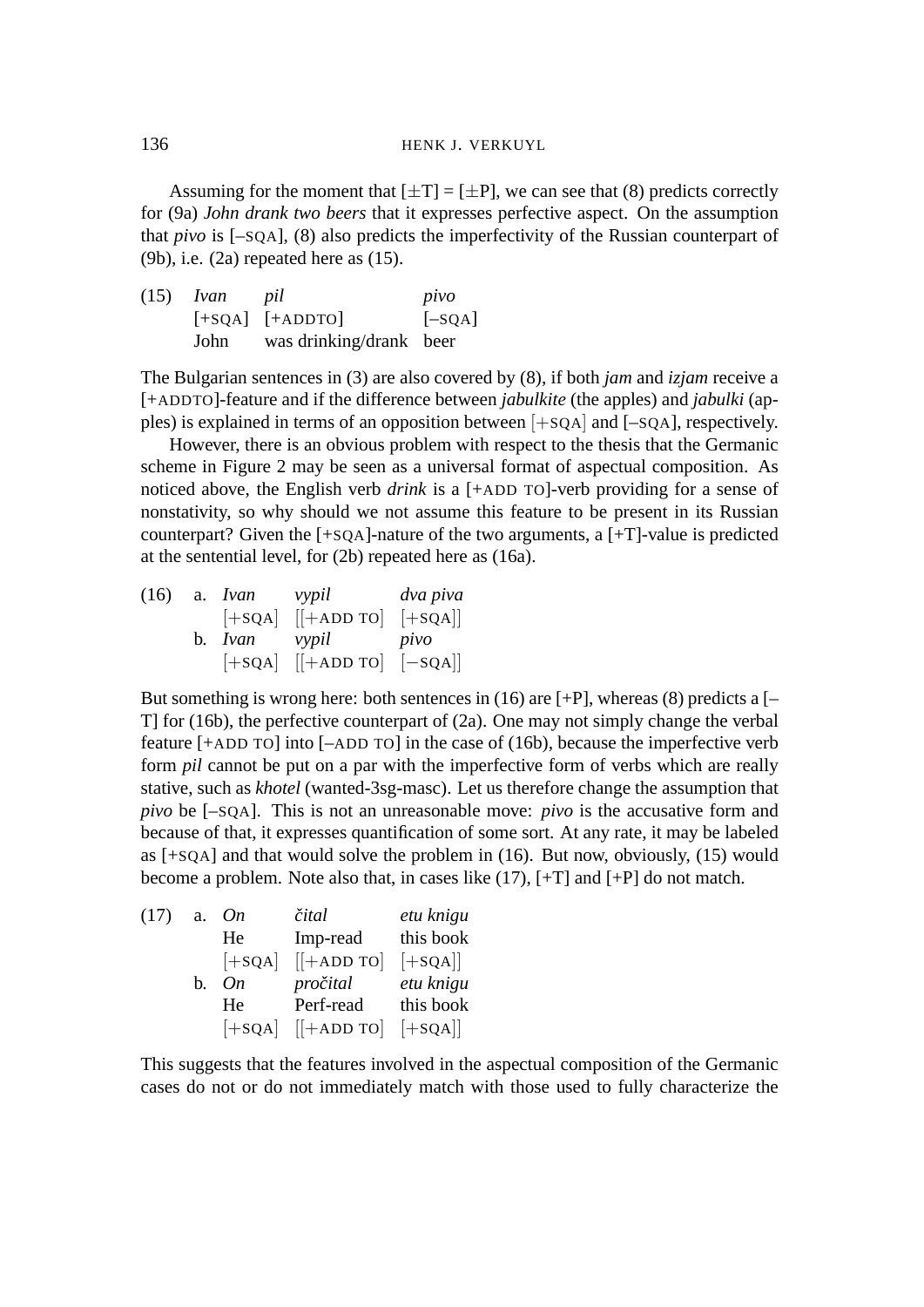Slavic data. This is confirmed by the sentences in  $(18)$ .<sup>18</sup>

a. *Ivan pil dva piva*  $[+SOA]$   $[+ADD TO]$   $[+SOA]$ b. *Ivan pil pivo*  $[+SQA]$   $[+ADD TO]$   $[+SQA]$ (18)

They are not perfective in Russian. Again, the features in (9) are not sufficient to explain the Slavic data, although there is clear evidence that they are necessary.

Even on the assumption that indeed there is a systematic relation between a compositionally formed [+T] at the S-level of Figure 2 and the presence of a perfective prefix in the  $S_{+[T_S]}$ , we have to keep in mind that the role of aspectual affixes in Slavic languages is quite complex. For the analytically most complex Slavic language, Bulgarian, this has been shown e.g. by Guentcheva (1990) and Dimitrova-Vulchanova (1996). The picture is even more complicated because the Slavic languages differ considerably in their ways of expressing tense and aspectuality. On a compositional approach, one has to solve several severe problems by sorting out very carefully how a mapping between Slavic languages and non-Slavic languages should be defined. Questions arise as to how the English Progressive Form in *John was drinking two beers* can be mapped into, say, a corresponding Bulgarian imperfective (or reversely) and how this translation should take place so as to maintain the idea that there is a common possibly universal ground for aspectuality in all languages. Other questions concern the problem of how the perfective form in Bulgarian, especially when used in an Aorist form, relates to the French Passe Simple. We will come back to questions like these in ´ later sections.

In general, though, the presence of a  $[+P]$ -prefix in Slavic languages may be said to correspond to the [+T] of sentences in Germanic languages, whereas a [–T]-specification in the latter corresponds to the absence of [+P] in the former, as argued by Schoorlemmer (1995) and Dimitrova-Vulchanova (1996). I will proceed by adopting this view: in spite of the differences, there is sufficient evidence for a systematic correspondence or overlap between what is expressed via [+T] in Germanic languages and what is expressed by [+P] in Slavic languages.

As a final argument for this position the following Polish example may illustrate the fact that the perfective *na*- should be taken as playing a role in a combinatorial interplay of sentential information in (19) which it to be interpreted as 'For years he did not write a book'.

| $(19)$ Przez |  | lata nie napisał                      | zadnej ksiażki |
|--------------|--|---------------------------------------|----------------|
|              |  | -long/for years neg Perf-write-3sg no | book           |

<sup>18</sup> The ungrammaticality of (18a) could be lexically determined, the verbs *pit'* (drink) and *kushat'* (eat) being the notorious two verbs disallowing a [+SQA]-internal argument, but as observed by Paillard (1989:63), following Wierzbicka 1967, *Segodna utrom ja pisal dva pisma* (This morning I was writing two letters) is not acceptable either.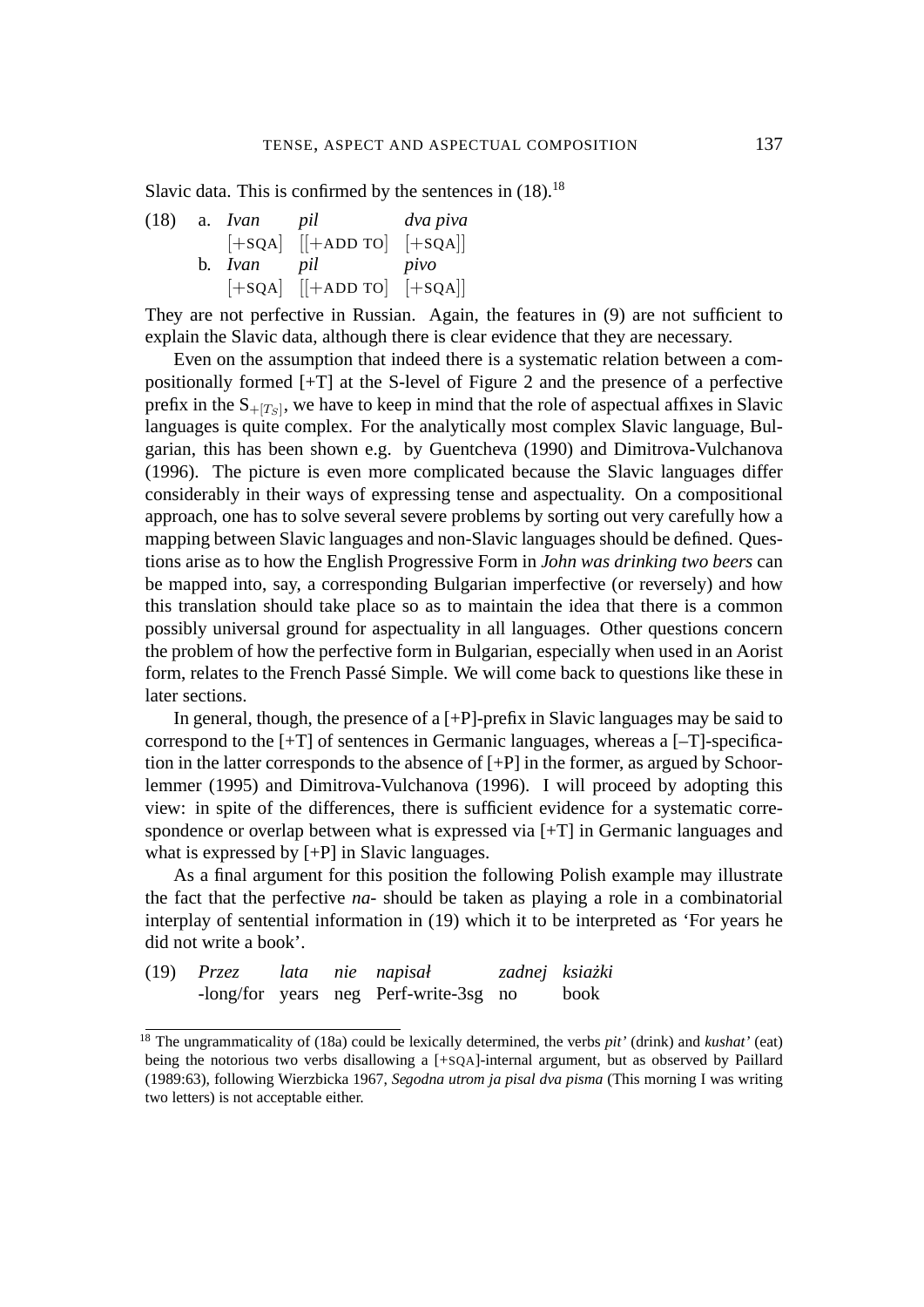This sentence is even ungrammatical with the imperfective verb form *pisal*. Note that the sentence *Nie napisał zadnej ksiazki ˙* in (19) cannot be called perfective in spite of the presence of a perfective form. Therefore, either the well-known test in (6) does not do what it is supposed to do—to distinguish perfective forms from imperfective forms—, or the test is adequate but then the operation of *nie* cannot be explained. Yet, given a structural account of the distinction between perfective en imperfective forms it is intuitively clear what happens in (19): the negation operator *nie* blocks the perfective power of the VP at the sentential level respecting, however, the information expressed by the VP *napisał zadnej ksiazki ˙* . This enables the speakers to operate at the level of presuppositions and negative expectations, as in:

*Przez lata nie przeczytał ani jednej ksiazki ˙* -long/for years neg Perf-write-3sg not even one book  $(20)$ 

By using the sentence *Nie preczytal ani jednej ksiazki ˙* (20) rather than its imperfective counterpart *Nie czytal ksiazek* (he did not read books), speakers express that for years he did even not read one single book. By using the perfective form speakers give away their personal judgment about the situation described by (20), in this case negative. This can only be explained by looking at structural factors which make up the phenomena just described. Which is what  $[+T]$  is about.<sup>19</sup>

# **6.** *The Perfective Prefix as an operator*

Returning to (16b), we have seen that on the basis of the two features making up the VP, a [–SQA]-specification of the internal argument *pivo* is untenable. Russian speakers assign a terminative interpretation to (16b): it means that Ivan drank *the* beer, that is, some quantity of beer already identified in the preceding discourse.

Not all Slavic languages are so liberal as Russian. Guentcheva (1990:36) considers sentences like (21) ungrammatical. In terms of the features used above, this ungrammaticality is due to the [–SQA]-nature of the NP *kafe*. 20

|  | (21) a. $*Az$ <i>izpix</i> | kafe |
|--|----------------------------|------|
|  | I Perf-drank coffee        |      |
|  | b. Az izpix kafeto         |      |
|  | Perf-drank coffee-the      |      |

Obviously the presence of the definite article in the well-formed (21b) sheds some light here: (21a) is out because the perfective prefix requires a definite NP.

<sup>&</sup>lt;sup>19</sup>The data discussed in (19) and (20) were brought to my attention by Anna Młynarczyk (pers. comm.). <sup>20</sup> She notes that there are some exceptions: *Toj obărna grăb* (lit. he turned back; translation: He turned his back) containing a perfective verb form is acceptable.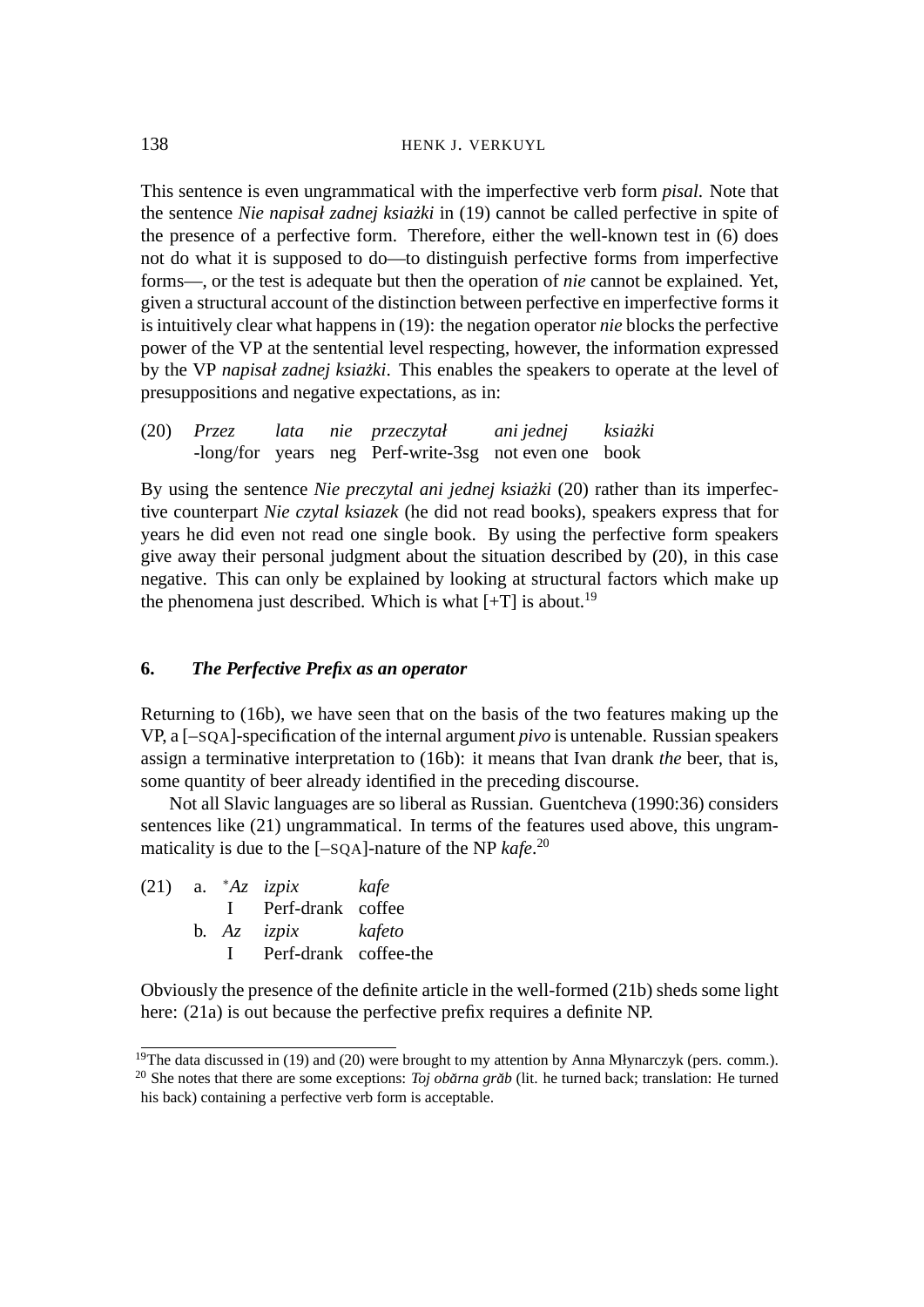In most Slavic languages lacking articles, though, there seems to be a rule requiring that the perfective prefix added to a verb stem imposes (or demands) a [+SQA]-internal argument NP, which means that in spite of the absence of quantificational information, the NP will be interpreted as pertaining to a specified quantity in the sense explained above. This appears to be a "rightward bounded" phenomenon: the perfective prefix does not have this sort of restrictive effect on the external argument (cf. Verkuyl 1993: 23–27), although I will discuss apparent counterevidence against this claim later on. In general, the asymmetry of aspectual composition turns out to be crucial for a better understanding of the phenomena at issue, both in Slavic and non-Slavic languages. One could argue that perfectivity encoded in a perfective prefix is essentially a way of encoding VP-terminativity, or requiring it.

As noted above and shown by (18b), in Russian accusative case is not sufficient to bring about terminativity or perfectivity. In Finnish, accusative case is sufficient in sentences like (22).

- a. *Han luki kirjan ¨* (22)
	- He read the-book-Acc
	- 'He read the book' b. *Han luki kirjaa ¨* He read the-book-Part
		- 'He read from the book, was reading the book'

So, most Slavic languages need a more complex strategy: given the presence of accusative case, they use perfective prefixes to delimit the Path or to mark a limitation on the Path of the members of the external argument. Sometimes more complexity arises, as suggested by Filip (1993) and Schmitt (1996). A Czech sentence like (23a) expresses that  $vy-$  is compatible with  $[+SOA]$ -information, (23b) that it imposes a [+SQA]-interpretation of the NP *kavu*, whereas (23a) and (23c) show that different perfective prefixes have the same terminative effect, even though the case is not accusative in (23c).

- (23) a. *Vypil dvě kavu* Perf-drank-3sg two coffee-Acc He drank two coffees
	- b. *Vypil kavu* Perf-drank-3sg coffee-Acc He drank up all the coffee
	- c. *Napil se kavy* Perf-drank-3sg Refl coffee-Gen He drank some coffee

In Verkuyl (1993), it was suggested that the perfective prefix is or acts as the determiner of the internal argument: the prefix may be seen as providing the information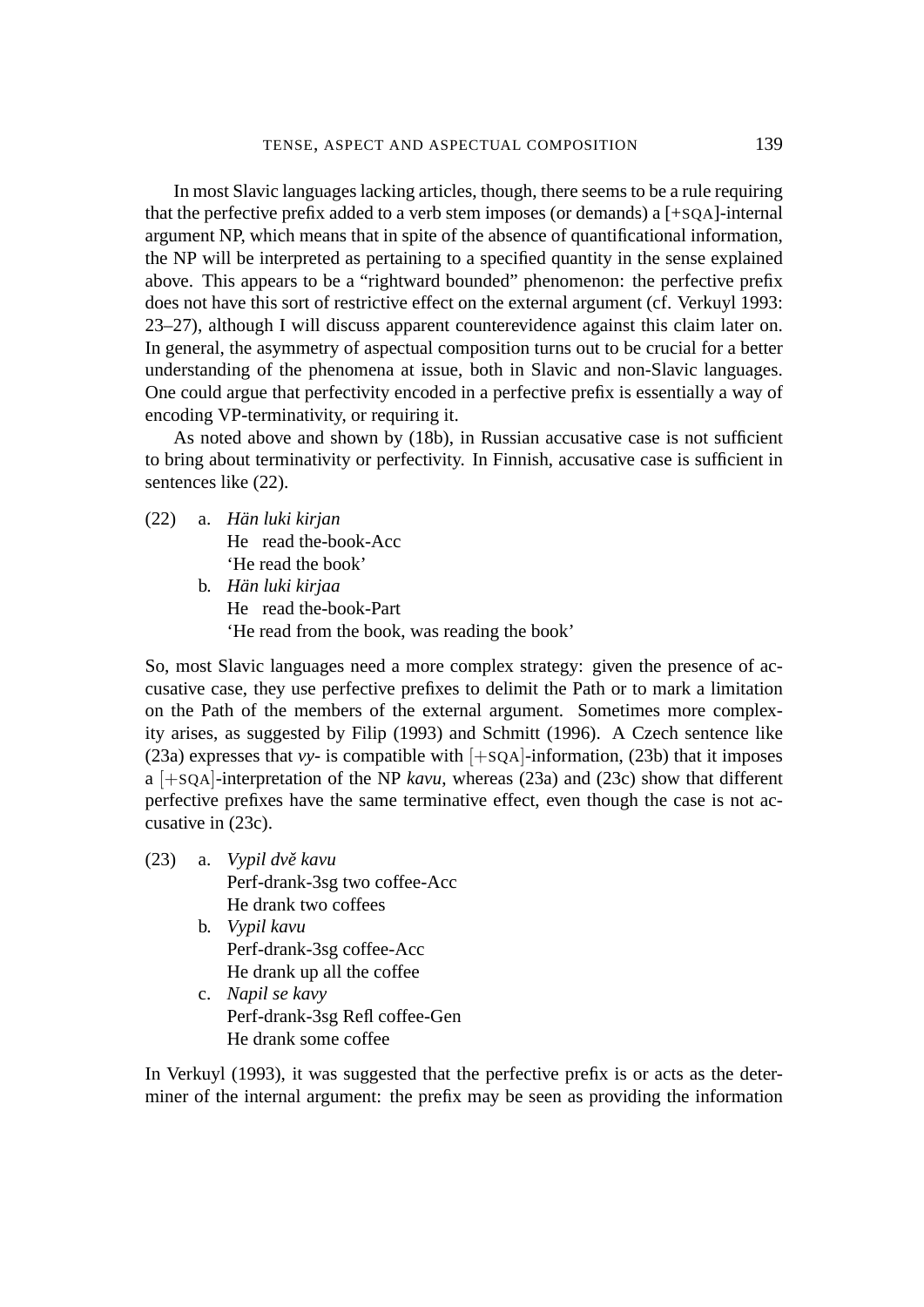associated with determiners in non-Slavic languages. This suggestion would require some movement from the internal NP to a position preceding the Verb. That is, we would have something like (24).

 $(24)$   $[Ivan \ [VP[vvy_i \ [v - stem\text{-}pil]] [NP[Det\text{-}ei] [pivo]]]]]$ 

However, there are other options, also because it would not work for Bulgarian, as observed above. Dimitrova-Vulchanova (1996:34) takes the prefix as the predicate of a small clause the argument of which is the internal argument of the main verb. That is, (b) *Ivan izpi dve biri* is roughly analyzed as (25), where the small clause predicate *iz* is moved to the prefix position in front of *-pija*.

 $(25)$  [*Ivan -pija*[ $_{sc}$ [*dve biri*][*iz*]]]

This analysis tallies with small clause analyses of perfectivizing prefixes in Dutch such as Hoekstra (1988), Hoekstra et al. (1989) and Doetjes (1997).

An analysis along the lines of (25) does not explain why <sup>∗</sup>*Az izpix kafe* is ungrammatical in Bulgarian and why the Russian *Ivan vypil pivo* should have a definite internal argument interpretation. Additional machinery is necessary, so Dimitrova-Vulchanova (1996:88ff.) appeals to what she calls Definedness for End Point (DEP), which assigns a [+T]-specification at the level of grammatical function assignment. In other words, for the main verb in (25) to "receive" *iz*, the subject of the small clause should be [+SQA]. This would explain the ungrammaticality of <sup>∗</sup>*Az izpix kafe* as well as the definiteness of *pivo* in (16b).

There is another different analytical line: Schmitt (1996), following Filip (1993) for Czech and Piñón (1993) for Polish, makes clear that the well-known distinction between D-quantification and A-quantification may be involved. That is, rather than giving quantificational information about the determiner of the internal argument, the perfective prefix may be considered as encoding information about quantification over occasions in the sense of Lewis (1975), nowadays popular in generative circles. This view is compatible with the multiplication analysis discussed above. In *Three girls ate five sandwiches* one may say that the VP creates an event-unit 'to eat five sandwiches', which applied to each of the girls yields as many five-sandwich-eat-events as there are girls. There is a close interaction between quantification over individuals and quantification over events and there is growing evidence that the VP plays an important role in providing the multiplication factor for event quantification.<sup>21</sup> In order to accommodate A-quantification in the sense described above as interacting with regular D-quantification, one may see a perfective prefix as identifying a  $[+T_{VP}]$ -domain,

 $21$  In Verkuyl (1998), it is argued that this multiplication is essentially the one generally assumed in donkey-sentences. That is, the quantifier of the internal argument is essentially dependent on quantificational information expressed by the external argument.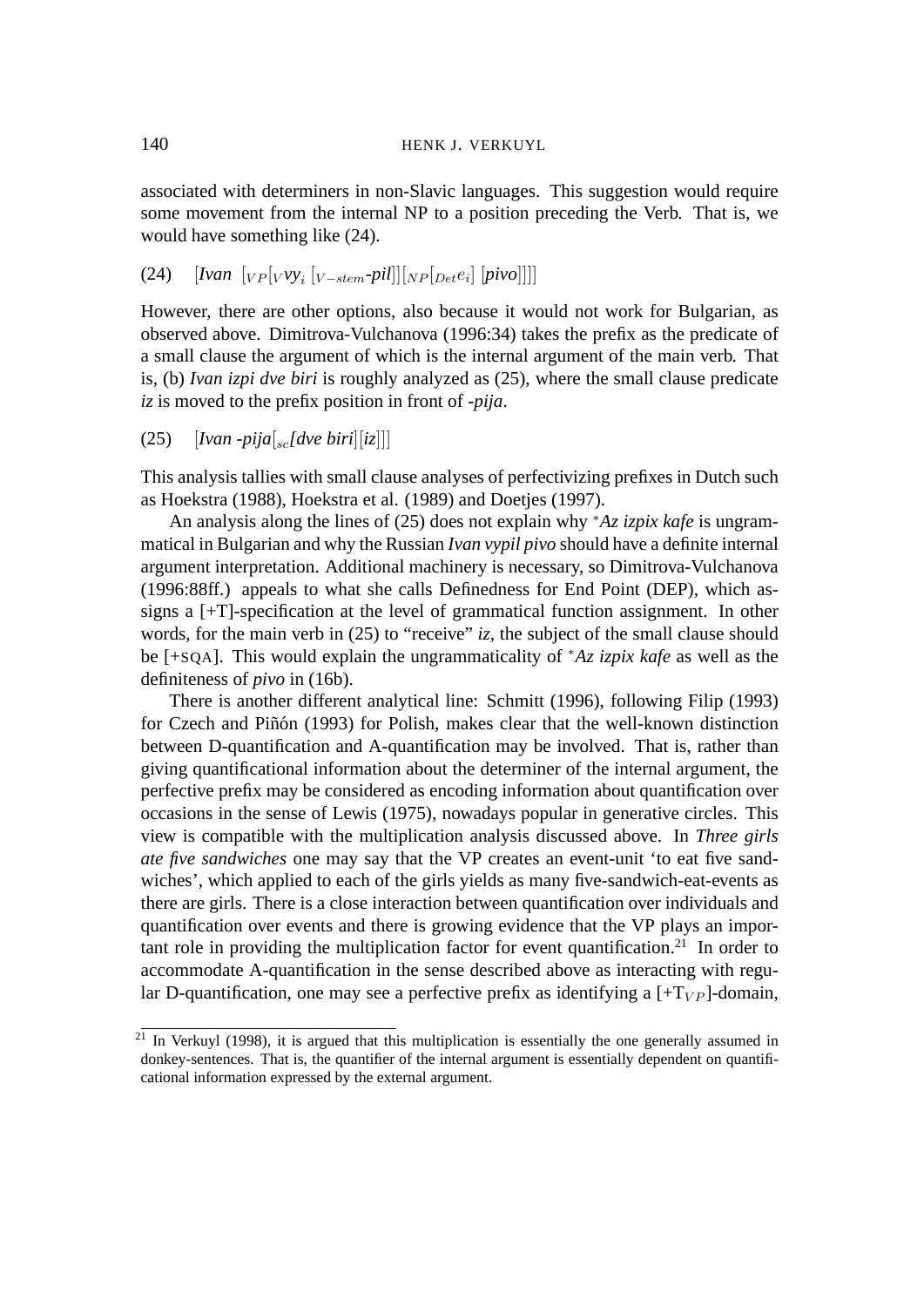securing a VP-terminative interpretation.<sup>22</sup>

The above considerations and options strongly suggest that the Germanic asymmetry scheme in Figure 2 underlies the Slavic languages too, provided that some room can be given to an aspectual operator ASP securing a  $[+T_{VP}]$ -interpretation, if not sufficient information about the internal argument is given. The perfective operator "cuts out" an event and consequently there should be some limit on the otherwise unspecified quantity of coffee in (23b) and beer in (5). If in Slavic languages there is numerical [+SQA]-information in the internal argument, verb morphology requires a perfective prefix to obtain a full  $[+T_{VP}]$ -interpretation.<sup>23</sup>

The idea of having an ASP-node as an operator securing a VP-node at which the Plus-principle can be said to operate, is found in Figure  $4.^{24}$ 



*Figure 4*:*ASP as an operator on VP*

For sentences like (5) *Ivan vypil pivo* there is no way to assign a minus- or plus-value, both because the verb has not yet been completed by a perfective or imperfective prefix and because the accusative case is not sufficient to bring about a plus-value on itself: after all the full information about the verb is not yet present at that point.<sup>25</sup> Only

 $22$  This is also strongly suggested by the situation in Gaelic as described in Ramchand (1997). In this language an overt aspect marker appears outside the tenseless S expressing its aspectuality. If S is  $[-T]$  the marker is *ag*, if it is  $[-T]$  it is *air*. However, a terminological issue arises. In the generative framework used by Ramchand it has become standard to use the label VP for what I call S. My use of the notion VP is what would be called V' in the currently standard generative terminology. The aspectual markers in Ramchand (1997) would be located outside the tenseless S in Figure 2.

<sup>23</sup> As observed, this does not apply to forms like the Bulgarian *kupja* (buy), but this enhances the assumption of the perfective prefix as an operator.

 $24$  I am very grateful to Henriette de Swart for pushing me into Figure 4 rather than sticking to Figure 5 which I had been using in Verkuyl (1993). Given my wish to distinguish VP-terminativity from Sterminativity, a preference for Figure 4 is indeed a logical move. The only reason why I stuck to (26) below—the formula corresponding to Figure 5—is that it enabled me to discuss some proposals in the literature. Kamp and Reyle (1993:575ff.) have proposed a VP-analysis for the Progressive Form.

<sup>25</sup> I do not pay attention to the possibility of "moving" *-pil* to a position in ASP, but obviously such a generative solution in terms of functional nodes is feasible.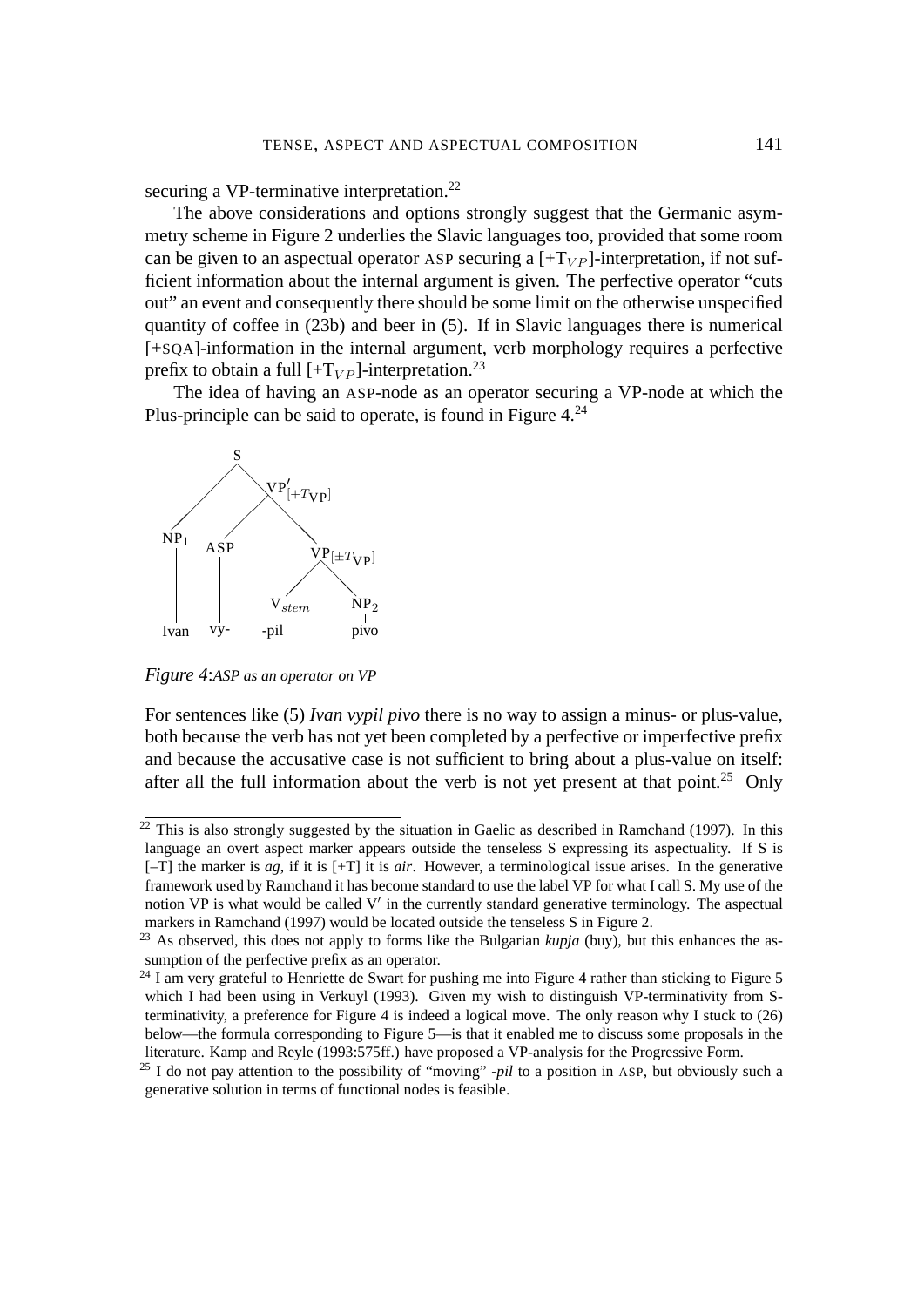when *vy-* is added making up a full verb in a completed VP, can the neutral values be detected: if ASP yields an imperfective prefix, the resulting VP will become durative, if it yields a perfective prefix as in Figure 4 the neutral value can be activated as a plus-value.

However, there is an alternative solution yielding the structure of Figure 5. There are several recent syntactic proposals along this line. For some, among which Schmitt (1996), the natural place to store Perf as an operator would be the AgrO-position, which is roughly the position taken by ASP in Figure 5. That is, right above the S marked  $[\pm T_s]$  (= Schmitt's V''), there would be a functional node AgrO actualized as [+Perf] in which the aspectual information of the VP-domain can be computed so as to secure a  $[+T_{VP}]$ -interpretation, the external argument  $NP_1$  having been moved out the S'-domain. On the other hand, others among which Ramchand 1997, Schoorlemmer (1995) and Dimitrova-Vulchanova (1996), argue for a functional node Asp at that location, which means that they also go along the line of Figure 5.



*Figure 5*:*ASP between Tense and S*

Taken in this way, Figure 5 represents the position of the proposals just mentioned or indicated. In fact, it also represents the position in which for English the Progressive Form has been dealt with in Verkuyl (1993), where I have been using the format in (26), with  $\beta$  ranging over tense values (restricted to  $\lt$  (earlier than) as the only value) and  $\alpha$  ranging over appropriate values to be identified below.

(26) INFL<sub>β</sub>(ASP<sub> $\alpha$ </sub>(S))

This proposal will now be briefly discussed here in order to see which sort of value of the parameter  $\alpha$  PROG represents. After that, it becomes possible to discuss the relevant parameters for Slavic languages and at that point a possible choice between Figure 4 and Figure 5 will be discussed. I take this route because firstly I will discuss some proposals about the French Imparfait and Passé Simple in which the format  $(26)$ is assumed and discussed, so proceeding along the lines pegged out by it will contribute to a better understanding of some important issues involved. And secondly, we may even end up with a situation in which we might need both Figure 4 and Figure 5.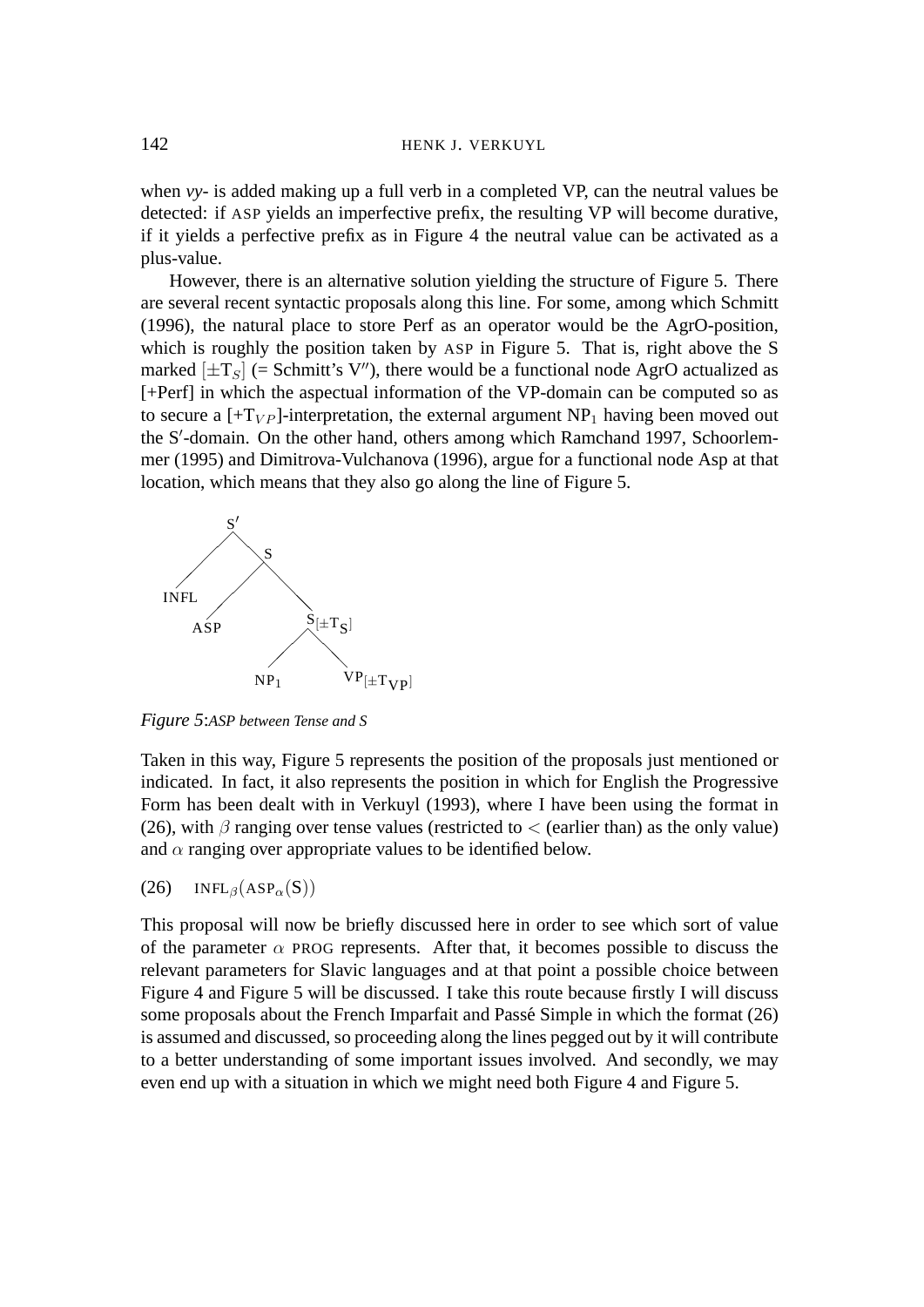### **7.** INFL *and* PROG

Returning to the perfective (16a) *Ivan vypil dva piva*, the English *Ivan was drinking two beers*, the progressive form of its counterpart *John drank two beers*, will be looked at from the point of view of interaction between [+T] and grammatical elements like INFL and PROG. In Verkuyl (1993:318ff.), it was proposed to treat the difference between the sentences in (27) and (28) roughly along the line of their glosses.

- Ivan drank two beers  $INFL<sub><</sub>(sIvan-drink-two-beers])$ (27)
- Ivan was drinking two beers  $INFL<sub>></sub>(PROG([sIvan-drink-two-beers]))$ (28)

In (27), the past tense directly takes the tenseless S, whereas in (28) the progressive operator takes the position between S and INFL. Under this analysis, the operator PROG is taken to be a modifier of the tenseless  $S_{[+T_S]}$  which results from aspectual composition along the lines sketched above. It yields an S of the same categorial type, but it brings about an aspectual change, which will be shown below to depend on tense, because PROG(S) is necessarily taken as the input for the TENSE-operation, which brings about a tensed sentence  $S'.^{26}$ 

The tenseless nature of  $S_{[\pm T_S]}$  is crucial to a proper understanding of what events are in the present framework. One cannot say that S denotes an event, in the same way in which one cannot say that a series of notes in a musical score simply *denotes*—in the standard model-theoretic way—a sequence of tones taken as an interval in real time. It just represents it. Take the four notes a-c-a-fis in a score. As such they are discrete entities in a notational system that abbreviates what happens in the analogous mode. Only if the score is performed, do the tones constitute an event corresponding with the numerically different representation.<sup>27</sup> If tonation is the actualization of notes in real time, notes in a score are just "proto-tones". So, if we speak about  $S_{[\pm T_S]}$  as related to the notion of event, it would be appropriate to call it a proto-event in the sense that tense provides its actualization in real time. It is INFL which produces a real event by actualization of an abstractly organized pattern underlying the performance.<sup>28</sup>

Another example of the interaction of two representational systems is our way of talking about natural days in terms of positive integers (or ordinals). We go from

<sup>&</sup>lt;sup>26</sup> In generative terms, again the tenseless S is  $VP'$  and S' is IP. The INFL-projection line has not been worked out in detail.

 $27$  In other words, a spectrogram would be a more suitable representation of a-c-a-fis if it comes to an analogous representation. Note that in spite of our knowledge that notes may be 1/1, 1/2, 1/4, 1/8, etc. and in spite of *legato* notations like  $\cap$  the score representation makes crucially use of the system of natural numbers: whatever value they have, they appear as discrete units. They round off.

 $28$  For a detailed analysis along these lines, see Verkuyl (1972:53–73).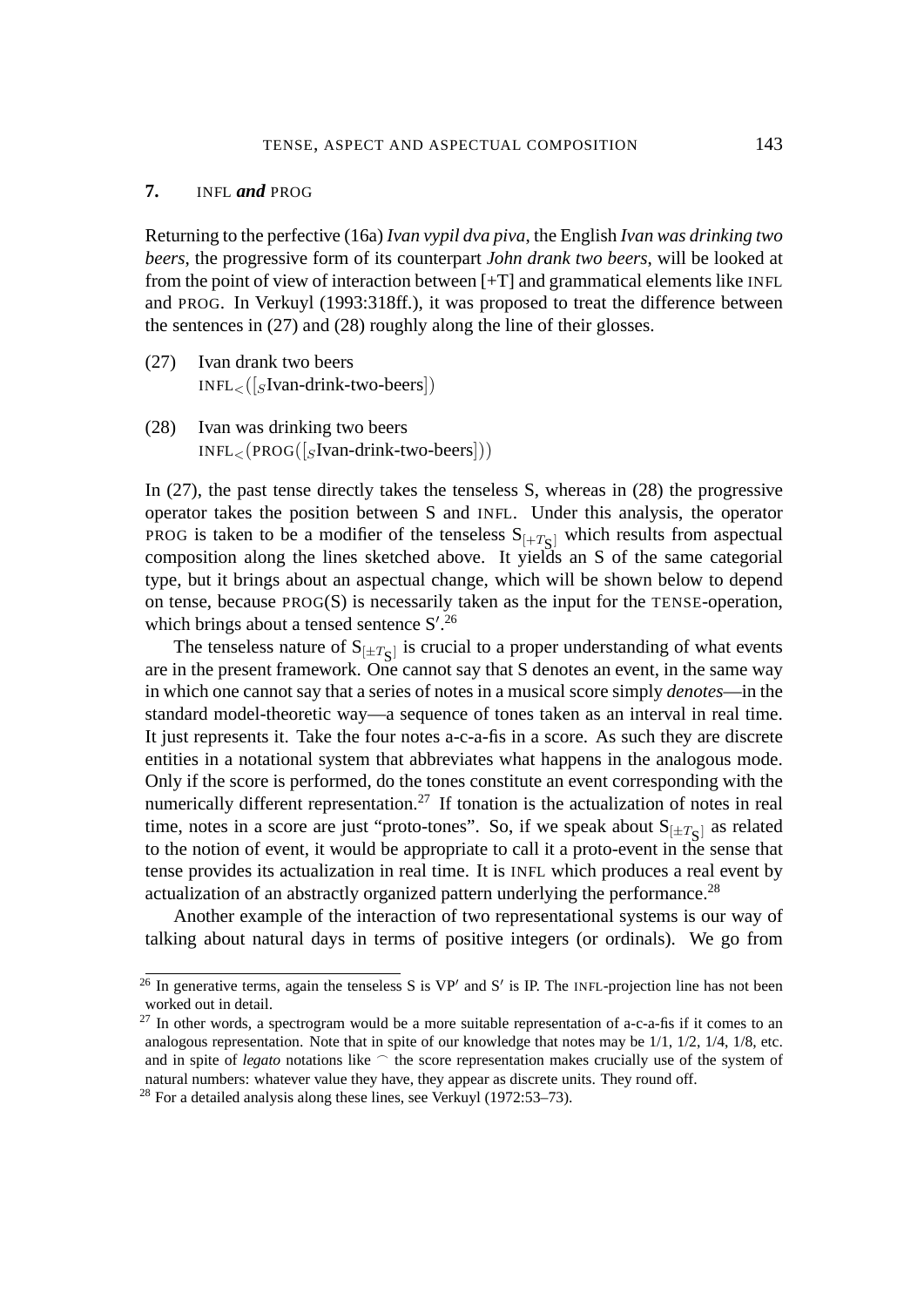October 1 to October 15 and organize our sense of progress in time on the basis of discretely ordered entities like hours, days, weeks, months, years, etc. In all these cases integers represent intervals. The use of 15 in October 15 is short for the interval [1,15] of integers in N, which is a subset of an interval [0,31] making up October. This interval corresponds with an interval in the reals **R** in which time is taken densely. This is illustrated in Figure 6.



*Figure 6*:*Two systems*

Metaphorically speaking, the numbers in **N** are extracted from the temporal measuring rod based in **R** and they form a separate numerical system in which we treat structured intervals as discretely organized points.<sup>29</sup>

Basically the relation between the two number systems **N** and **R** can be seen in terms of a rounding off function. We make use of **N** knowing that underlying it, is the system **R**. In our cognitive organization of progress in space or time counting in **N** is the more appropriate way to go by, because the **R**-system is quite complex, too complex to handle the things we talk about. Hence the counting points contributed by the non-stative verb: they contribute **N**-structure in order to provide for a mapping with the members of the internal argument to see how they undergo the predication as participants. That is, verbs expressing nonstativity are semantically interpreted by assigning them a set of indices which is a subset of  $I$ , an index system isomorph to N.<sup>30</sup> The property of well-orderedness of this set accounts for the sense of progress expressed by the verb: given a point of origin 0, natural counting points computing the way in which the predicate is satified are 1,2, etc. Recall the girls eating five sandwiches, one of them eating one after the other, the others proceeding differently. One may think of this in terms of a set of pairs. $31$ 

a.  $\langle g_1, \{ \langle 1, s_1 \rangle, \langle 2, s_2 \rangle, \langle 3, s_3 \rangle, \langle 4, s_4 \rangle, \langle 5, s_5 \rangle \} \rangle$ b.  $\langle g_2, \{ \langle 1, s_{1,2} \rangle, \langle 2, s_{3,4} \rangle, \langle 3, s_5 \rangle \} \rangle$ c.  $\langle q_3, \{ \langle 1, s_{1,2,3,4,5} \rangle \} \rangle$ (29)

<sup>&</sup>lt;sup>29</sup> This has far reaching consequences: there is a hole between 1 and 2 in **N**, not between the corresponding intervals in **R**. One of the consequences is that our sense of progress is determined by the naturals rather than by the reals. In the underground we will leave the metro after two stops from now, we leave the autoroute at exit 24, etc. In all these cases we operate in and use **N** on the basis of **R**. This is what should be captured in a theory of aspectuality.

<sup>&</sup>lt;sup>30</sup> *I* equals **N** except for the property of equidistance.

<sup>&</sup>lt;sup>31</sup> The left-hand side indices are not absolute values. For each individual Path, they indicate distinctness, which means that intervals corresponding with the indices may overlap. So, the index 1 in the first Path may or may not coincide with the index 1 in the other Paths, given the restriction that the three Paths are either different or identical.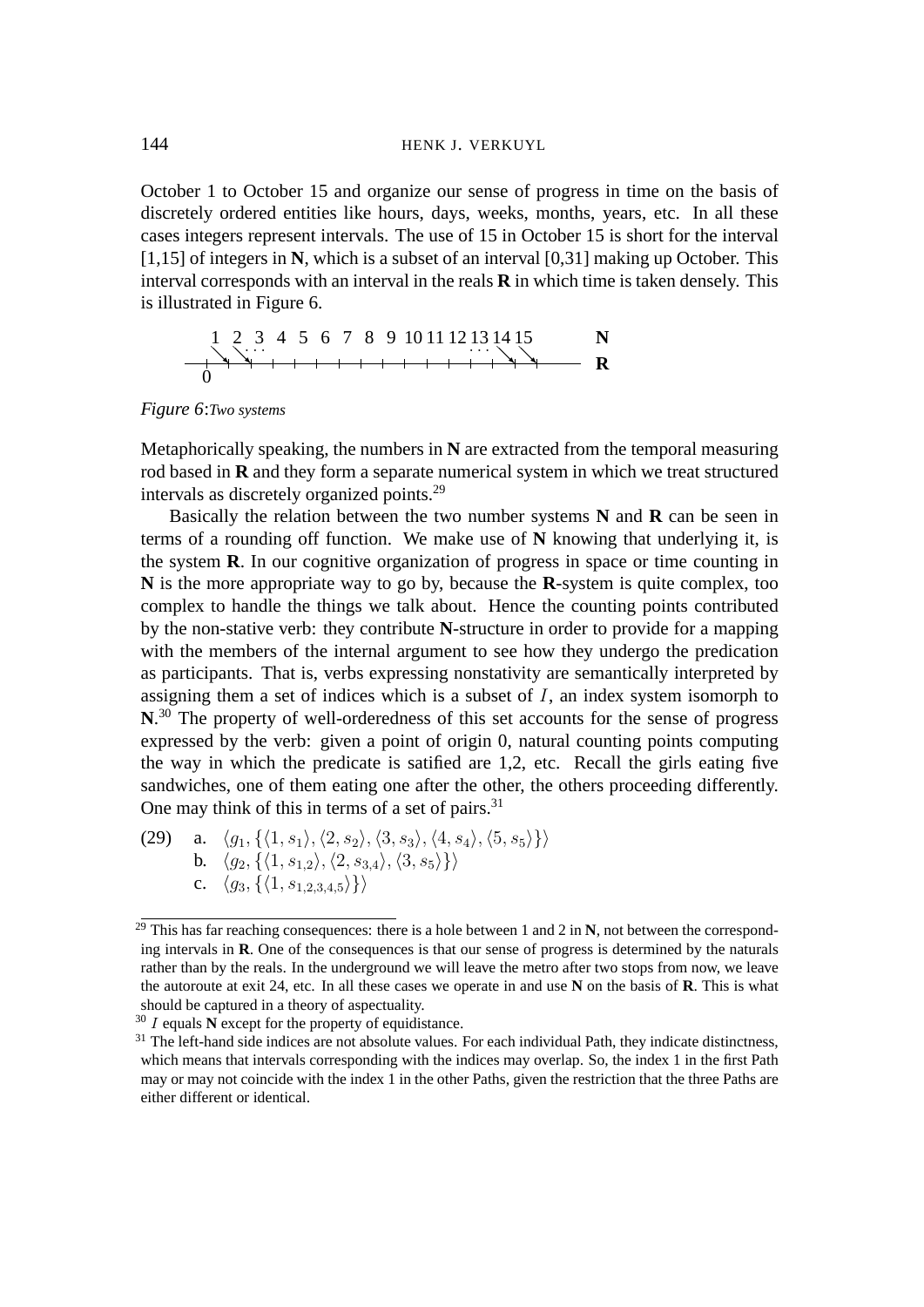Another way of writing the information in (29) is (30): here a function  $\lambda x.\ell_x$  applied to each of the three girls yields for each girl $_i$  a set  $\ell_{g_i}$  of index/sandwich-pairs verifying the predication in the particular model for that particular girl, as discussed above.<sup>32</sup>

(30) **a.** 
$$
\ell_{g_1} = \{ \langle 1, s_1 \rangle, \langle 2, s_2 \rangle, \langle 3, s_3 \rangle, \langle 4, s_4 \rangle, \langle 5, s_5 \rangle \} \rangle
$$
  
\n**b.**  $\ell_{g_2} = \{ \langle 1, s_{1,2} \rangle, \langle 2, s_{3,4} \rangle, \langle 3, s_5 \rangle \} \rangle$   
\n**c.**  $\ell_{g_3} = \{ \langle 1, s_{1,2,3,4,5} \rangle \} \rangle$ 

Let us now focus on the sets of indices in a Path given in (31).

a.  $i_{g_1} = \{1, 2, 3, 4, 5\}$ b.  $i_{g_2} = \{1, 2, 3\}$ c.  $i_{g_3} = \{1\}$ (31)

Restricting ourselves to *Judith ate five sandwiches*, which describes the situation given in (29a), (30a) and (31a), we can write a simple *i*—more precisely,  $i_{q1}$ —as denoting the set of indices associated with the predication.

As said above, INFL<sup>&</sup>lt; has the task to map the abstract discretely organized index structure into the actualized dense time structure in the reals. Its semantics (in simplified form) is given in  $(32)$ .<sup>33</sup>

(32) 
$$
\llbracket \text{INFL}_{<} \rrbracket = \lambda \varphi \exists i \subseteq I \exists j \subseteq \mathbf{R} [\varphi(i) \land A(i) = j \land j < t_0]
$$

The actualization function A connects the interval i with the interval j. Applied to *Judith ate five sandwiches* it says in (33) that the *i*-information (31a) is expressed as being associated with the predication 'Judith eat five sandwiches' and that by A the set  $i$  is mapped into the interval  $j$  in the reals, which is located before the point of speech  $t_0$ . The same applies to (27) with  $S_{[+T]}$  standing for the tenseless terminative sentence *Ivan drink two beers*.

(33) 
$$
\exists i \subseteq I \exists j \subseteq \mathbf{R}[S_{[+T]}(i) \land A(i) = j \land j < t_0]
$$

Formula (33) says that there is an index (set) i standing for the index interval  $[1, i]$ associated with the tenseless information expressed by 'Ivan drink two beers' which actualized in real time as the corresponding interval in the Reals  $j = [0, k]$  with  $k \leq i$ .<sup>34</sup>

The next step is to explain what PROG does, taken as a possible realization of  $ASP_{\alpha}$ . It may also be taken to operate on  $S_{[\pm T_\mathbf{S}]}$  and may be defined as follows:

(34)  $\operatorname{[PROG]} = \lambda \varphi \lambda i_1 \exists i_2 [\varphi(i_2) \wedge i_1 \subset i_2]$ 

<sup>&</sup>lt;sup>32</sup> Note that each  $\ell_x$  itself is function: it is a set of pairs. It should be observed that both (29) and (30) simplify certains aspects of the Path-formation, in particular its cumulativity; cf. Verkuyl (1993:299f.). <sup>33</sup> Of course, I am aware of Reichenbach's tense system, but I will keep the tense system here as simple as possible. The A-function in (32) is essentially a rounding off function:  $A(i) = j$  may be read as 'j actualizes  $i$  in real time'.

<sup>&</sup>lt;sup>34</sup> Whether  $i \le k$  or  $i \ge k$  depends on how the rounding off function underlying A is defined.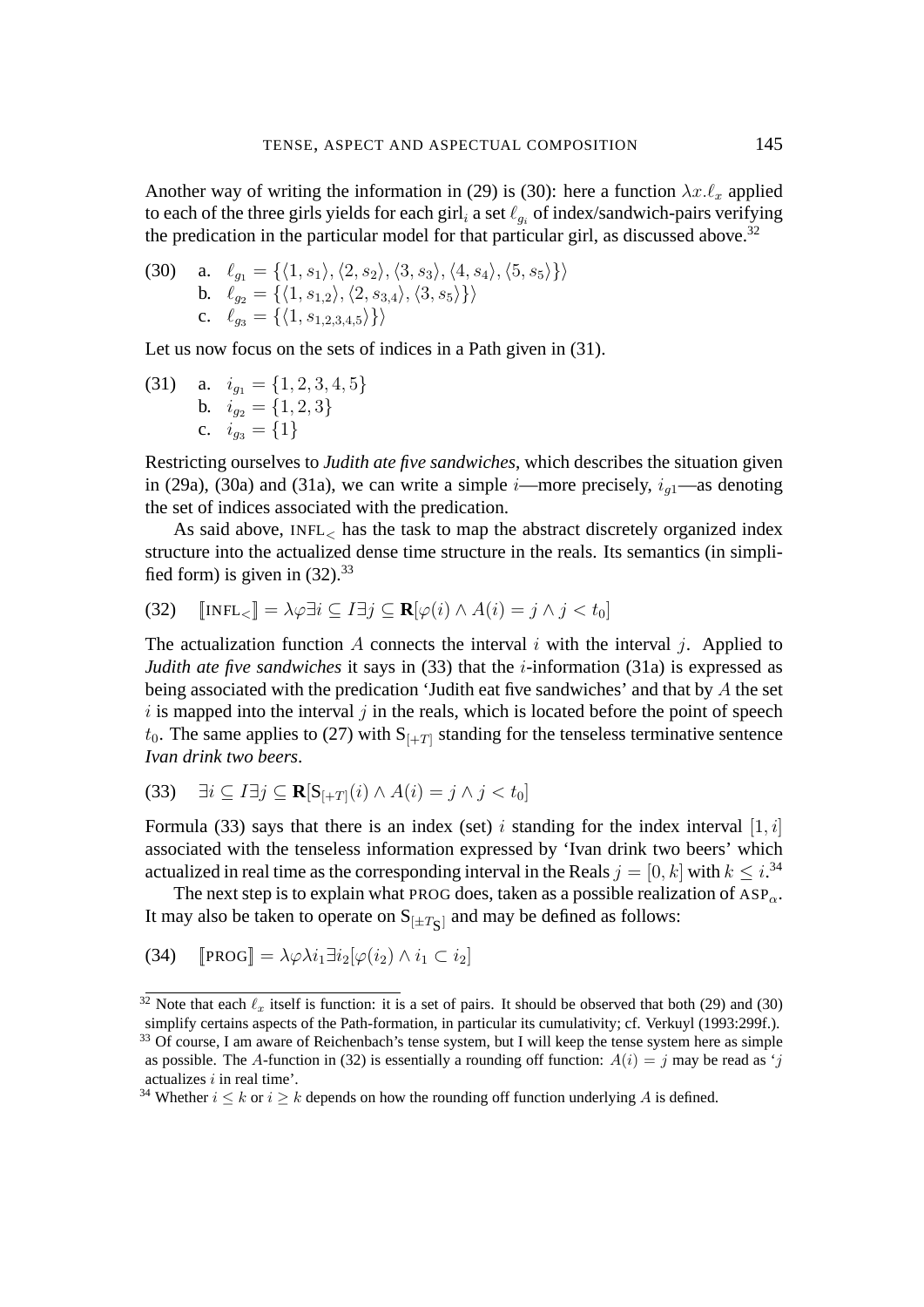Applied to the tenseless part of (28) *Ivan-drink-two-beers* this yields (35).

(35) 
$$
\lambda i_1 \exists i_2 [S_{[+T]}(i_2) \wedge i_1 \subset i_2 \wedge j < t_0]
$$

Applying (32) to (35) gives (36).

(36)  $\exists i_1 \exists i_2 \exists j$ [ $S_{[+T]}(i_2) \wedge i_1 \subset i_2 \wedge A(i_1) = j \wedge j < t_0$ ]

This does the right thing: (36) expresses that connected with the tenseless S there is an interval  $i_2$  which is a superset of  $i_1$  which represents the interval actualized in real time as the interval j, where j lies before the point of speech.<sup>35</sup>

The present analysis thus captures the intuition that given the truth of sentence (28), Ivan had not yet finished drinking his two beers. In other words, PROG commits the speaker of (28) to just the actualization j of a proper subinterval  $i_1$  of the abstract interval  $i_2$ . The essential feature of this analysis can indeed only be understood in terms of the notion of commitment. Speakers who claim sentence (28) to be true commit themselves to just a proper subset of the interval for which the tenseless sentence would be true if it was actualized in real time.

Note that this analysis does not incorporate modality. The existential quantifier  $\exists j$ pertains to the existence in real time (of the model): it warrants the existence of such an interval. The existential quantifiers  $\exists i_1$  and  $\exists i_2$  find their values in the domain of numerical indices which may be assumed to be accessible. So there is nothing strange about assuming the existence of these numbers just like there is nothing strange about the existence of the number 15 in October 15 if we talk about the corresponding interval in real time. The amodal treatment of the Progressive Form seems to me to be an advantage over modal analyses, which seem to me to be unnecessarily complicated.<sup>36</sup>

Whatever may be said about the modal intuition of English speakers if they reflect upon the use of the Progressive Form, its Dutch counterpart in (37) is far away from it.

*Judith was vijf boterhammen aan het eten* Jan was five sandwiches at the eating 'Judith was eating five sandwiches' (37)

The Dutch sentence focusses on the activity part of the process making up the terminative proto-event. In view of the discussion below, I give (37) in the present context only in order to provide a genuine example of a construction which is crucially episodic. By no means can sentences like (37) express a habit. In terms of (31), (37) expresses the mapping of an index set i' into the reals where  $i' \subset i$ . In terms of (30) we may think of the actualization of a set of pairs  $\ell'_{g_1}$ , where  $\ell'_{g_1} \subset \ell_{g_1}$ .

<sup>&</sup>lt;sup>35</sup> I will assume that indices i belong to I and that i is used for intervals in **R**.

 $36$  In short, there is as much modality in the interpretation (36) as there is modality in a rounding off function. Cf. for modal approaches e.g. Dowty (1977), Lascarides (1988), Asher (1992), and Landman (1992).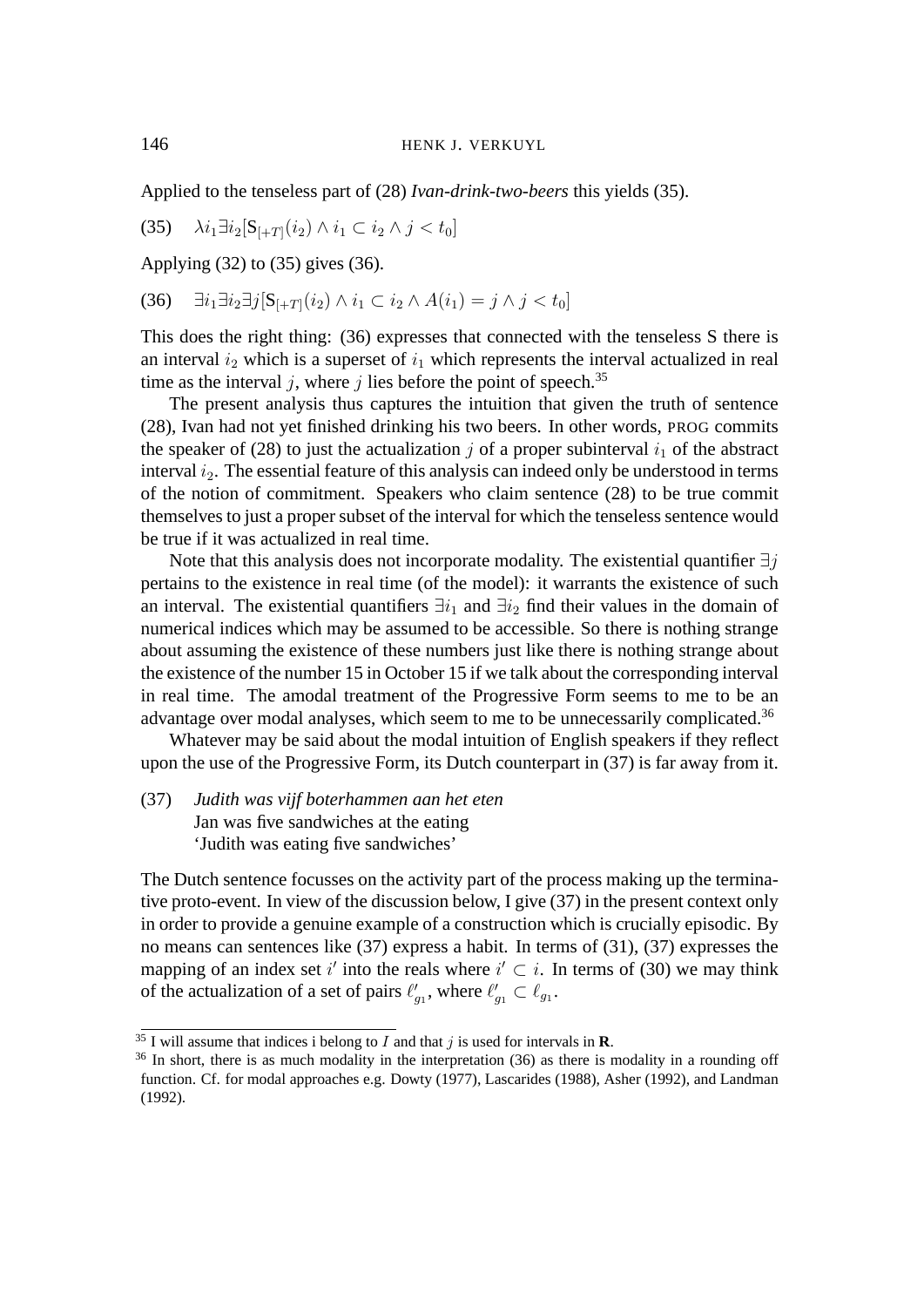Returning now to the Russian (18) *Ivan pil pivo* and assuming the presence of PROG in (34), but now written as an imperfective operator  $ASP_{\subset}$ , one could analyze this sentence as (38) yielding an interpretation as in (36).

(38) INFL<sub> $\leq$ </sub>(ASP<sub> $\subset$ </sub>(Ivan-pyt-pivo))

The commitment required by tense would concern just a proper subset of the interval corresponding with the index structure associated with the tenseless S. In other words (18) would receive an analysis like (36) based on (38). On this assumption the absence of *vy*- in (38) may be seen as blocking  $ASP_{=}$ . In other words, the presence of *vy*- may be seen as blocking the presence of an  $ASP_{\text{c}}$ -operator.  $ASP_{\text{c}}$  may be taken as signaling to  $INFL<sub>z</sub>$  to proceed directly and to yield an index i which can be fully actualized as  $j$ , so as to warrant commitment over the whole real time interval corresponding with S. In some languages (Dutch, English) the equation has an air of redundancy, in other languages such as French it has not.

However, there are some problems with Figure 4: (a) the primary imperfective does not (always) seem to require a proper subset interpretation; (b) secondary imperfectivization is not explained by it; and (c) it is hard to see why the configuration in Figure 5 would be superior to the one in Figure 4 given the task to account for the relation between the absence of  $ASP<sub>C</sub>$  and the presence of *vy*-. In view of these problems I will explore, in the next section, some other logically possible instances of  $ASP_{\alpha}$ , where  $\alpha \in \{\subset, \subset, =\}.$  I will show that these problems can be solved by taking into account the interaction between tense and aspect in e.g. French. The third problem will be tackled in section .

# **8.** *The French Imparfait and Passe Simple ´*

As observed by many authors the French Imparfait clearly cannot be analyzed as a Progressive Form.<sup>37</sup> For the description of the difference between the French Imparfait and the Passé Simple, Vet (1994) proposes an aspectual operator ASP interacting with the past tense operator  $INFL<sub>lt</sub>$  in (39). The ASP-operator has two forms: IPF and PRF.

| (39) | a | Imparfait : | $[NFL_{&} [IPF[S]]]$                      |
|------|---|-------------|-------------------------------------------|
|      |   |             | b. Passé Simple : $[NFL_{\leq} [PRF[S]]]$ |

It is clear that Vet uses the general scheme (26), so his proposal fits the present discussion about the Slavic and non-Slavic strategies to encode different aspects of temporal structure in terms of a "lubricant" between Tense and a tenseless S. The interpretation of PRF brings Vet in the aspectual region: the process is presented as completed. The

 $37$  E.g. Descles and Guentcheva (1987), Vet (1994), De Swart (1996).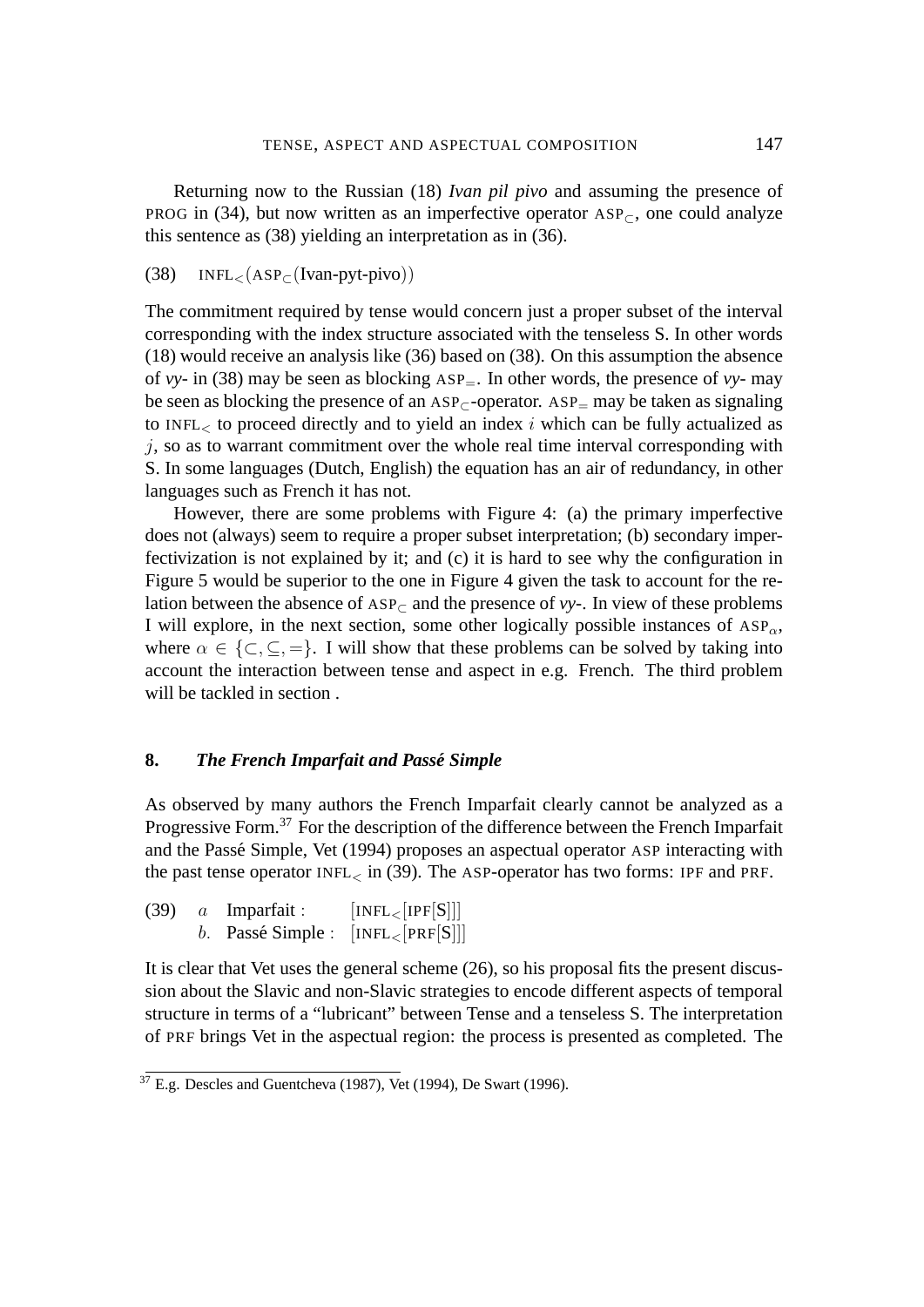interpretation of IPF gives the sense: 'the process has already started'. This difference is exemplified by the sentences in (40).

| (40) |                             | a. <i>Marie descendait l'escalier</i> $[INFL_{\leq} [IPF[M, descendre l'escalier]]]$ |
|------|-----------------------------|--------------------------------------------------------------------------------------|
|      | b. Marie marcha             | $[\text{INFL}_{&e}[\text{PRF}[\text{M. marcher}]]]$                                  |
|      | c. Marie était malade       | $[\text{INFL}_{<}[\text{IPF}[\text{M}]$ . être malade]]                              |
|      | d. Marie écrivit une lettre | $[INFL_{&} [PRF[M. \text{ écrire une letter}]]]$                                     |

In (40a) the imperfective operator 'undoes' the terminativity expressed by the tenseless S [Marie descended the flight of stairs]; in (40b) the operator helps to get a perfective interpretation because the tenseless S [Marie walk] is durative. In (40c) the imperfective operator is superfluous, because the tenseless [Marie be ill] is durative, whereas in (40d) the terminative tenseless S [Marie write a letter] needs no help from PRF.

According to De Swart (1996) the difference between the two tenses must be described in terms of coercion. Basically, she accepts the format (26) but according to her the ASP operator connected with the Imparfait is defined on taking a durative S and the operator associated with the Passé Simple on taking a terminative S. If there is a wrong match, coercive rules are necessary. De Swart characterises the difference at an ontological level: if a tenseless S describing a state or a process, it pertains to a homogeneous aspectual class  $C_h$ . If S describes a terminative event, one has a nonhomogeneous class  $C_{nh}$ . An aspectual operator brings about a change from one class to another. The tenseless S yields an aspectual class and then the choice of tense coerces this class into another one, if necessary. Let me demonstrate the point with the help of some of De Swart's examples.

- a. *Soudain Marie sut la reponse ´*  $[Fast[<sub>nh</sub>C<sub>h\rightarrow nh</sub>(<sub>h</sub>Marie savoir la réponse])]$ 'Suddenly Mary knew the answer' (41)
	- b. *Marie ecrivit une lettre ´*  $[Fast<sub>nh</sub> [<sub>nh</sub> Marie écrire une letter]]]$ 'Marie wrote a letter'
	- c. *Marie ecrivait une lettre ´*  $[Fast[_b_iC_{nh\rightarrow h}([n,hM\text{arie écrire une letter}$ 'Mary was writing/wrote a letter '

The tenseless S *Marie savoir la réponse* represents a State, but the Passé Simple requires the format  $[Fast]_{nh}$ –]. De Swart presumes there to be rules smoothing  $\vert_h$  into  $\vert_{nh}$ ; and conversely, as shown by (41c). Note that in the case of (41b) no rule is required.

I think it is possible to have the best of two worlds. De Swart has the problem of coercion rules which are not very well motivated and not necessary, as I shall show shortly. She also looses the point of view expressed by Vet that the Imparfait is tied up with the notion of halfway ("mi-chemin") of an eventuality. On the other hand, as we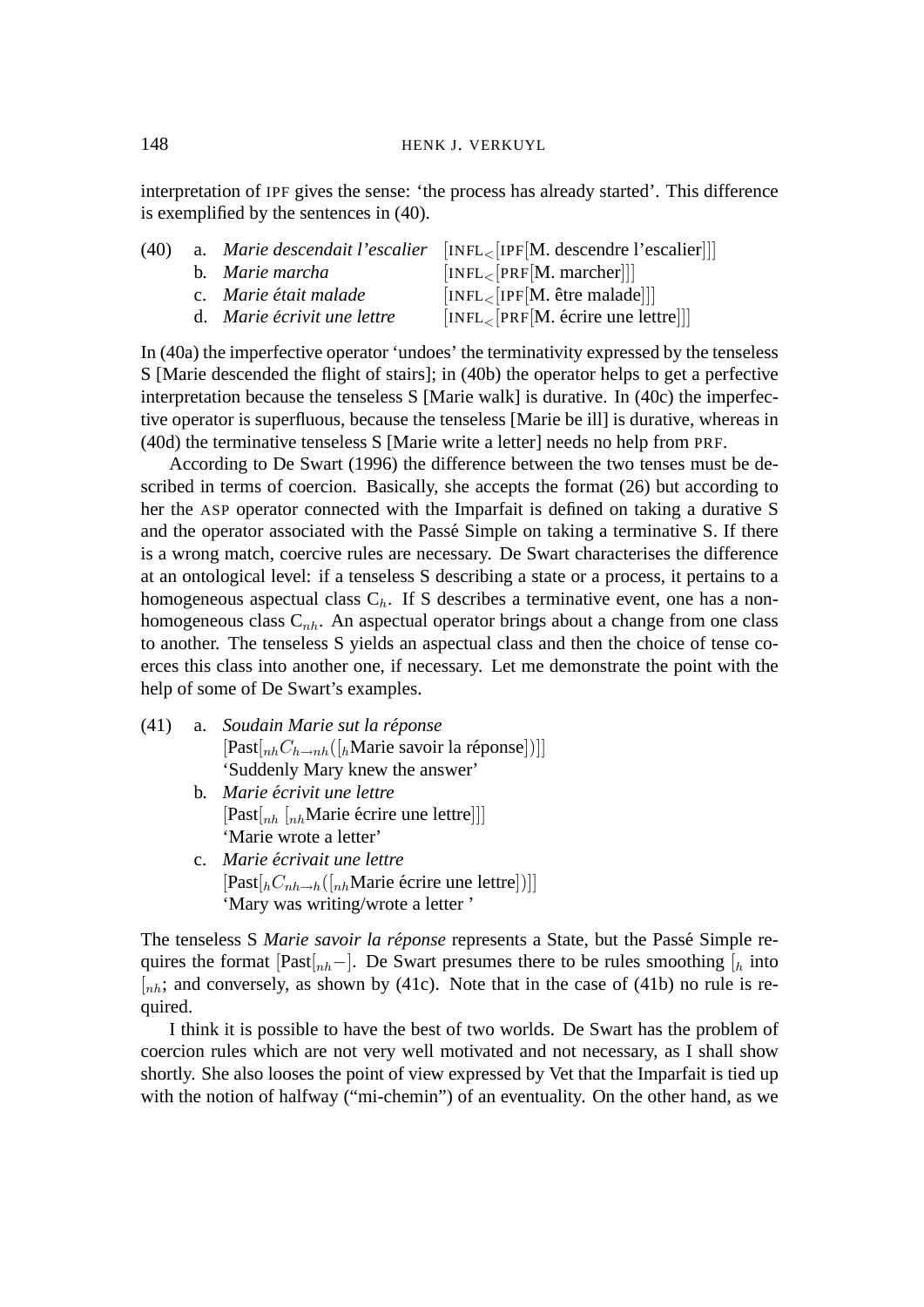have seen, Vet does not address the problem of how to define the operators so that they become sensitive to the aspectual nature of the tenseless S. In fact, he neither gives a precise definition of PRF nor or IPF. The sensitivity of the operator for the aspectual nature of the tenseless S which is a strong point of De Swart can be dealt with in terms of the relation between the interval  $j$  corresponding to the tenseless S and the two intervals i which are part of the  $ASP_{\alpha}$ -definition. The set-theoretical possibilities provided by the set  $\alpha$  just mentioned opens up the way for two definitions:

(42) a. 
$$
\begin{array}{ll}\n[\text{ASP}_{\subseteq}] = \lambda \varphi \lambda i_1 \exists i_2 [\varphi(i_2) \land i_1 \subseteq i_2] \\
\text{b. } [\text{ASP}_{\equiv}] = \lambda \varphi \lambda i_1 \exists i_2 [\varphi(i_2) \land i_1 = i_2]\n\end{array}
$$

The definition in (42a) can be seen as expressing indeterminacy with respect to how the commitment about the truth of the sentence in question should be taken. The French Imparfait may be analyzed as expressing this indeterminacy. Sentences like (43) show that the French strategy is to express this indeterminacy making the Imparfait distinct from another past tense, the Passe Simple, which is treated on the basis of (42b) in ´  $(44)$ .

- a. *Marie ecrivait une lettre ´*  $(43)$ 
	- b.  $INFL<sub>≤</sub>[ASP<sub>⊂</sub>[Marie-écrire-une-lettere]]$
	- c.  $\exists i_1 \exists i_2 \exists j$ [S<sub>[+T]</sub>( $i_2$ ) ∧  $i_1 \subseteq i_2 \land A(i_1) = j \land j < t_0$ ]
- a. *Marie ecrivit une lettre ´* (44)
	- b.  $INFL < [ASP = [Marie-écrire-une-letter]]$
	- c.  $\exists i_1 \exists i_2 \exists j$ [S<sub>[+T]</sub>( $i_2$ ) ∧  $i_1 = i_2 \land A(i_1) = j \land j < t_0$ ]
	- d.  $\exists i \exists j [S_{\lceil+T \rceil}(i) \wedge A(i) = j \wedge j < t_0]$

The reduction of the  $ASP =$ -structure (44c) to (44d) is what makes the past tense simple in this case. Note that we may now re-analyse *vy-* of (18) in terms of requiring the presence of  $ASP_{=}$ . I will come back to that point below by proposing that the presence of the operator (42b) is not to be taken as creating redundancy but as an instruction about the commitment to the truth of the tense expressed. In this way it will become part of a system and this should be preferred to the way in which Verkuyl (1993) distinguished between (27) and (28). The former would now become (45).

Ivan drank two beers  $INFL<sub><</sub>(ASP<sub>=</sub>([<sub>S</sub>Ivan-drink-two-beers]))$  $(45)$ 

I will show later on that this can be extended to the Slavic languages: the perfective prefix may be seen as an aspectual operator requiring a full match between the index provided by the tenseless S and the interval in the reals provided by tense.

As to De Swart's (41a) the following analysis can be proposed:

(46) a. (Soudain) Marie sut la réponse  
\nb. 
$$
\exists i_1 \exists i_2 \exists j
$$
[MSIR( $i_2$ )  $\wedge$   $i_1 = i_2 \wedge A(i_1) = j \wedge j < t_0$ ]  
\nc.  $= \exists i \exists j$ [MSIR( $i$ )  $\wedge$   $A(i) = j \wedge j < t_0$ ]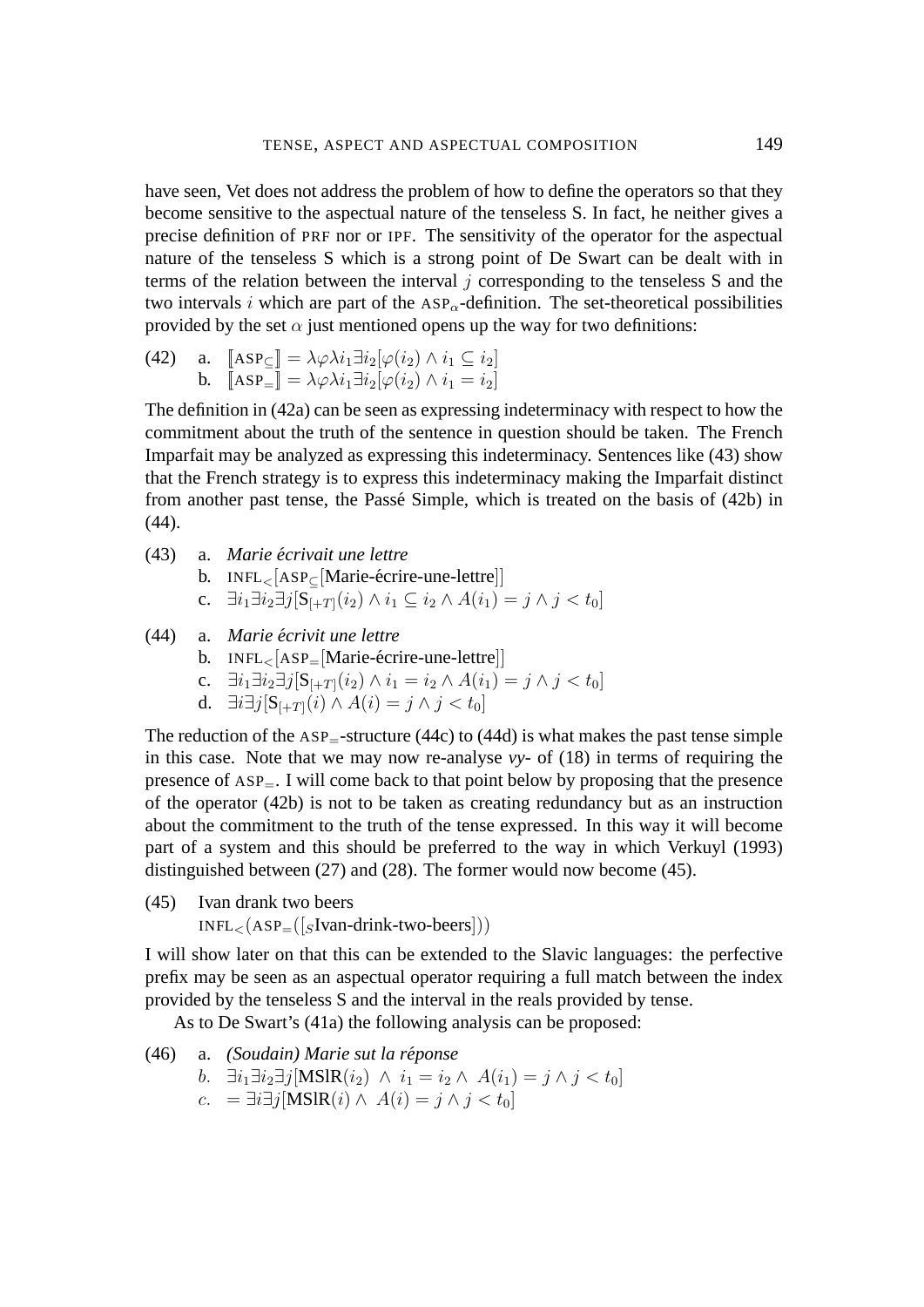Because the tenseless S is stative in this case,  $\ell_{Marie} = \{\langle 0, 0 \rangle\}$ . That is, the corresponding  $i = \{0\}$ . This value does not block the equation  $\{0\} = \{0\}$  and it means that Mary will be assigned a predication "Path" having the size of just one time point with respect to which the evaluation of the tensed phrase takes place. In this way, the transition from not knowing to knowing expressed by (46) follows from the use of Past, i.e. from the presence of  $i_1 = i_2$  in INFL<sub><</sub> when applied to  $ASP = (S)^{0.38}$ 

The same applies to a sentence like (47) which can also be treated on the basis of (42b):

a. *Marie souleva des tables* 'Mary lifted tables' b.  $\exists i_1 \exists i_2 \exists j$ [MSdT $(i_2) \wedge i_1 = i_2 \wedge A(i_1) = j \wedge j < t_0$ ] c. =  $\exists i \exists j$ [MSdT(i)  $\land A(i) = j \land j < t_0$ ] (47)

The tenseless S *Marie soulever des tables* is durative. Yet (47a) describes a situation which has been closed off. The sense of termination is only due to  $INFL<sub>></sub>$ : it puts  $i$  before the point of speech and therefore it follows that the event described by par MSdT is ended. Note in passing that the  $i_1 = i_2$  does not constitute a part of the present or future tense. And indeed *Marie soulevera des tables* (Mary will lift tables) is not terminative, neither is *Marie saura la réponse* (Mary will know the answer). So what is expressed by coercive rules in De Swart's analysis, follows here from the truth of the complex proposition  $i_1 = i_2 \wedge A(i_1) = j \wedge j < t_0$ .

### **9.** *Habituality in Germanic languages*

In Verkuyl (1995b) I have paid attention to the question of how to account for the "double use" of sentences like *Mary walked to school*: it may pertain to an episodic sentence but also to a habitual sentence. The leading idea of this analysis is that in the optimal case the two interpretations should have the same representation. This is an ambitious aim, but it may be achieved by applying universal quantification to the set of indices i associated with the tenseless S. So, suppose that *Ivan drank two beers* as an episodic sentence is represented as (33) repeated here as (48a), and that we have (48b) as its habitual counterpart.

(48) a. 
$$
\exists i \exists j [S_{[+T]}(i) \land A(i) = j \land j < t_0]
$$
  
b.  $\forall i \exists j [S_{[+T]}(i) \rightarrow [A(i) = j \land j < t_0]]$ 

<sup>&</sup>lt;sup>38</sup> The aspectuality theory of Verkuyl (1993) does not provide for a full-fledged treatment of distributivity and collectivity in sentences with stative verbs. The intuitive idea is that in those cases, we work with a derived notion of Path either compressed to just one pair as demonstrated here or covering indexed models whose indices provide for the input of the  $\ell$ -function.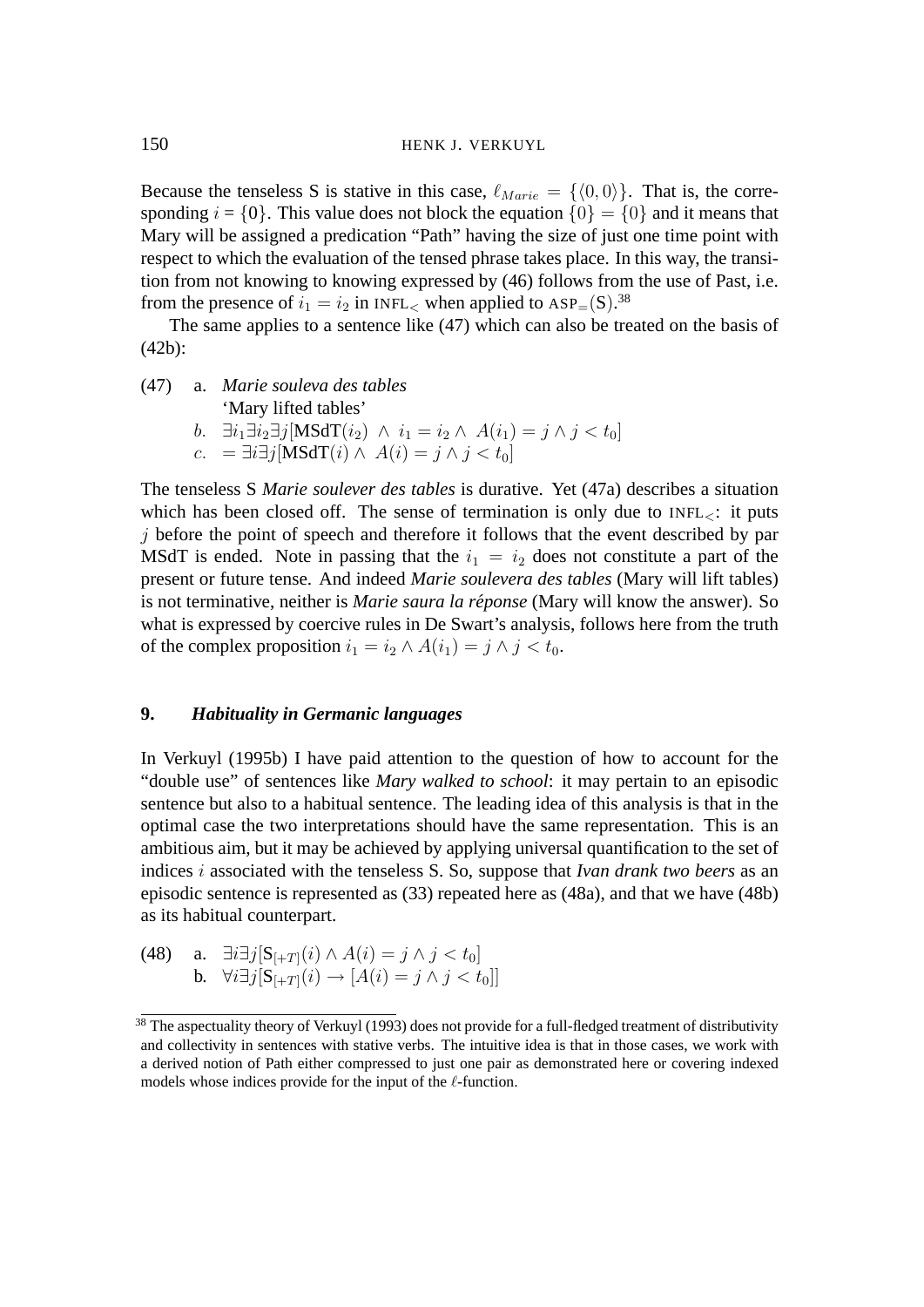The (provisional) representation (48b) says that for all index sets i associated with *Ivan drink two beers*, its actualization is in real time and all the actualizations are before the point of speech. Note that here quantification takes place over  $i$  over the whole predication without requiring an exact repetition. That is, for *Three girls ate five sandwiches* both the girls and the sandwiches may differ per i.

Obviously there is some problem with the universal quantification in (48b), although it should be said that quantification over the members of I is restricted by the composition of the aspectual information in  $S_{[+T]}$ . But this is not sufficient, because it is clear that if we speak about Ivan's habit of drinking beer, the set of relevant indices is contextually determined. In other words, we can change (48b) into (49) assuming a contextually given set of indices  $I_c$  as a subset of  $I$ .

(49) 
$$
\exists I_c \subseteq I \forall i \in I_c \exists j [S_{\vert +T}](i) \rightarrow [A(i) = j \land j < t_0]]
$$

Here we have a regular existential introduction of a subset  $I_c$  of I: (49) says that there is a contextually determined (habit) set such that for all its members  $i$  if  $i$  is associated with the tenseless  $S_{[+T]}$  'Ivan drink two beers' there is an actualization j in real time and all these intervals  $j$  lie before the point of speech.<sup>39</sup>

This scheme can be used for sentences with frequency adverbials like *three times* in *Three times John drank two beers*, which presumes an  $I_c$  picking it up from the previous discourse or implying it:

$$
(50) \quad \exists I_c \subseteq I[|I_c| = 3 \land \forall i \in I_c \exists j [S_{[+T]}(i) \rightarrow [A(i) = j \land j < t_0]]
$$

This also applies to sentences with adverbials like *never* in *Never John drank two beers*. 40

(51) 
$$
\exists I_c \subseteq I \forall i \in I_c[S_{[+T]}(i) \rightarrow \neg \exists j [A(i) = j \land j < t_0]]
$$

This seems to work quite well. *Three times* is compatible with being on its way to make a real habit, whereas *never* is about a series of virtual actualizations which did not take place during a relevant interval, i.e.  $I_c$ .

Coming back now to the point of providing one representation for both the episodic and the habitual interpretation of *Ivan drank two beers* it can be seen that (49) will do the job. In the episodic case the cardinality of  $I_c$  is 1, in the habitual case it is  $\geq 1$ .

 $39$  An alternative is to introduce  $I_c$  in the same way in which contextually defined sets may be introduced: as definite context sets. The introduction of temporal adverbials in a sentence may, of course, replace  $I_c$ or make it more explicit.

<sup>&</sup>lt;sup>40</sup> Note that the contextual nature of the information  $\exists I_c \subseteq I$  corresponds with the standard view on quantification in which the domain of quantification is restricted contextually. Never may mean ('never in that period', 'never in my life', 'never ever', dependent on the context in which sentences like *This never happened before*.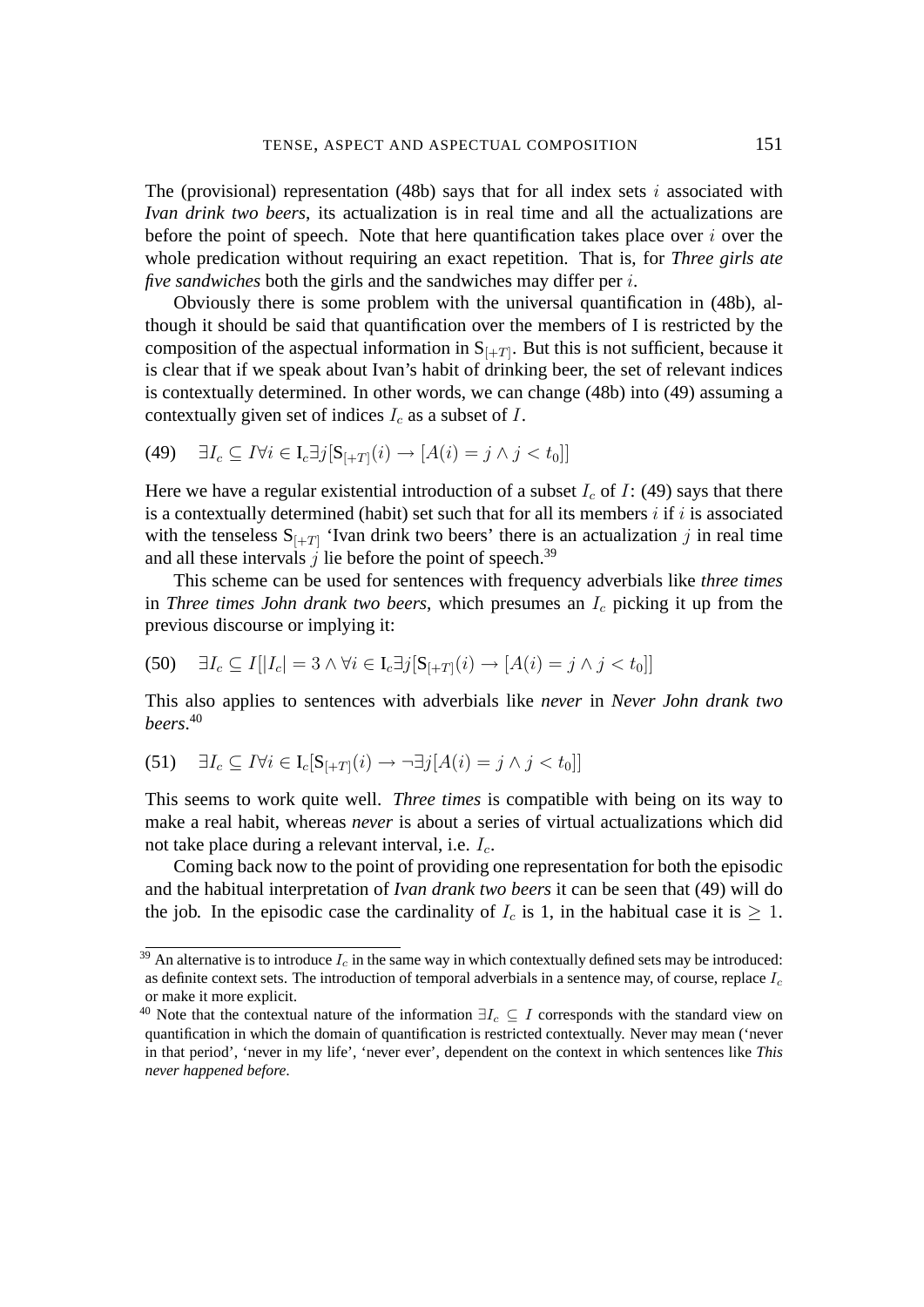This is not an implausible idea at all. After all, we also have the sentence *Ivan always drank two beers*, which can be analyzed as in (52).

(52) 
$$
\exists I_c \subseteq I[|I_c| > 1 \land \forall i \in I_c[\mathbf{S}_{[+T]}(i) \to \exists j \in \mathbf{R}[A(i) = j \land j < t_0]]
$$

where  $k > 1$  expresses explicitly that k is greater than 1, but in most contexts k will be a higher number, before people find it appropriate to speak about *always*. So, the use of *always* makes it impossible to have an episodic actualization and this is simply because *always* gives plural information about the cardinality of  $I_c$ . In *Ivan drank two beers* this information is not given, so (49) turns out to be adequate underinforming us about whether the cardinality of  $I_c$  is 1 or greater than 1.

The leading idea here is that the information contained by ADV "multiplies" the aspectual information expressed by the ASP-node. In the case of *three times*, the multiplication is straightforward, as expressed by (49), whereas for *always* information leading to  $(52)$  will do.<sup>41</sup> The form in  $(49)$  may be obtained by assuming universal quantification over ASP by an ADV-node remaining indeterminate as to the number of actualizations enforced by  $ASP_$ . This analysis would be in line with the analysis in Partee (1973) requiring an implicit domain to which tense is to be related. So, even if there is no explicit adverbial in sentences like *Mary walked to school* we assume there to be domain-information with respect to which the sentence is understood.

### **10.**  $\mathbf{ASP}_{\alpha'}$  and  $\mathbf{ASP}_{\alpha}$

It is now time to bring different lines together and to sort out the relevant issues involved. We have seen in section that a natural place to locate an ASP-operator is between the VP and the external argument. The semantics of the values of  $\alpha$  in ASP<sub> $\alpha$ </sub> has been phrased in terms of an operator originally defined for a position between S and INFL, but it is clear that this semantics concerns the Path of the external argument: the  $i$  in the formulas given above is nothing but the Path for the external argument values. Recall our sentence *Three girls ate five sandwiches* and the representations in (11), (29), (30) and (31). So, technically there should be no problem in rephrasing the definitions of PROG in (34) and the other ASP-nodes in (42). I shall not do so here, because this requires the discussion of the formal type-logical machinery underlying the formulas given here. So, I will assume that the definitions of the values of  $\alpha$ can be maintained as they are given above, the difference being that syntactically they are given "earlier" (given a bottom-top interpretation). In fact, there is an important empirical argument supporting this move from Figure 5 to Figure 4.

- a. Three girls were eating five sandwiches (53)
	- b. All boys were writing a letter

<sup>&</sup>lt;sup>41</sup> These will be  $\lambda$ -expressions of the form  $\lambda I : |I| = 3 \wedge \ldots$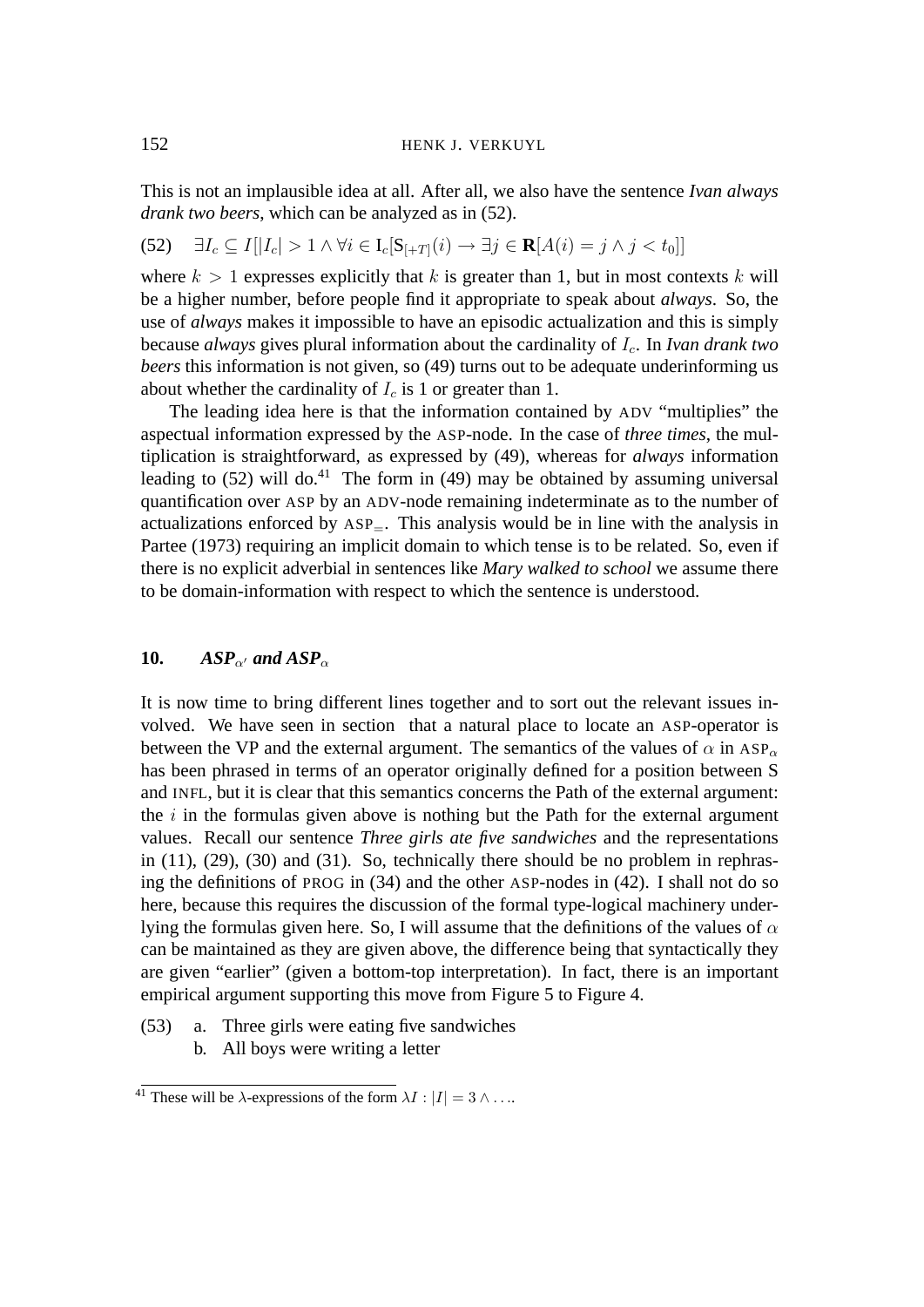Sentences like (53) show that the  $\subset$ -relation holds "before the multiplication" discussed earlier. That is, (53a) should apply to a situation in which none of the girls had already eaten her five sandwiches. In other words, and in terms of our observation with respect to (37), now for each girl  $g_j$ ,  $\ell'_{g_j} \subset \ell_{g_j}$ . Analogously, (53b) describes a situation in which all boys were still involved in writing a letter. This makes the location of ASP in Figure 4 a natural place to account for this progressive split.

Yet, our analysis of habituality and the fact that imperfectivization in some Slavic languages are closely tied up with the expression of habituality make it attractive to retain the ASP-position of Figure 5 as a position relevant for the analysis of aspectuality. So, let us consider Figure 7. Ignoring INFL for the moment we take  $ASP_{\alpha'}$  as



*Figure 7*:*Operation on* ASP

an operator on the aspectual information determined by  $ASP_{\alpha}$ . From the preceding section it follows that a natural interpretation of the values of  $\alpha'$  is essentially quantificational. So, let us assume that  $\alpha'$  stands for values roughly represented as  $\geq 1$ ,  $> 1$  or = 1. On this assumption it becomes clear that  $ASP_{\alpha'}$  is determined by the contextually or explicitly given frequency adverbials discussed earlier. Note also that the presence of  $ASP_{\alpha'}$  gives us the opportunity to influence a choice between the injective and kolkhoz-collective interpretation. But data in the Slavic languages suggest an even more important position of  $ASP_{\alpha'}$  as a numerical operator: its use in secondary imperfectivization.

# **11.** *Imperfectivization in Slavic languages*

Let us discuss some of the cases of imperfective sentences in Slavic languages and first see which  $ASP_{\alpha}$  is called for:  $ASP_{\alpha}$  or  $ASP_{\alpha}$  and then see what can be accounted for in terms of  $ASP_{\alpha'}$ . One may feel comfortable with Comrie's general characterization of the imperfective in Slavic languages which says "that the Imperfective expresses no specific reference to the completeness of the event" (1976:113). Intuitively, this selects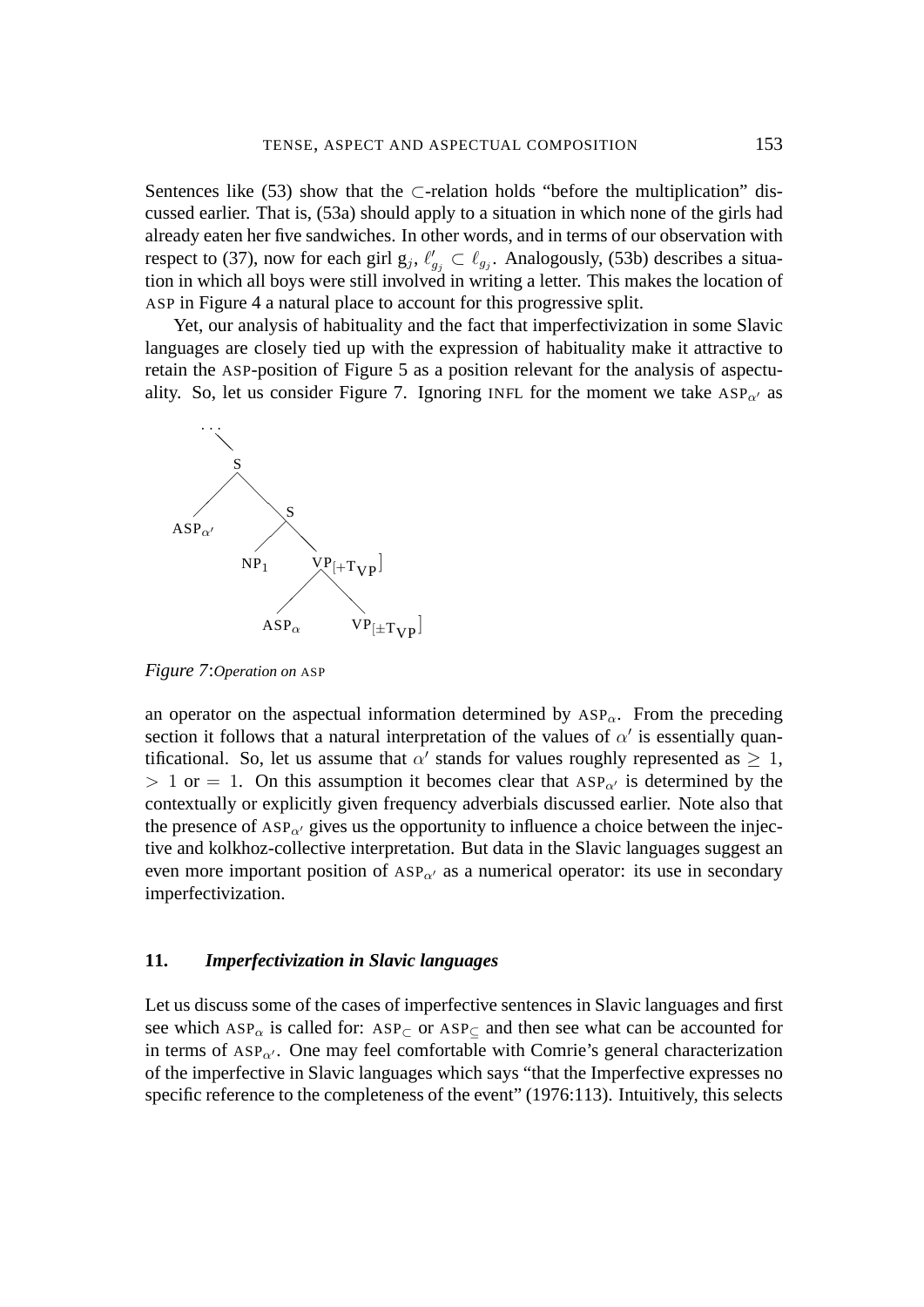$ASP_{\subseteq}$ , because one may say that if  $ASP_{\equiv}$  refers to completeness by explicitly requiring identity,  $ASP_\subset$  refers to it as well, because it requires the event to be not complete. I think that it is justified to tie up  $ASP\subset$  with Comrie's general description, which is quite generally assumed in the literature.

Now, iterativity being the other main function of the imperfective aspect, there seem to be two forms of imperfectivity, so we need to be more specific about the way the ASP-nodes can be said to operate. In the preceding section, the representation of habituality in languages like English and Dutch was systematically related to the representation of episodicity, but it should remain possible to distinguish them, whenever necessary. Let us therefore first have a brief survey of the cases that should be taken into consideration.

Dimitrova-Vulchanova (1996) distinguishes between two main classes of aspectual affixes in Bulgarian. The first class consists of highly grammaticalized affixes, such as the perfective -*n*- and *na*- and the imperfective -*a*-, -*ja*, -*va*-, and -*ova*-. In this class one often does not find secondary imperfectivization.<sup>42</sup> Thus, in pairs of sentences like (54) there is a primary perfective form *kupja* and an imperfectivized end form *kupuvam*.

- a. *Toj kupi kusta ˇ* He buy-Aor/Perf a house 'He bought a house' (54)
	- b. Toj kupuvaše kušta He buy-NonAor/Imperf house 'He was buying a house'

The perfect verb form is not morphologically marked and it is only the use of the Aorist that contributes to the terminative interpretation here. The imperfective verb form is said to correspond to the English Progressive Form: it expresses that he was involved in buying a house. Dimitrova-Vulchanova calls this the interval-interpretation of the imperfective. It comes close to what is said to be an episodic event.<sup>43</sup>

One might wonder whether the imperfective form *kupuvase* expresses ASP<sub>⊂</sub> or ASP⊆. Dimitrova-Vulchanova (p.c. by email) observes that *kupuvase* may be used in two different contexts.

- a. *Ivan kupuvaše kušta, kogato go vidjax* Ivan was buying a house, when I met him (55)
	- b. Po edno vreme, Ivan kupuvaše kušta At some point, Ivan was buying a house

<sup>42</sup> Stambolieva (1995) observes that there are about fifty of them.

<sup>&</sup>lt;sup>43</sup> This formulation is as clear as the notion of episodic sentence itself. One may be involved in buying a house for quite a long time. As long as the corresponding event is called episodic (when terminated), the two notions may be equated.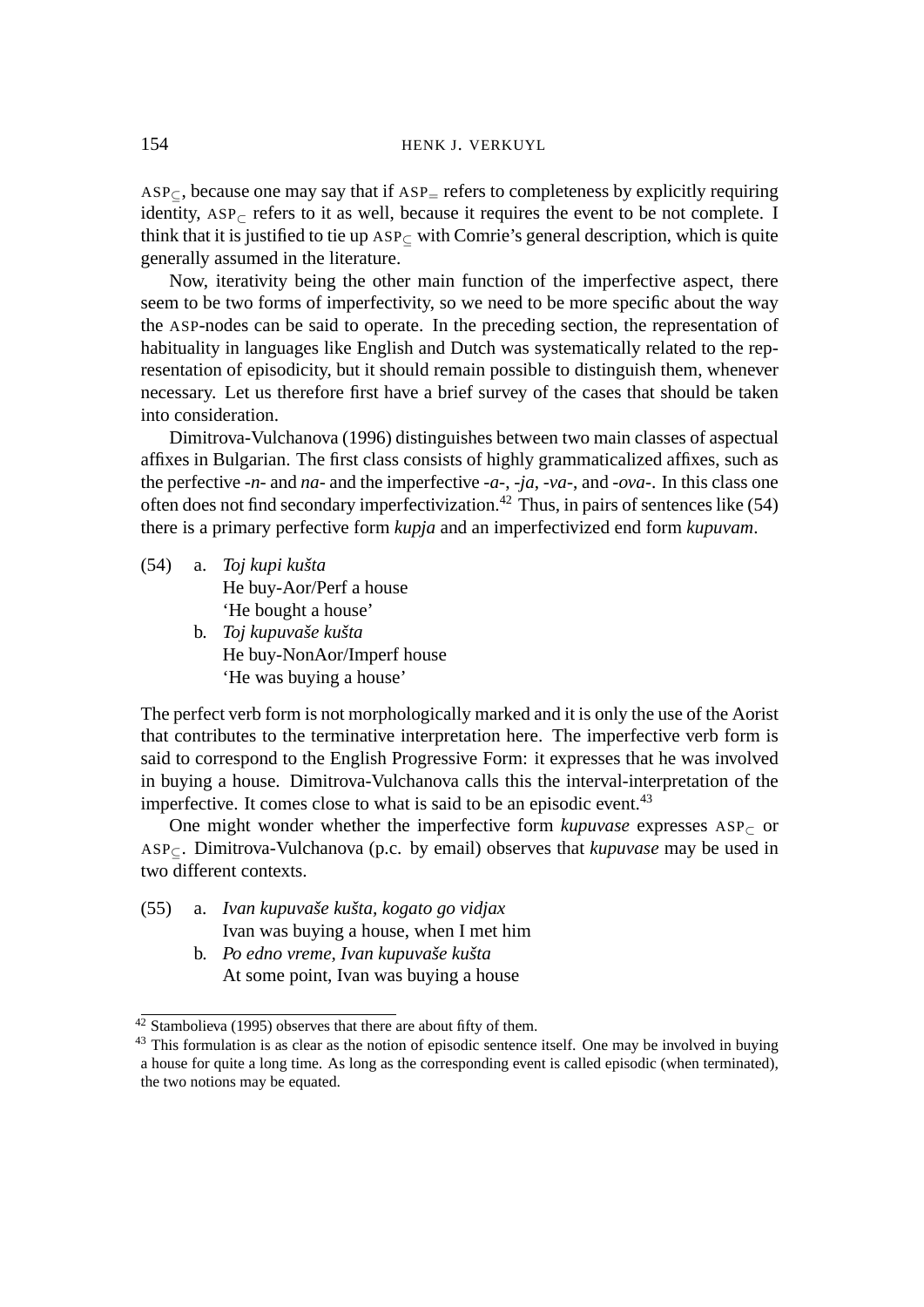The episodic sentence (55a) corresponds with the English Progressive Form and might therefore be characterized in terms of the progressive operator  $ASP_{\subset}$ , because the choice of the imperfective verb is a clear sign that the event 'Ivan buy a house' was not terminated at the point when I met him. By means of (55b) the speaker says that "at some point in the past, Ivan was buying a house, and I don't know what happened later, i.e. he might have actually bought the house already". Here we see a clear  $ASP_{\subset}$ -interpretation.

There are certainly pairs like (54) in which the imperfective form also expresses habituality. Lindstedt (1984:29) observes for Russian that (56a) with the primary perfective form *čital* may express that he only read parts of a letter each day, whereas (56b) would express that he finished reading a letter each day.

- a. *On kazdyj den' ˇ cital pismo ˇ* Every day he Imp-read a letter (56)
	- b. *On kazdyj den' pro ˇ cital pismo ˇ* Every day he Perf-read a letter

In other words, the primary imperfective may occur in an environment expressing habituality, but we see that in these cases an adverbial is necessary to bring about this interpretation. In terms of Figure 7 an explanation is available:  $ASP_{\alpha}$  multiplies the information provides by the tenseless S,  $ASP_{\alpha}$  having a ⊂-value in the case of (56a) and an  $=$ -value in the case of (56b).

In Bulgarian most imperfective-perfective pairs have a secondary imperfective (or derived imperfective): they form aspectual triples. Consider the following sentences in (57).

- (57) a. *Ivan piše edno pismo* 
	- b. *Ivan napisa edno pismo*
	- c. *Ivan napisvase po edno pismo ˇ*

Here the primary imperfective form in (57a) expresses an interpretation in which Ivan was involved in writing one letter, in (57b) he finished one letter, and (57c) expresses that Ivan was in the habit of writing one letter per implicit time unit (say every day, every weekend, or something). Note that the distributive particle *po* is added here to mark distribution, although this need not always occur as shown by  $(58)$ .<sup>44</sup>

- a. *Ivan izjazda ˇ se sandvi ˇ ca tam ˇ* Ivan (regularly) ate a sandwich there b. *Ivan razdavase xljab ˇ* (58)
	- Ivan (regularly) handed out bread

<sup>44</sup> The particle *po* may occur in Bulgarian as a preposition, a prefix, but it is also use in the sense of the English times in *tri po dve* (three times two).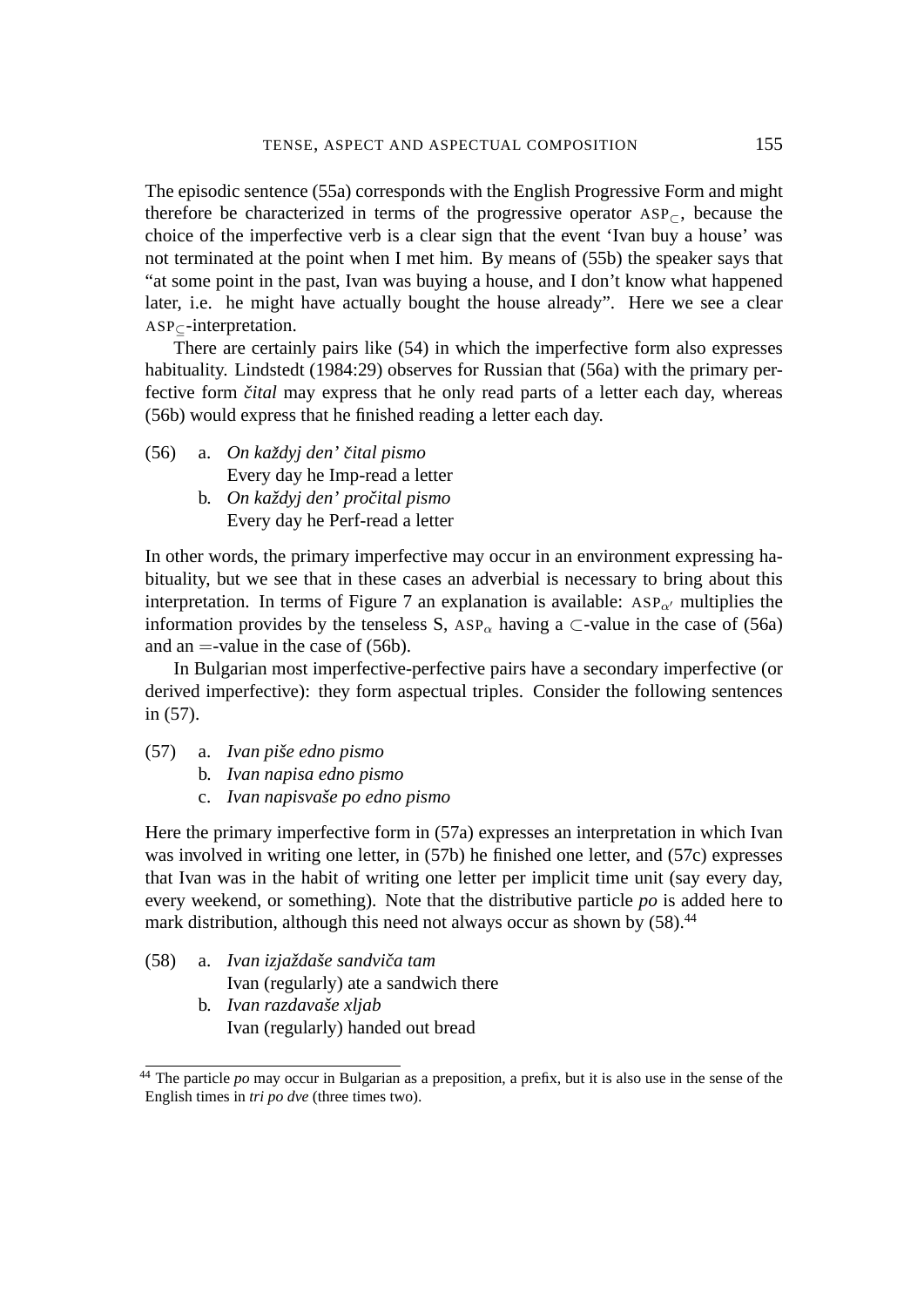The use of the secondary imperfectivization infix can be seen as an instruction to take ASP<sub> $\alpha$ '</sub> in its plural interpretation: it encodes the information that the set  $I_c$  has a cardinality greater than 1 requiring [+T], whereas the choice for the primary imperfective might signal a preference for cardinality 1 requiring [–T]. In general, a situation in which  $[-T]$  undergoes multiplication is not really quite normal.<sup>45</sup>

Given the two ASP-nodes, it becomes possible to analyse the secondary imperfective form as being associated with  $ASP_{\alpha'}$ . This explains the "local" terminativity caused by the ASP=-operator *na-* in (57c). Such an analysis would explain why the secondary imperfective form in Bulgarian is to be associated with the expression of repetition.<sup>46</sup> It is evident that the natural context in which sentences like (57c) are expressed is one in which use is made of adverbials like *vseki den* (every day), *tri pǎti* (three times), *vinagi* (always) etc. But the repetition may be given as well contextually, i.e. along the lines sketched above in the section about habituality in Germanic languages.

#### **12.** *Perfectivity in Slavic languages*

In section the perfective operator was discussed in some detail, but after the introduction of the  $ASP_$ -operator it is necessary to see what it does in Slavic languages. To begin with, the effect of the equation  $i_1 = i_2$  in (42) can be used to explain "regular" cases like (2b) *Ivan vypil dva piva*. Here it confirms somewhat redundantly—as in the case of the Passé Simple—the  $[+T]$ -nature of the tenseless 'Ivan -pil dva piva'. However,  $ASP_$  can also be assumed to explain the difference between the Russian sentences discussed in Bache (1985:47).

- a. *On prozil tri goda v Moskve ˇ* He Perf-lived three years in Moscow b. *On zil tri goda v Moskve ˇ* (59)
	- He Imp-lived three years in Moscow
- a. *Ja uže pročital etu knigu* Ik already Perf-read that book b. *Ja uže čital etu knigu*  $(60)$ 
	- Ik already Imp-read that book

The sentences in (59) have in common the stative (tenseless) information 'He live three years in Moscow', the perfective prefix *pro-* operating on a [–T]-structure. Suppose that the index-structure connected with 'On  $\emptyset$ -žil tri goda' (with  $\emptyset$  for Imp- or Perf-) is semantically some index associated with some arbitrary object. In other words,

<sup>45</sup> Lindstedt observed that (56a) is possible but a little awkward.

<sup>46</sup> Not all Slavic languages apply imperfectivization in the same way; cf. Eckert (1985) for differences between Czech and Russian; see also Guentcheva (1990:51-82).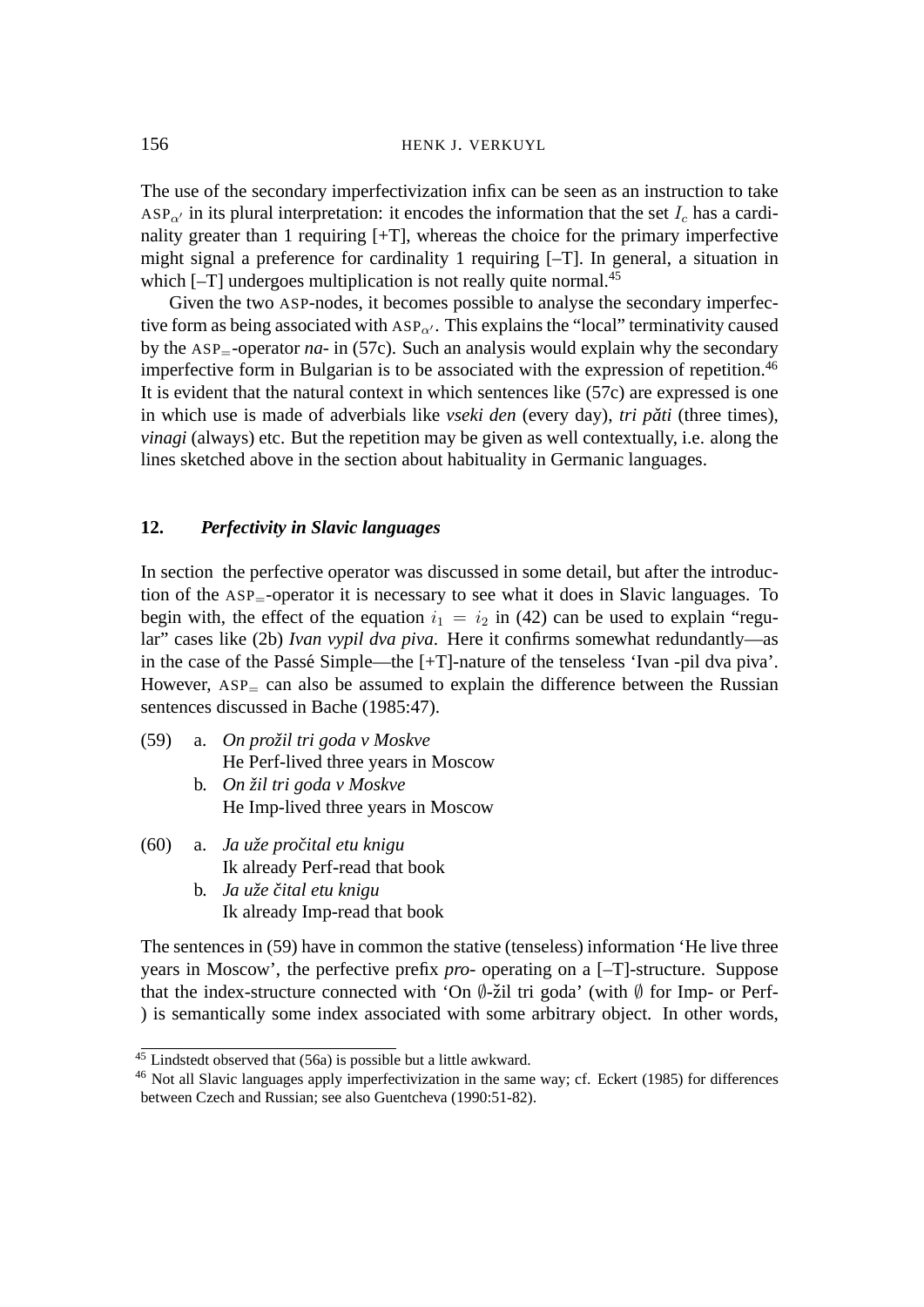the stative Path is the set  $\{(0, 0)\}\)$ , constituting a point (or interval) necessary for the evaluation.<sup>47</sup> Now,  $ASP$  explicitly requires that this index pair be fully actualized, whereas ASP $\epsilon$  does not speak out on this: it simply follows from the information  $i < t_0$ in  $INFL<sub>></sub>$ . This difference would explain the aspectual difference between (59a) and (59b), which is that the perfective sentence enhances the expression of the limitation of the period. This intuition can be expressed rather naturally by the equation. The same holds mutatis mutandis for the difference between (60a) and (60b), which is that the use of the perfective prefix makes the information that I had already read that book somewhat more emphatic (1985:41). In general, I think that all the perfective cases in Slavic languages discussed so far can be handled quite well in terms of  $ASP$ =: it requires full actualization. This explains for Bulgarian why the perfective prefix is not allowed in present tense.

### **13.** *Problems with bare plural NPs*

With respect to the perfective operator in Bulgarian, there is a problem raised in Dimitrova-Vulchanova (1996:28). According to her, sentences like (61a) are ungrammatical.

a. <sup>∗</sup>*Xora izjadoxa pet sandvicaˇ* People Perf-ate five sandwiches b. <sup>∗</sup>*Xora izjazdaxa po pet sandvicaˇ* People Perf-ate-Imp distr. five sandwiches (61)

She considers this a counterexample to the claim that a perfective prefix is "rightward" oriented. In her view, the *iz-* instructs the bare plural external argument to "stay away". This observation is not without a challenge. Dančev (1989) observes that "when submitted to informants (i) *Soldiers crossed the street* was translated with both perfective and imperfective forms of the respective Bulgarian verb" and he continues that this is dependent on expansion of the context. E.g. in *A siren whailed somewhere in the distance. Then a dog chased a cat into a passage. Soldiers crossed the street* . . .*.* "For obvious reasons (concatenation of consecutive events), all the informants chose perfective forms of the Bulgarian verb". Yet, it is clear that Bulgarian imposes heavier constraints on the relation between bare plurals and a perfective prefix than Russian, where it is possible to have an acceptable counterpart of (61a).

*Deti procitali komiksy za den ˇ* children Perf-read comics in a day 'The children read the comics in a day'  $(62)$ 

 $47$  This is, of course, close to the standard view in which a change requires two points (or intervals) of evaluation and a state one. We assume that there is some index pair available; cf. Verkuyl (1993:345f.).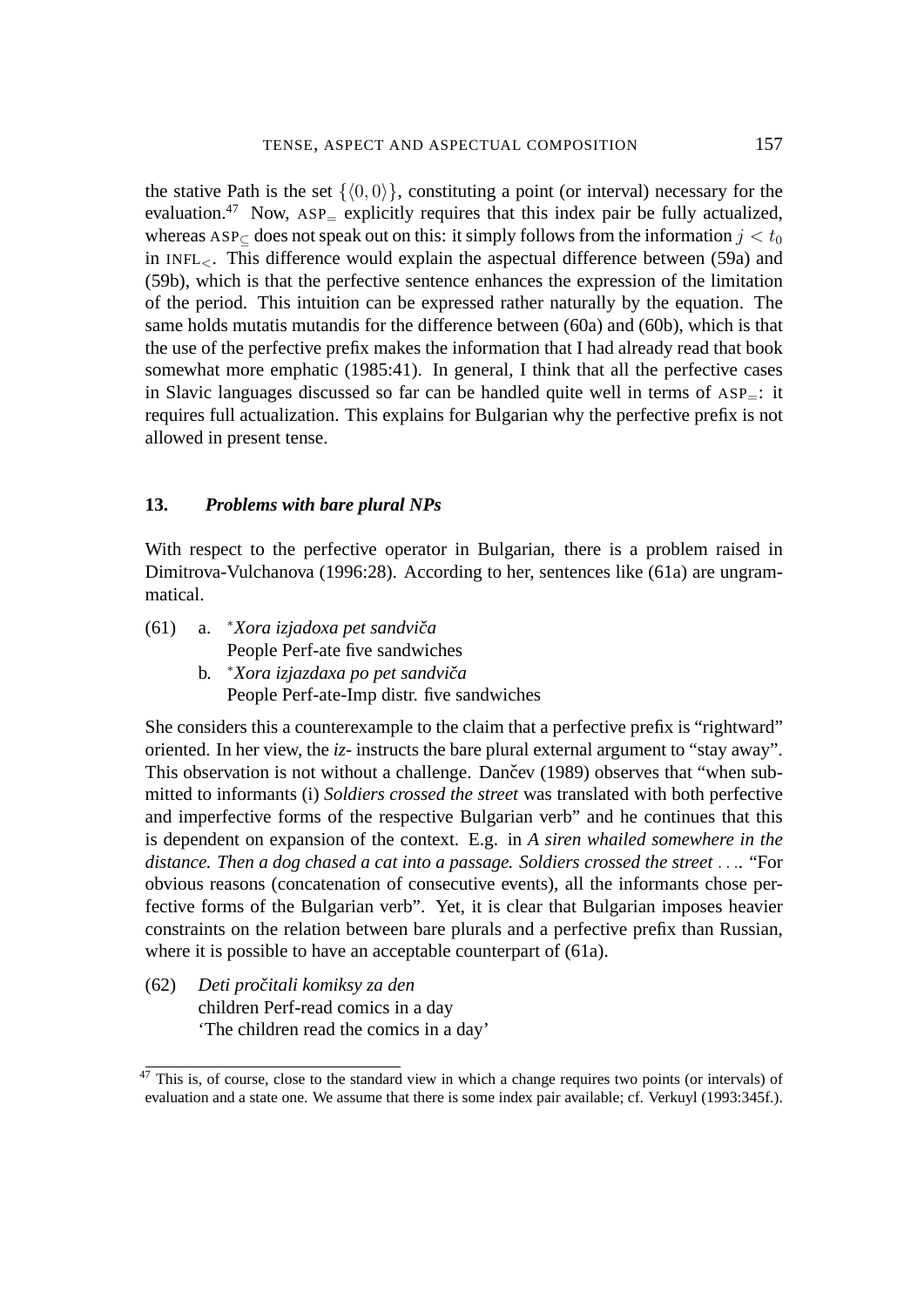However, Russian has its constraints as well: it is impossible to have (62) as the translation of the English *Children read the comics in a day*, as observed in Schoorlemmer (1995:98). It should be the translation given above in (62) with *the* children. So, here we see that (62) is acceptable on the assumption that the subject *deti* is [+SQA]. Bulgarian turns out to be stricter here, possibly because it has a definite article which lacks in Russian. Yet it is clear that there is no place for a bare plural co-occurring with a  $[+T]-VP$ .

In English, sentences like (63) are acceptable with a bare plural subject, as Dančev's example illustrated.

- a. People ate 5 sandwiches (63)
	- b. Patients died here by the dozens
	- c. Children were fighting at the close of the school

Here too, we find some restrictions. The sentences express that it was customary for people to eat five sandwiches, or that for some time people used to die for some reason, or they express episodicity as part of a description in which a sort of summation of events is given.

In French, bare plurals as expressed by *des*/*du*-NPs also show heavy constraints on their occurrence as pointed out in detail by Bosveld-de Smet 1998. She argues that these NPs have a preference for cumulative interpretation in the sense of Scha 1981, which means that they do not participate in distributive or collective interpretations discussed above.

- a. *Des enfants engloutissaient des tartines* Children devoured sandwiches (64)
	- b. *Des amis sont venus me voir* Friends came to visit me

In general, bare plural NPs are not able to split events in the sense in which in (10) *Three girls ate 5 sandwiches* event-splitting takes place by the function in (11), which assigns to each of the girls a Predication Path.

The point made by Bosveld-de Smet for French can be used for the English cases as well as for the problem in the Bulgarian (61): *izjadoxa* cannot have "double duty" as the corresponding morphologically simpler verb forms in Germanic languages like English and Dutch or in a Romance language like French. By its requiring episodicity, it requires event-splitting; that is, the possibility for the function demonstrated in (11) to apply to the external argument. The difference between Bulgarian and Russian could be explained by saying that Bulgarian having a definite article prohibits the formation of a bare plural domain for the external argument and that Russian (lacking a definite article) enforces a definite domain. The use of the Aorist in Bulgarian seems to favour a 'one-event' interpretation, witness the sentences in (). Without an explicit particle like *po* the sentence *Tri momičeta izjadoxa pet sandviča* can only pertain to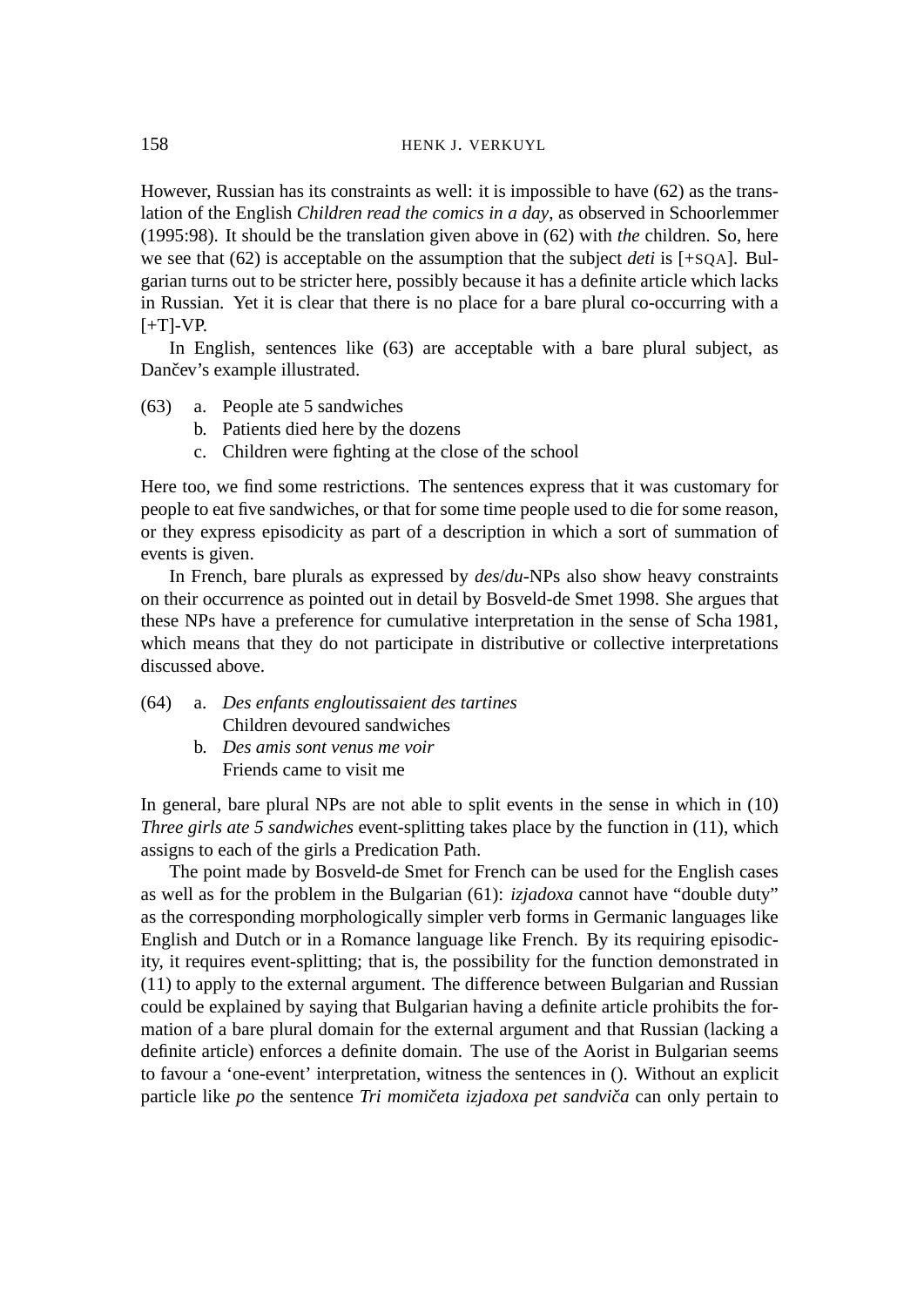the kolkhoz-collective eating of five sandwiches. In this respect, the fact that secondary imperfectivization is tied up with iteration provides an argument for the idea that a quite complex division of labour between the perfective Aorist and secondary imperfective non-Aorist has been sorted out, roughly along the lines of one-event vs. multiple events, but also obtaining in case of a plural external argument. I think that from these considerations the ungrammaticality of (61) follows straightforwardly: the bare plural requiring cumulativity and underdeterminedness of the denotation of the external argument NP is incompatible with the collective constant function fed by *iz*which needs a bounded domain to apply to. The ungrammaticality of sentence (61b) may be explained on the ground of it being impossible for the bare plural to undergo orderly distributive event-splitting.

For English we would have to appeal to the habitual or cumulative reading and assume that *people* has a sort of cumulative interpretation over the collection  $I_c$  of indices. The absence of a perfective prefix and the non-existence of the Aorist explains why the English sentence is acceptable in its restricted interpretation along the lines of the constraints described by Bosveld-de Smet.

# **14.** *Conclusion*

By the above analysis of aspectual operators in terms of set-theoretical relations and quantificational information, I believe, one may draw Slavic languages into the family of languages for which a compositional approach appears to be justified. It seems to me that the formalization given here is fully compatible with syntactic approaches in which functional nodes like Agr and ASP are used. I have remained indeterminate here. The fact that the present framework is compatible with certain syntactic insights is a nice coincidence. What is important is the division of labour between information expressed by the tenseless S, the aspectual operators  $ASP_{\alpha}$  and  $ASP_{\alpha'}$ , and INFL. The semantic aspectual information expressed compositionally has been shown to interact with the tense operator INFL (when applied) and with the two aspectual operators discussed here. In this way, Slavic and non-Slavic languages can be dealt with in a compositional framework.

#### *References*

- Aronson, Howard I. 1985. "Form, Function and the "Perfective" in Bulgarian." In *The Scope of Slavic Aspect*, ed. Michael S. Flier and Alan Timberlake. 274–285. Columbus, Ohio: Slavica Publishers, Inc.
- Asher, Nicolas. 1992. "A Default, Truth Conditional Semantics for the Progressive." *Linguistics and Philosophy* 15:469–508.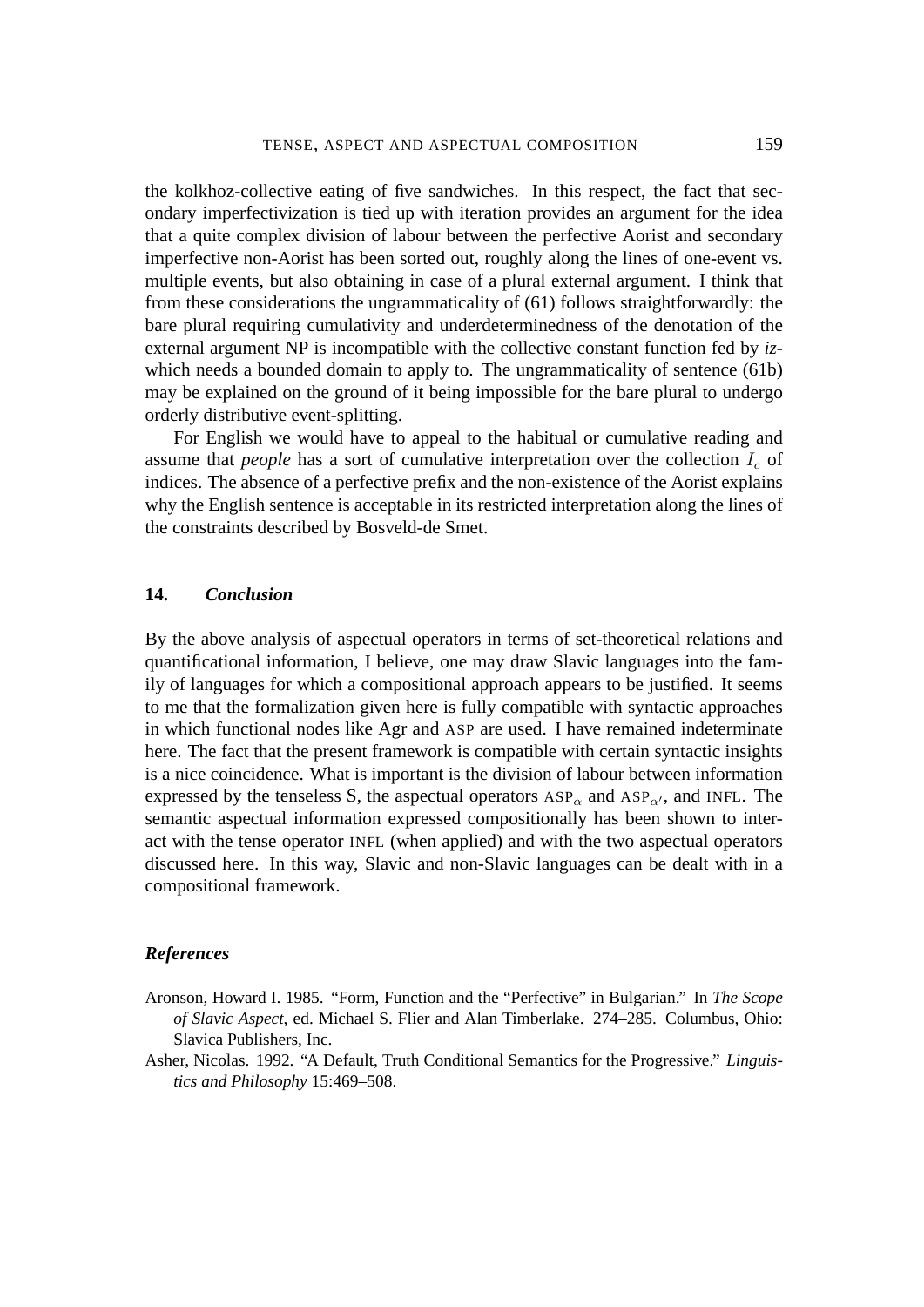- Bache, Carl. 1985. *Verbal Aspect. A General Theory and its Application to Present-Day English*. Odense University Studies in English, Vol. 8. Odense: Odense University Press.
- Barentsen, Adriaan Arij. 1985. *'Tijd', 'Aspect' en de conjunctie poka. Over betekenis en gebruik van enkele vormen in het moderne Russisch*. Doctoral dissertation, University of Amsterdam, Amsterdam.
- Bosveld-de Smet, Leonie. 1998. *On Mass and Plural Quantification. The Case of French des/du-NPs*. Doctoral dissertation, University of Groningen, Groningen.
- Brecht, Richard D. 1985. "The Form and Function of Aspect in Russian." In *Issues in Russian Morphosyntax*, ed. Michael S. Flier and Richard D. Brecht. UCLA Slavic Studies, Vol. 10, 9–34. Columbus, Ohio: Slavica Publishers.
- Bunt, Harry C. 1981. *The Formal Semantics of Mass Terms*. Doctoral dissertation, University of Amsterdam, Amsterdam.
- Comrie, Bernard. 1976. *Aspect*. Cambridge Textbooks in Linguistics. Cambridge: Cambridge University Press.
- Dančev, Andrei. 1989. "On the Idenfication of Aspectual Textemes in English." USEP 4. Sofia: University of Sofia.
- De Swart, Henriëtte. 1996. "Aspect Shift and Coercion." To appear in: Natural Language and Linguistic Theory.
- Descles, J.-P, and Z. Guentcheva. 1987. "Fonctions discursives: Passe Simple et Imparfait." ´ Technical report. Paris:Beauchesne: Institut Catholique de Paris.
- Dimitrova-Vulchanova, Mila. 1996. *Verb Semantics, Diathesis and Aspect*. Doctoral dissertation, NTNU, Trondheim.
- Doetjes, Jenny. 1997. *Quantifiers and Selection. On the Distribution of Quantifying Expressions in French, Dutch and English*. Doctoral dissertation, Leiden University, Leiden.
- Dowty, David. 1977. "Towards a Semantic Analysis of Verb Aspect and the English Imperfective Progressive." *Linguistics and Philosophy* 1:45–77.
- Eckert, Eva. 1985. "Aspect in Repetitive Contexts in Russian and Czech." In *The Scope of Slavic Aspect*, ed. Michael S. Flier and Alan Timberlake. 169–180. Columbus, Ohio: Slavica Publishers, Inc.
- Filip, Hana. 1993. "A-Quantifiers in Czech."
- Flier, Michael S., and Richard D. Brecht (ed.). 1985. *Issues in Russian Morphosyntax*. UCLA Slavic Studies, Vol. 10. Columbus, Ohio: Slavica Publishers.
- Flier, Michael S., and Alan Timberlake (ed.). 1985. *The Scope of Slavic Aspect*. UCLA Slavic Studies, Vol. 12. Columbus, Ohio: Slavica Publishers.
- Gruber, Jeffrey S. 1976. *Lexical Structures in Syntax and Semantics*. North-Holland Linguistic Series, Vol. 25. Amsterdam, etc.: North-Holland. Part I. Studies in Lexical Relations (1964); Part II. Functions of the Lexicon in Formal Descriptive Grammars (1967).
- Guentcheva, Zlatka. 1990. *Temps et Aspect: L'exemple du Bulgare contemporain*. Collections Sciences du Langage. Paris: Editions du CNRS.
- Hoekstra, T.A., M. Lansu, and M. Westerduin. 1989. "Complexe Verba." *Glot* 10:61–77.
- Hoekstra, Teun A. 1988. "Small Clause Results." *Lingua* 74:101–139.
- Jacobsohn, H. 1933. "Aspektfragen." *Indogermanische Forschungen* 51:292–318.
- Jakobson, Roman O. 1971. "Shifters, Verbal Categories, and the Russian Verb." In *Selected Writings*, ed. Roman Jakobson. 130–147. The Hague: Mouton. [1957].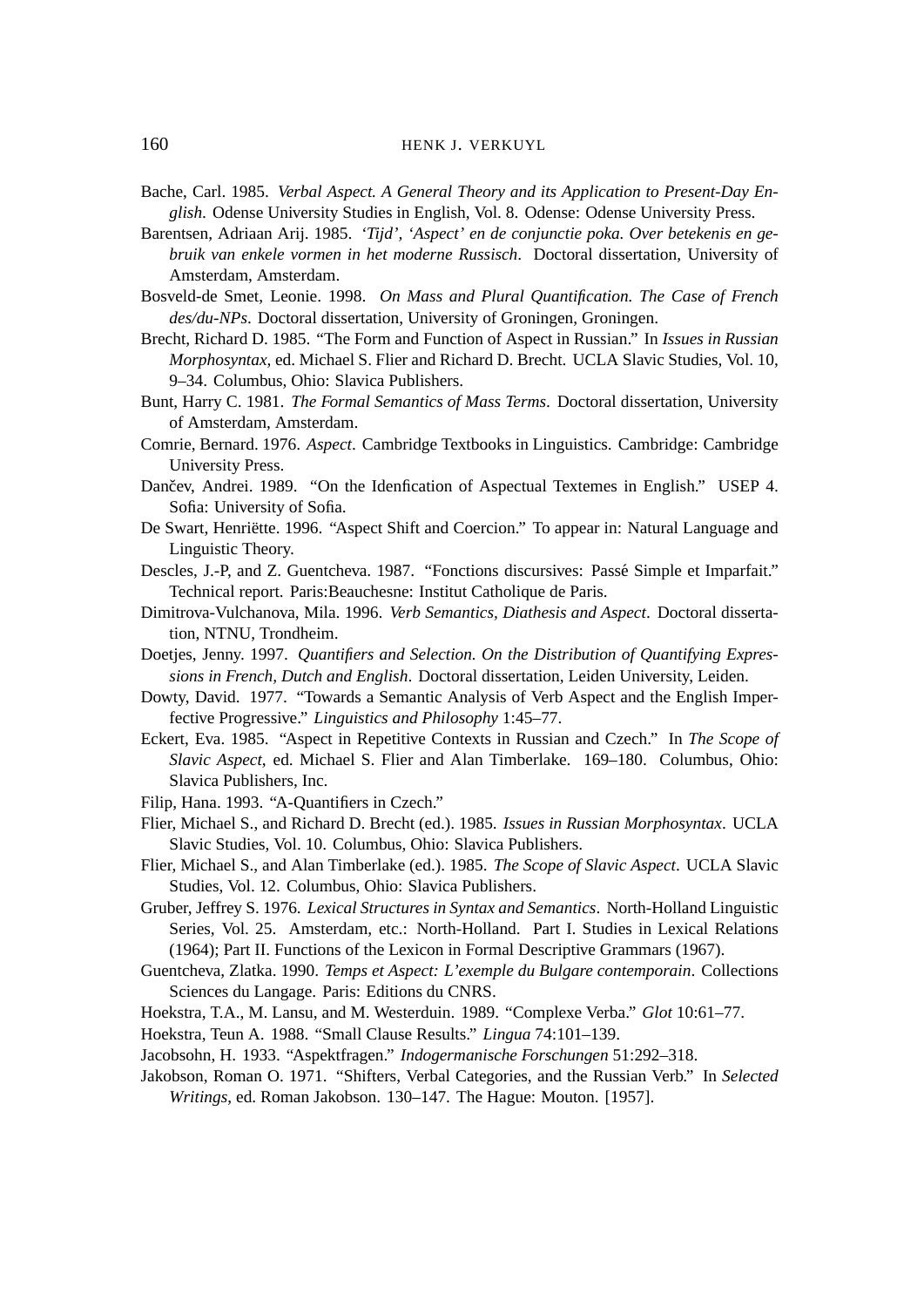- Kabakčiev, Krasimir. 1984. The article and Aorist/Imperfect Distinction in Bulgarian: An Analysis based on cross-language 'aspect' parallelisms. *Linguistics* 22:643–672.
- ---------- 1989. On 'Telicity' and Related Problems. In *Proceedings of the Second Scandinavian Symposium on Aspectology*, ed. Lars-Gunnar Larsson, Studia Uralica et Altaica Upsaliensia, Vol. 19, 13–32. Uppsala. Acta Universitatas Upsaliensis.
- Kamp, Hans, and Uwe Reyle. 1993. *From Discourse to Logic. Introduction to Modeltheoretic Semantics of Natural Language, Formal Logic and Discourse Representation Theory*. Studies in Linguistics and Philosophy, Vol. 42. Dordrecht: Kluwer Academic Publishers.
- Kangasmaa-Minn, Eeva. 1984. "Tense, Aspect and Aktionsart in Finno-Ugrian." In *Aspect Bound. A Voyage into the Realm of Germanic, Slavonic and Finno-Ugrian Aspectology*, ed. Casper de Groot and Hannu Tommola. 77–93. Dordrecht: Foris Publications.
- Kolni-Balozky, J. 1960. *A Progressive Russian Grammar*. London: Pitman & Sons. 6th edition. [1938].
- Krifka, Manfred. 1989. "Nominal Reference, Temporal Constitution and Quantification in Event Semantics." In *Semantics and Contextual Expression*, ed. Renate Bartsch, Johan van Benthem, and Peter van Emde Boas. Groningen-Amsterdam Studies in Semantics, Vol. 11, 75–115. Dordrecht: Foris Publications.
- Landman, Fred. 1992. "The Progressive." *Natural Language Semantics* 1:1–32.
- Lascarides, Alex. 1988. *A Formal Semantics of the Progressive*. Doctoral dissertation, University of Edinburgh, Edinburgh.
- Leskien, A. 1919. *Grammatik der altbulgarischen (altkirchenslavischen) Sprache*. Heidelberg. 2 edition.
- Lewis, David. 1975. "Adverbs of Quantification." In *Formal Semantics of Natural Language*, ed. Edward L. Keenan. 3–15. Cambridge: Cambridge University Press.
- Lindstedt, Jouko. 1984. "Nested Aspects." In *Aspect Bound. A Voyage into the Realm of Germanic, Slavonic and Finno-Ugrian Aspectology*, ed. Casper de Groot and Hannu Tommola. 23–38. Dordrecht: Foris Publications.
- Molla-Aliod, Diego. 1997. ´ *Aspectual Composition and Sentence Interpretation*. Doctoral dissertation, University of Edinburgh, Edinburgh.
- Mønnesland, Svein. 1984. "The Slavonic Frequentative Habitual." In *Aspect Bound. A Voyage into the Realm of Germanic, Slavonic and Finno-Ugrian Aspectology*, ed. Casper de Groot and Hannu Tommola. 53–76. Dordrecht: Foris Publications.
- Paillard, Denis. 1989. "Le chagrin est-il buvable." In *La Notion de Predicat ´* , ed. Jean-Jacques Franckel. 59–83. Université Paris 7.
- Piñón, Christopher J. 1993. "Accumulation and Aspectuality in Polish." In *Proceedings of the North Eastern Linguistic Society*. NELS.
- Ramchand, Gillian Catriona. 1997. *Aspect and Predication: The Semantics of Argument Structure*. Oxford: Oxford University Press.
- Scha, Remko. 1981. "Distributive, Collective and Cumulative Quantification." In *Formal Methods in the Study of Language*, ed. Jeroen A. G. Groenendijk, Theo M.V. Janssen, and Martin J.B. Stokhof. 483–512. Amsterdam: Mathematical Center Tracts 136.
- Schmitt, Cristina Job. 1996. *Aspect and the Syntax of Noun Phrases*. Doctoral dissertation, University of Maryland at College Park, Maryland.
- Schoorlemmer, Maaike. 1995. *Participial Passive and Aspect in Russian*. Doctoral dissertation, Utrecht University, OTS, Utrecht.